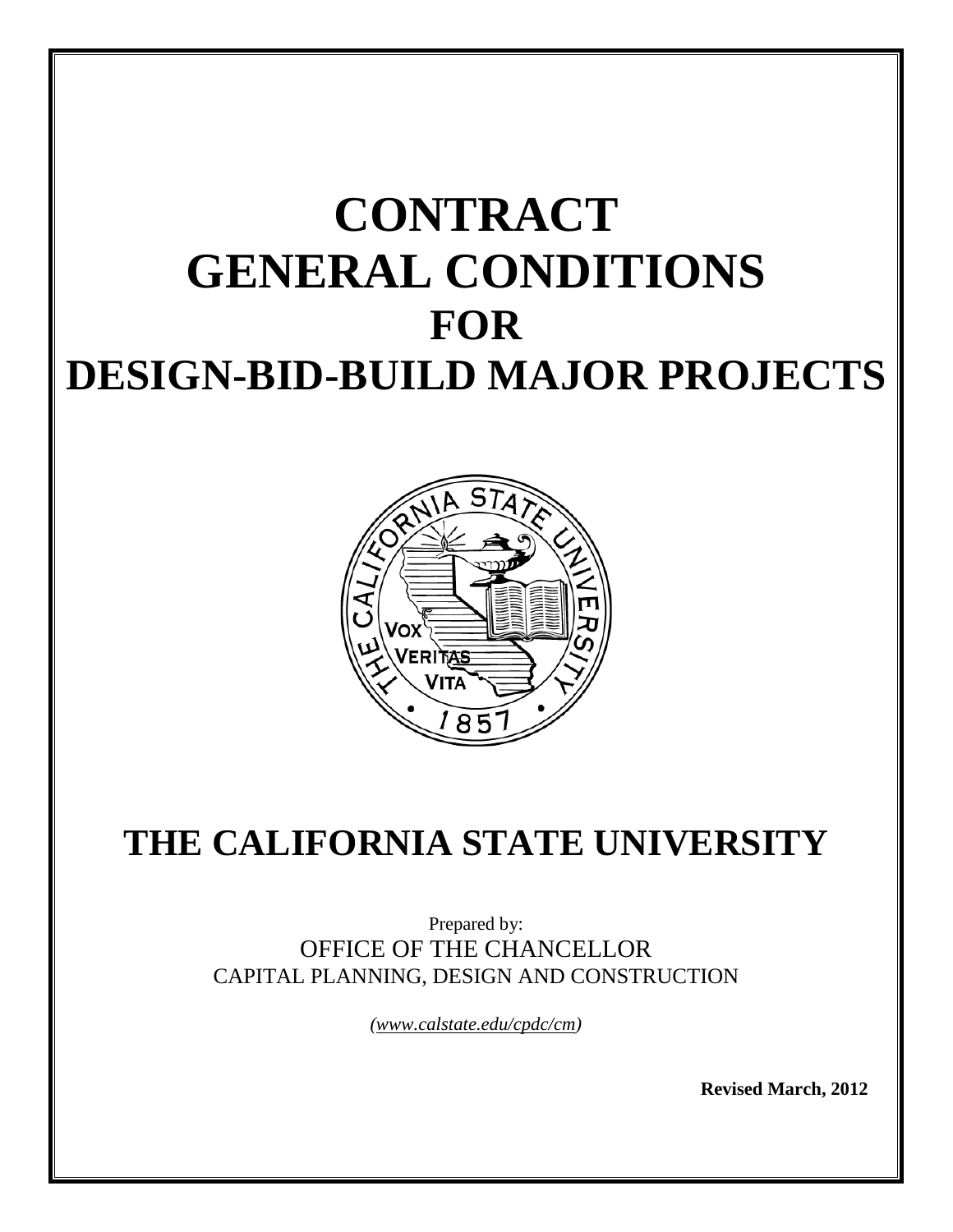# **CONTRACT GENERAL CONDITIONS** FOR DESIGN-BID-BUILD MAJOR PROJECTS

# **TABLE OF CONTENTS**

# **COVER PAGE**

| 1.00 |      |                                                                                       |  |
|------|------|---------------------------------------------------------------------------------------|--|
| 2.00 |      |                                                                                       |  |
|      | 2.01 |                                                                                       |  |
|      | 2.02 |                                                                                       |  |
|      | 2.03 |                                                                                       |  |
|      | 2.04 |                                                                                       |  |
|      | 2.05 |                                                                                       |  |
|      | 2.06 |                                                                                       |  |
|      | 2.07 |                                                                                       |  |
|      | 2.08 |                                                                                       |  |
|      | 2.09 |                                                                                       |  |
|      | 2.10 |                                                                                       |  |
|      | 2.11 |                                                                                       |  |
|      | 2.12 | California Company; Reciprocal Preference Against Nonresident Contractors;            |  |
|      |      |                                                                                       |  |
|      | 2.13 | Disabled Veteran Business Enterprise Participation Requirement and Incentive 7        |  |
|      |      |                                                                                       |  |
| 3.00 |      |                                                                                       |  |
|      | 3.01 |                                                                                       |  |
|      | 3.02 |                                                                                       |  |
|      | 3.03 |                                                                                       |  |
|      | 3.04 |                                                                                       |  |
|      | 3.05 |                                                                                       |  |
| 4.00 |      |                                                                                       |  |
|      | 4.01 |                                                                                       |  |
|      | 4.02 |                                                                                       |  |
|      | 4.03 |                                                                                       |  |
|      | 4.04 |                                                                                       |  |
|      | 4.05 |                                                                                       |  |
|      | 4.06 |                                                                                       |  |
|      | 4.07 |                                                                                       |  |
|      | 4.08 |                                                                                       |  |
|      | 4.09 |                                                                                       |  |
|      | 4.10 |                                                                                       |  |
|      | 4.11 | Responsibility to Secure and Pay for Permits, Licenses, Utility Connections, Etc.  29 |  |
|      | 4.12 |                                                                                       |  |
|      | 4.13 |                                                                                       |  |
|      | 4.14 |                                                                                       |  |
|      | 4.15 |                                                                                       |  |
|      | 4.16 |                                                                                       |  |
|      | 4.17 |                                                                                       |  |
|      | 4.18 |                                                                                       |  |
|      |      |                                                                                       |  |
|      | 4.19 |                                                                                       |  |
|      | 4.20 |                                                                                       |  |
|      | 4.21 |                                                                                       |  |
|      | 4.22 |                                                                                       |  |
|      | 4.23 |                                                                                       |  |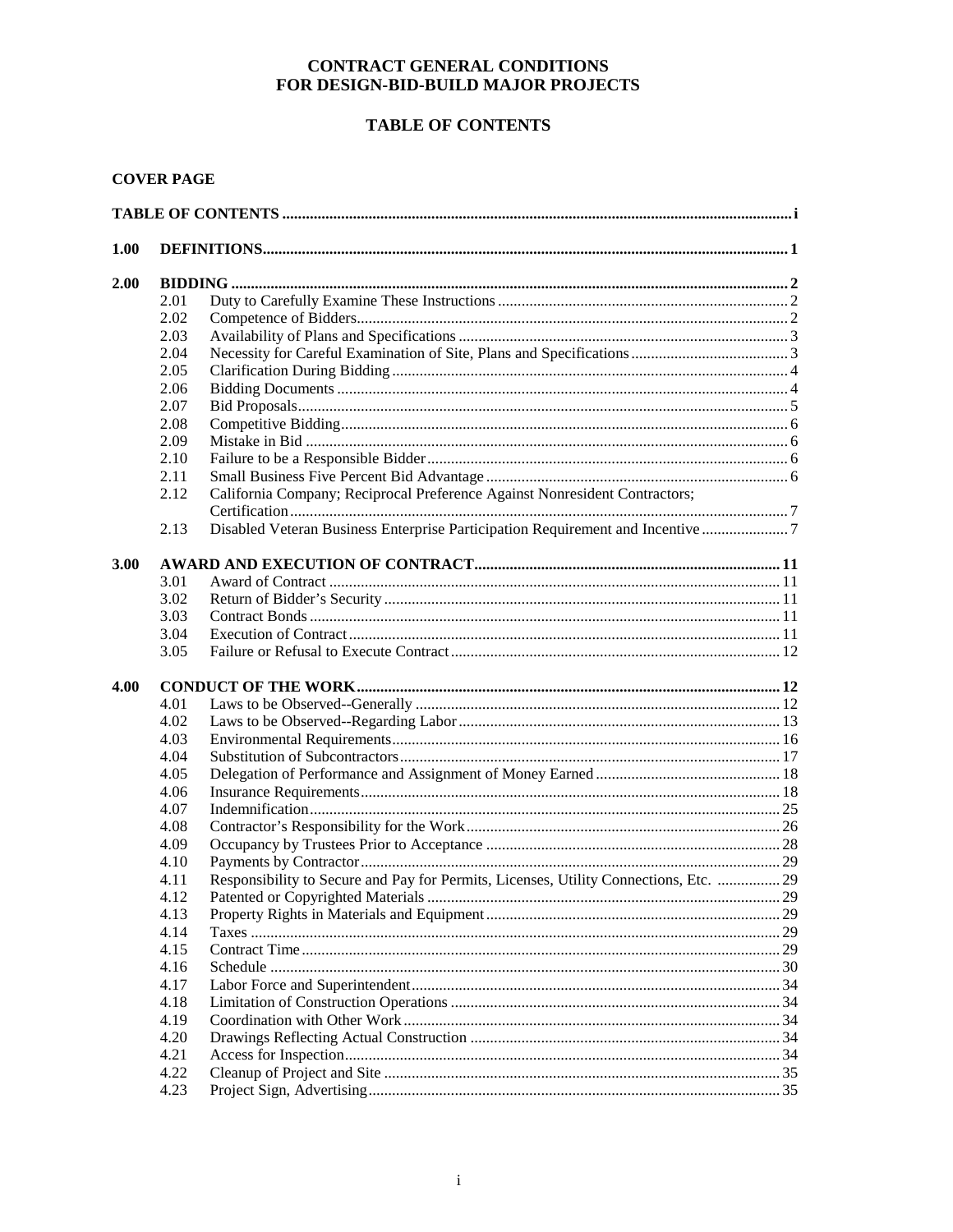# **CONTRACT GENERAL CONDITIONS** FOR DESIGN-BID-BUILD MAJOR PROJECTS

# **TABLE OF CONTENTS**

| 5.00 | <b>INTERPRETATION OF AND ADHERENCE TO CONTRACT</b> |  |  |  |
|------|----------------------------------------------------|--|--|--|
|      |                                                    |  |  |  |
|      | 5.01                                               |  |  |  |
|      | 5.02                                               |  |  |  |
|      | 5.03                                               |  |  |  |
|      | 5.04                                               |  |  |  |
|      | 5.05                                               |  |  |  |
|      | 5.06                                               |  |  |  |
|      | 5.07                                               |  |  |  |
|      | 5.08                                               |  |  |  |
|      | 5.09                                               |  |  |  |
| 6.00 |                                                    |  |  |  |
|      | 6.01                                               |  |  |  |
|      | 6.02                                               |  |  |  |
| 7.00 |                                                    |  |  |  |
|      | 7.01                                               |  |  |  |
|      | 7.02                                               |  |  |  |
|      | 7.03                                               |  |  |  |
|      | 7.04                                               |  |  |  |
|      | 7.05                                               |  |  |  |
|      | 7.06                                               |  |  |  |
| 8.00 |                                                    |  |  |  |
|      | 8.01                                               |  |  |  |
|      | 8.02                                               |  |  |  |
|      | 8.03                                               |  |  |  |
|      | 8.04                                               |  |  |  |
|      | 8.04                                               |  |  |  |
|      | 8.05                                               |  |  |  |
|      | 8.06                                               |  |  |  |
|      | 8.07                                               |  |  |  |
| 9.00 |                                                    |  |  |  |
|      | 9.01                                               |  |  |  |
|      | 9.02                                               |  |  |  |
|      | 9.03                                               |  |  |  |
|      | 9.04                                               |  |  |  |
|      | 9.05                                               |  |  |  |
|      | 9.06                                               |  |  |  |
|      | 9.07                                               |  |  |  |
|      | 9.08                                               |  |  |  |

# **SAMPLE FORMS**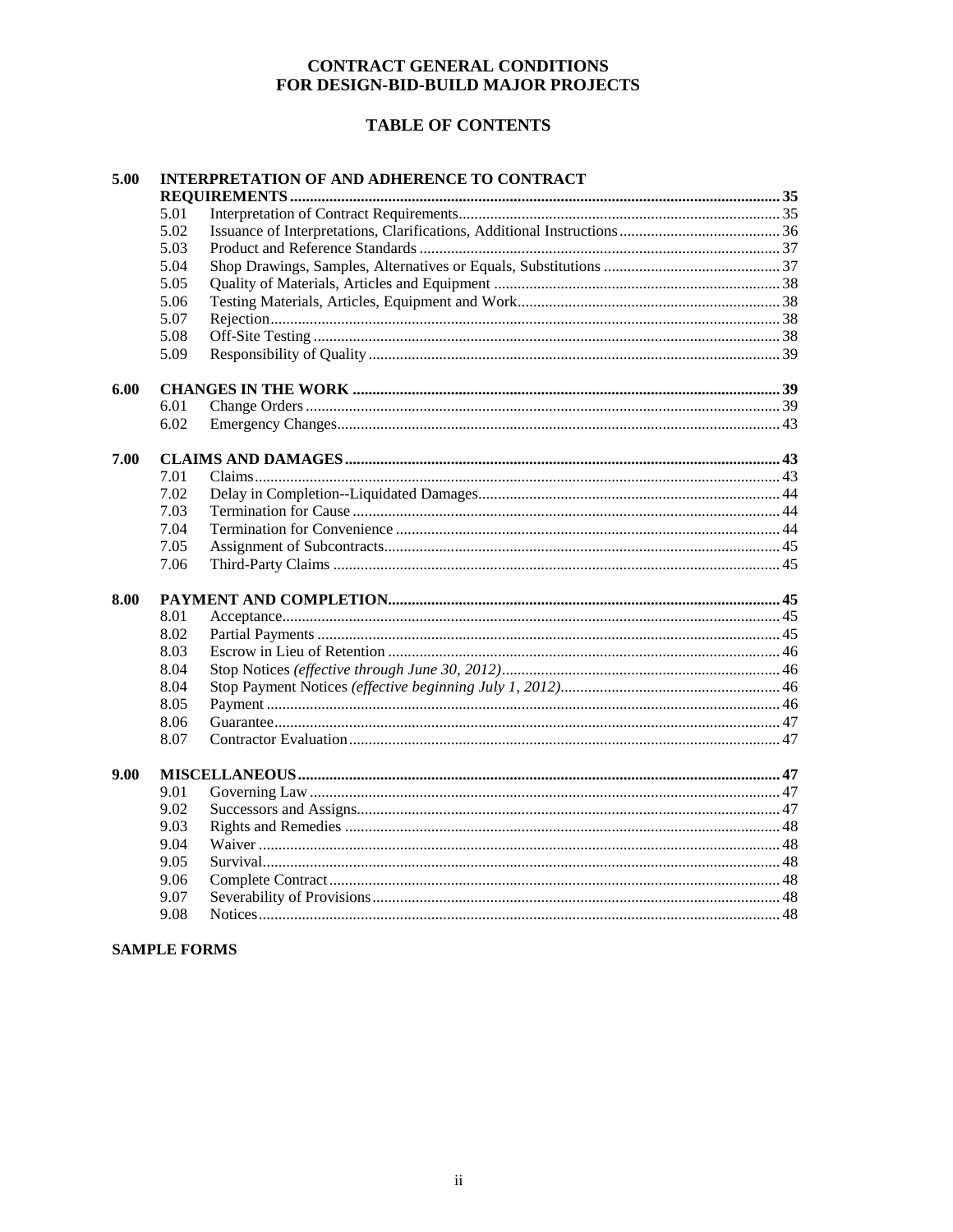# **CONTRACT GENERAL CONDITIONS FOR DESIGN-BID-BUILD MAJOR PROJECTS**

# **1.00 DEFINITIONS**

**Acceptance** – When the Project has been completed in all respects in accordance with the Plans and Specifications, and the Contract has been otherwise fully performed by the Contractor, to the full satisfaction of the Trustees, the Trustees will accept the Project as complete.

**Addendum** - A document issued by the Architect during the bidding period that modifies or supersedes portions of the Contract Documents.

**Agreement** - A form that is executed by both the Contractor and the Trustees, that provides the Work will be done in accordance with the Contract Documents, as approved and on file with the Trustees and as incorporated into the Contract Documents by reference.

**Architect** - The person or organization, including the authorized representatives thereof, commissioned by the Trustees for the Project. For projects on which an engineer or landscape architect is commissioned instead of an architect, the term "Architect" shall mean the design professional so commissioned for the Project.

**Bid Date** - Shall mean the day on which bid proposals for a project are opened.

**Bidder** - Any person or business entity acting directly or through an authorized representative who submits a proposal for the Work.

**Business Day** – Calendar day excluding Saturdays, Sundays, national holidays and state holidays; same as Working Day.

**Capital Planning, Design and Construction** - Department within Business and Finance, a division in the Office of the Chancellor of the California State University, responsible for all major capital outlay projects.

**Change Order** - A written agreement entered into after the award of the Contract that alters or amends the executed Contract.

**Construction Administrator** - The person delegated by the Trustees to manage the construction phase of the Project, and authorized to approve changes to the Contract.

**Construction Inspector** - The Inspector on the Project site who receives technical direction from the Architect and administrative direction from the Construction Administrator.

**Construction Schedule** – The Contractor's time use plan for completing the Work within the Contract Time.

**Contract** - The Contract Documents which collectively represent the entire agreement between the Trustees and the Contractor, and which supersede any prior negotiations, representations, or agreements either written or oral.

**Contract Amount** – The amount of compensation stated in the Agreement for the performance of the Work, as adjusted by Change Order.

**Contract Documents** - The Bid Proposal Form, Notice to Contractors, Plans, Specifications, Addenda, Agreement, Bonds, Contract General Conditions, Supplementary General Conditions, Special Conditions, and Change Orders.

**Contractor** - The person or business entity that has entered into this Agreement with the Trustees.

**Contract Time** – The period of time, set out in Calendar Days, established in the Contract Documents within which the Work must be completed. The Contract Time may be adjusted by time extensions through Change Orders.

**Day** – Unless otherwise indicated herein, day is a calendar day.

**Executive Facilities Officer** – University official who oversees the capital outlay process.

**Field Instruction** - A written order from the Trustees to the Contractor, signed by the Construction Administrator.

**Plans** - The drawings prepared by the Architect and approved by the Trustees which include elevations, sections, details, material and equipment schedules, diagrams, information, notes, or reproductions or any of these, and which show the location, character, dimension, or details of the Work.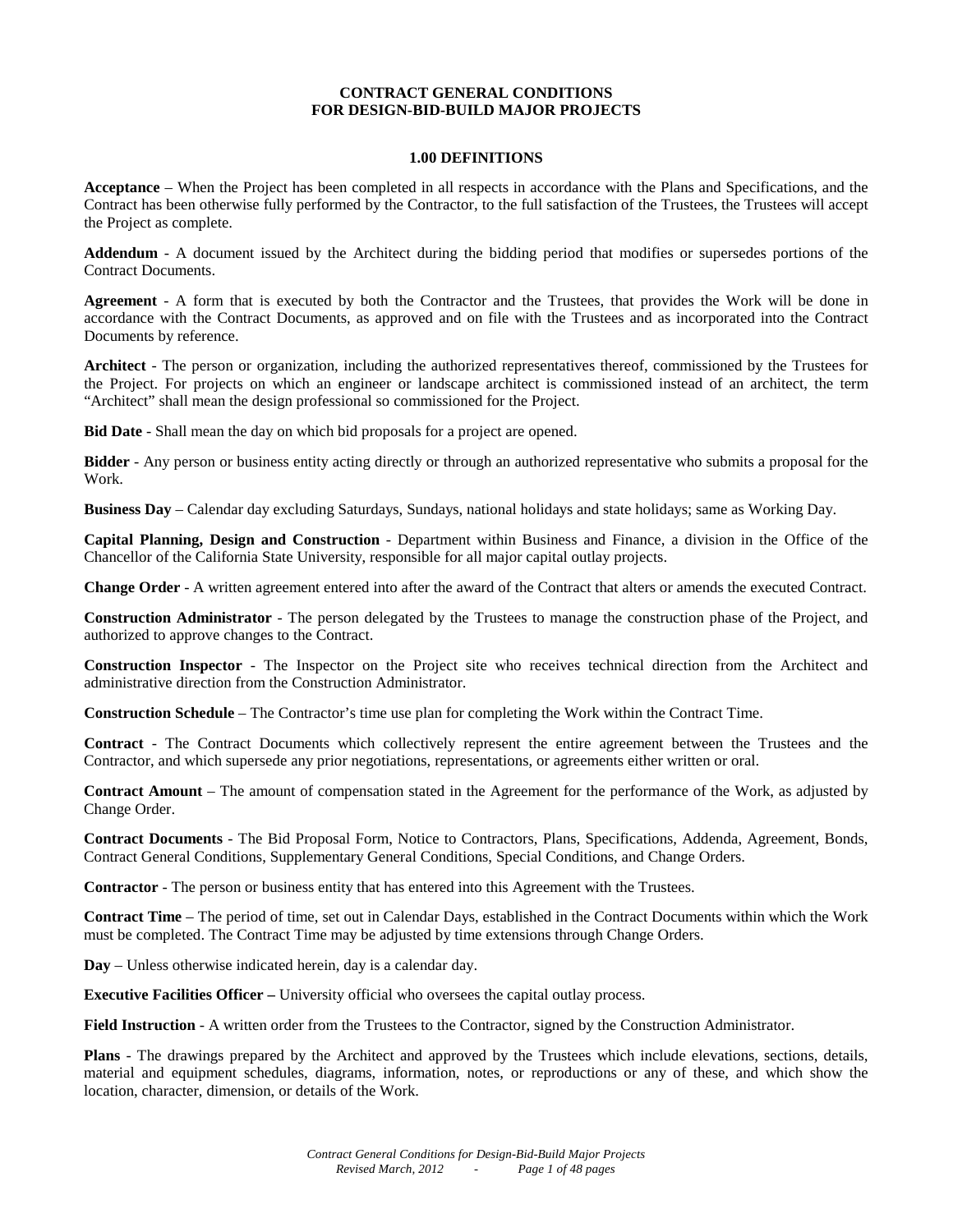**Prevailing Wages** - The general prevailing rate of wages identified by the Director of the Department of Industrial Relations of the State of California pursuant to section 1770 of the Labor Code.

**Progress Schedule –** The periodically updated Construction Schedule that reflects the actual progress of the Work and impacts on the Work thereby maintaining a current projected date of completion. Impacts on the Work include, but are not limited to, anticipated delays, re-sequencing of tasks, and Change Orders.

**Project** - The total Work required by the Contract.

**Project Manager** - The on-site representative of the Construction Administrator, but without the authority to approve changes to the Contract.

**Project Schedule** – The time use plan for completing the entire Project from selection of service providers through occupancy. Major tasks included in the Project Schedule are consultant selection and award, design, code approvals, bid and award, construction, move-in, and closeout.

**Site** - The area specified in the Contract for the Project and the area made available for the Contractor's operation.

**Specifications** - The instructions and requirements prepared by the Architect which complement the Plans and describe the manner of performing the Work or the quantities, qualities and types of materials to be furnished.

**State** – State of California.

**Subcontractor** - Contractor that is under contract to the Contractor or another subcontractor for completion of a portion(s) of the Work.

**Superintendent** - The representative of the Contractor at the construction site, who is authorized to receive instructions from the Architect and the Trustees, and who is authorized to direct the performance of the Work on behalf of the Contractor.

**Supplier or Vendor** - Any person or business entity that contracts with the Contractor to provide materials or equipment.

**Trustees** - The Board of Trustees of the California State University and their authorized representatives who act on behalf of the Trustees.

**University** - The California State University campus upon which the Project is located and the University President and other University officers and employees acting within the scope of their duties.

**Work** - That which is proposed to be constructed or done under the Contract, including the furnishing of all labor, materials, and equipment.

**Working Day** – Day excluding Saturdays, Sundays, national holidays and state holidays; same as Business Day.

# **2.00 BIDDING**

# **2.01 Duty to Carefully Examine These Instructions**

Prospective Bidders for this Project shall carefully examine the instructions contained herein and be cognizant of and satisfied with the conditions that must be satisfied before submitting a proposal, and to the conditions that affect the award of the Contract.

# **2.02 Competence of Bidders**

a. License.

No Bidder may bid on Work for which it is not properly licensed. The Trustees shall disregard any bid received from a Bidder who is not properly licensed (Business and Professions Code section 7028.15). Nor will the Trustees award a Contract to a Bidder who does not possess the appropriate contractor's license, which is that specified in the Notice to Contractors. Bidders participating in a joint venture must individually possess a current license when submitting the joint venture bid, and the joint venture must possess a joint venture license at the time of award (Public Contract Code section 3300).

#### b. Prequalification Rating.

The Trustees shall issue proposal packages only to Bidders who have prequalified with the Trustees. To prequalify, a Bidder must file a statement of financial condition and previous experience in performing public works on a standard questionnaire form obtained from the Trustees. Bidders shall verify under oath, the completed questionnaire, including the financial statement. The completed forms must be filed ten (10) Business Days prior to the date for opening bids and approved not less than one (1) Business Day prior to the date set for opening bids.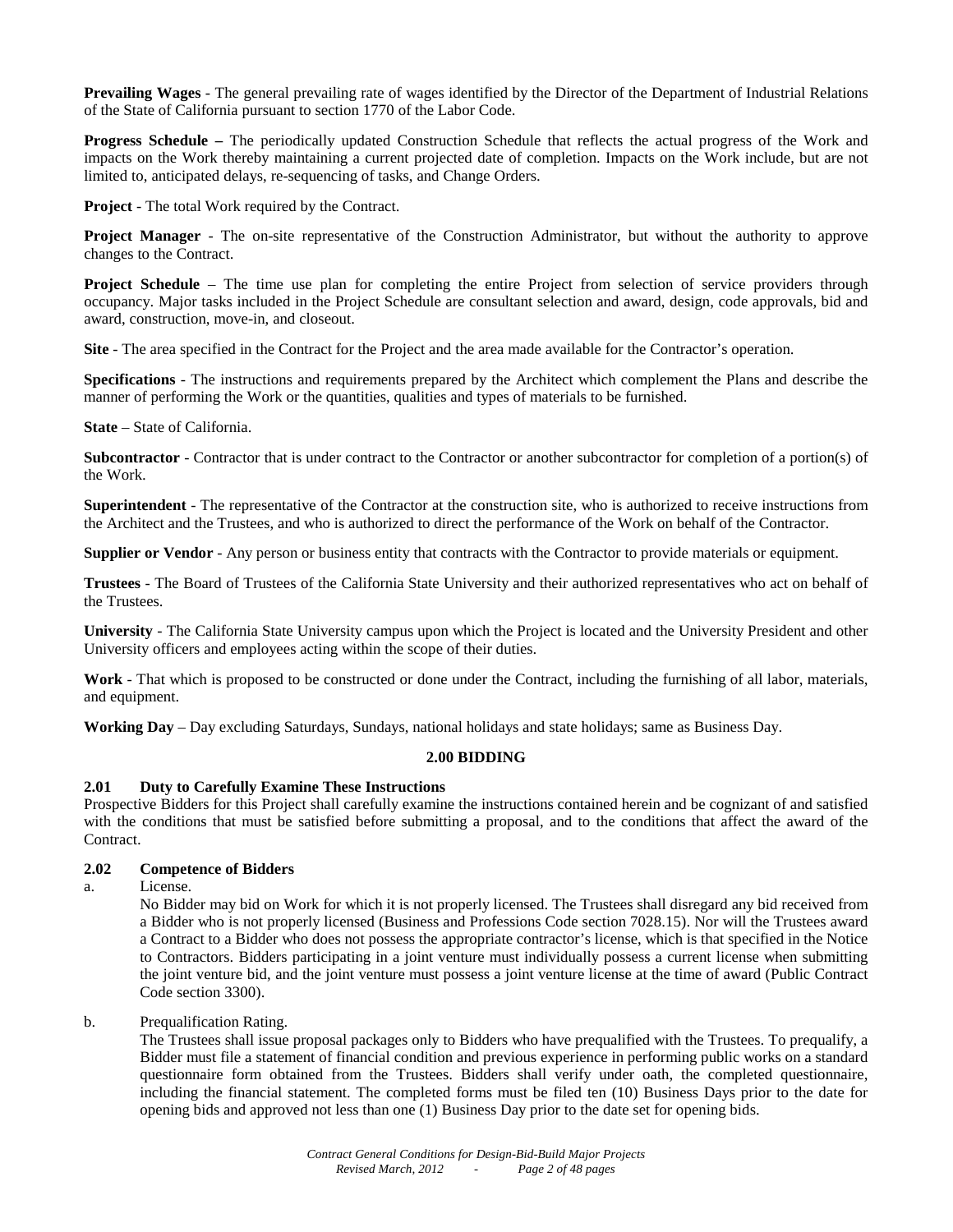Bidders may download the standard questionnaire forms (Prequalification of Prospective Bidders, Form No. 703.11) from the Internet at: [http://www.calstate.edu/cpdc/cm/contractor\\_prequal\\_bidders.shtml.](http://www.calstate.edu/cpdc/cm/contractor_prequal_bidders.shtml)

Forms are also available from: The California State University, Office of the Chancellor, Capital Planning, Design and Construction, Attention: Prequalification Coordinator, at the following address: 401 Golden Shore, Long Beach, California, 90802-4210, or via e-mail to [cocm@calstate.edu](mailto:cocm@calstate.edu) (Public Contract Code section 10764).

The Trustees will review the Bidder's statement of experience and financial condition upon receipt, check references, and notify the Bidder of the rating that has been established based on the information contained in the statement. The prequalification rating will be the maximum amount of a contract or contracts that the Bidder may undertake with the Trustees. The Trustees shall disregard any bid received either from a Bidder that is not currently prequalified, or from a Bidder that is prequalified but the rating is not high enough to accommodate its bid. Although this prequalification permits participation in the bidding of the project, it does not mean that the Bidder satisfies the requirements of being a "responsible" Bidder. This determination occurs later in the process (see Article 2.10, Failure to be a Responsible Bidder).

If two or more prospective Bidders desire to bid as a joint venture on a single project, they must file an affidavit of joint venture with the Trustees at least five (5) Days prior to the date and time set for opening bids, on a form obtained from the Trustees. The affidavit of joint venture will be valid only for the specific project for which it was filed. Each party to the joint venture must be prequalified, as provided herein, at least one (1) Business Day before the time set for opening bids.

# **2.03 Availability of Plans and Specifications**

Bidders may obtain Plans and Specifications at the University where the Work will be performed (or other location as designated in the Notice to Contractors), or Bidders may view them at the locations listed in the Notice to Contractors. Plans and Specifications are available only to licensed contractors, licensed subcontractors and suppliers.

The Trustees may charge a refundable deposit in an amount stated in the Notice to Contractors for each set of Plans and Specifications. General contractors may place two (2) deposits each, subcontractors, one (1) each. If desired, general contractors and subcontractors may purchase additional sets of Plans and Specifications; however there will be no refund for any additional sets purchased. Deposits will be returned by the University if the Plans and Specifications are returned within 30 Days of bid opening in good condition and unmarked. Marked-up drawings, missing sheets and unbound Specifications are sufficient reasons for forfeiture of deposits. The Trustees will use unclaimed deposits to defray Project plan printing costs.

When awarding a Contract, the Trustees will issue sets of Plans and Specifications to the successful Bidder at no charge in accordance with the following schedule:

| Project                  | Number of Sets of Plans |
|--------------------------|-------------------------|
| <b>Bid Cost</b>          | Given to Contractor     |
| Up to \$400,000          | 15 Maximum              |
| \$400,000 to \$1,000,000 | 20 Maximum              |
| \$1,000,000 and over     | 24 Maximum              |

The Contractor may purchase Plans and Specifications in excess of these stated numbers from the Architect at cost. Subcontractors of the successful Bidder shall receive their Plans and Specifications directly from the Contractor.

# **2.04 Necessity for Careful Examination of Site, Plans, and Specifications**

The Bidder shall carefully examine the Site and the Plans and Specifications for the Project. The Bidder shall also investigate, and be satisfied as to the conditions to be encountered, the character and quantity of surface and subsurface materials or obstacles to be encountered, rights of way and easements at or near the site, the Work to be performed, and materials to be furnished and as to the requirements of the proposal, Plans, and Specifications for the Project (see Article 4.11, Responsibility to Secure and Pay for Permits, Licenses, Utility Connections, Etc.). Bidder certifies that Bidder has complied with the requirements of this provision by the submission of its bid.

Any failure by the Bidder to acquaint itself with information that is available or with reasonable investigation may be available will not relieve it from responsibility to properly estimate the difficulty or cost to perform the Work. Such examination does not require independent underground soil borings unless required elsewhere.

a. Subsurface Investigations.

Where the Trustees have made investigations of subsurface conditions, and that information is made available to the Bidder, such information is limited in scope to that which has been actually encountered in the investigations, and is included only for the convenience of the Bidder.

The Trustees assume no responsibility whatsoever in respect to the sufficiency or accuracy of borings or of the log of test borings or other preliminary investigations or any interpretation of the above. There is no guarantee or warranty,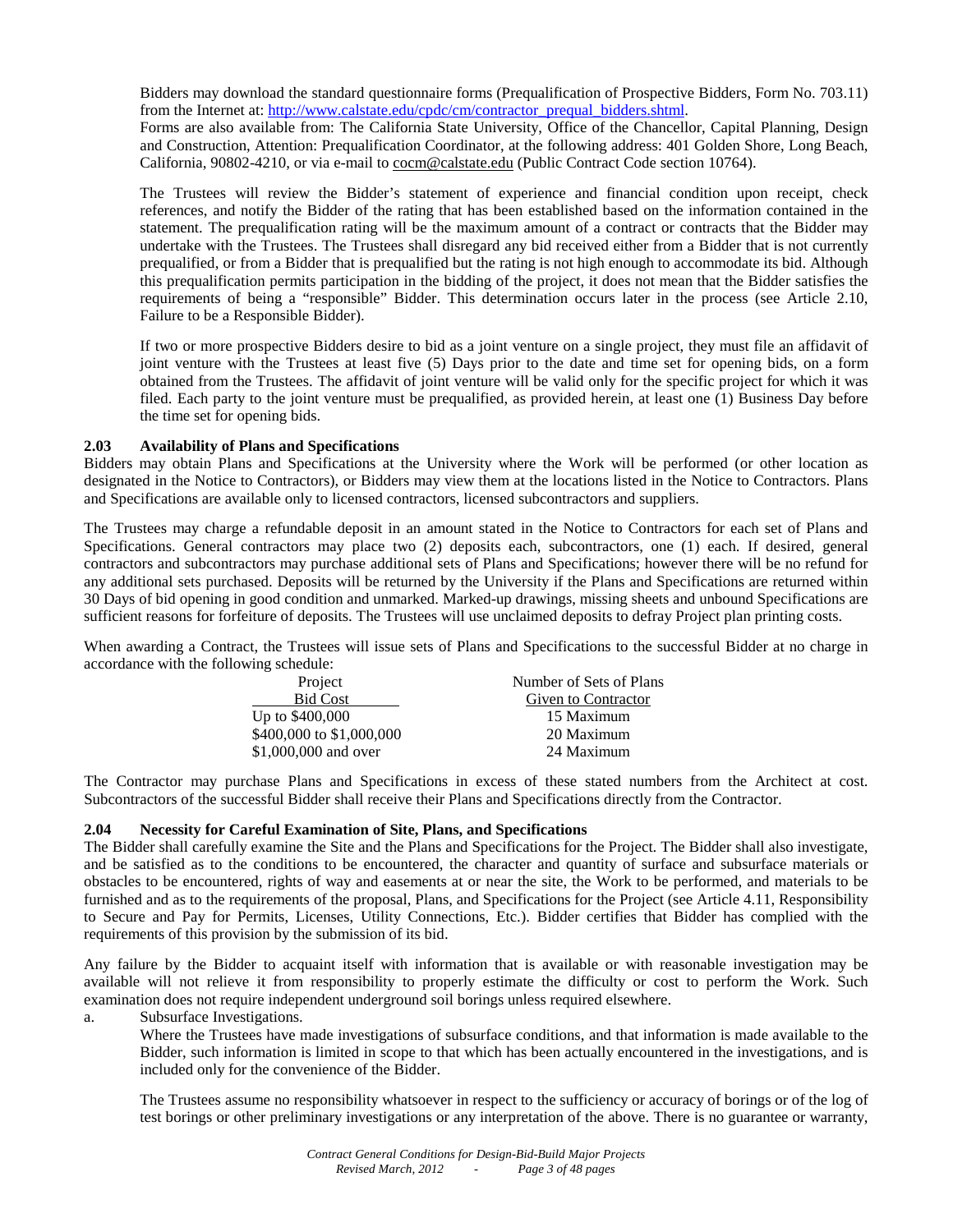either expressed or implied that the conditions indicated are representative of those that exist throughout the site or that unforeseen conditions or developments may not occur. Making such information available to the Bidder is not to be construed in any way as a waiver of this provision. The Bidder must satisfy itself through its own investigations as to the actual conditions to be encountered.

# b. Differing Site Condition.

During the progress of the Work, if the Contractor encounters a subsurface or latent condition at the site that is substantially different from those indicated in the Contract Documents or made available for examination, a differing site condition may exist. The Contractor shall immediately notify the Architect and the Construction Inspector in writing of the differing site condition. The Architect shall investigate the assertion of a differing site condition by collecting the facts and applying the facts as expressed by the Architect to the appropriate provisions of the Contract Documents. If the Architect in the exercise of reasonable discretion determines that a differing site condition exists and that the differing site condition directly results in extra Work, and if the Trustees concur, the Contractor shall be entitled to a change order that shall compensate the Contractor for the extra Work.

# **2.05 Clarification During Bidding**

The Bidder shall examine the Plans and Specifications in preparing the bid and shall report to the Architect any omissions, discrepancies, or errors found in the Plans and Specifications. Before the date of the bid opening, the Bidder shall submit a written request for clarification to the Architect, who may give such clarification in the form of an addendum to all Bidders if time permits. Otherwise, in estimating the cost of the Project, the Bidder shall consider that any conflicts shall be governed by Article 5.01, Interpretation of Contract Requirements.

Bidders are advised that the time for submitting a proposed product as "an equal" is no later than 35 Days after the award of Contract, unless otherwise specified in the Supplementary General Conditions (Public Contract Code section 3400). Refer to Article 5.04-c, Alternatives or Equals.

Only the Architect or the University Official, as identified in the Notice to Contractors, has authorization to answer questions or prepare addenda relative to the Project. Information obtained verbally from any source has no contractual authority, may not be relied upon, and shall have no standing in any event that may occur.

The Bidder is required to acknowledge each addendum on the Bid Proposal Form. Therefore, Bidder is responsible for assuring receipt of all addenda. Bidder shall confirm all addenda with designated Trustees' official one (1) Business Day prior to bid opening.

# **2.06 Bidding Documents**

#### a. Bid Proposal Package.

Following a request from a prequalified Bidder, the Trustees will furnish a bid proposal package, which when completely filled out and executed, may be submitted as a bid. Bids not presented using the furnished bid proposal package shall be disregarded (Public Contract Code section 10764). The bid proposal package is not transferable to another Bidder, and must be submitted in the same name as is used on the Bidder's license and prequalification.

The bid proposal package contains a standard proposal form that shall be used for Bidder's proposal. Each proposal shall give the prices proposed in the manner required by the proposal and shall be signed by the Bidder or by the Bidder's duly authorized representative, with its address and telephone number. If an individual makes the proposal, the individual's name, postal address, and telephone number must be shown. If made by a partnership, the proposal shall have the signature of all partners, or an affidavit signed by all partners empowering one partner as an agent to act in their behalf, and shall include the address and telephone number of the partnership. A proposal submitted by a corporation shall show the name of the state in which the corporation is chartered, the name of the corporation, its address and telephone number, and the title of the person who signs on behalf of the corporation. The corporation shall also submit a certified copy of corporate board action that identifies and authorizes the person who may sign and submit bids for the corporation. The Trustees shall reject any proposal submitted that is not signed by the Bidder or by the Bidder's duly authorized representative.

#### b. Listing of Proposed Subcontractors.

Bidders shall list on each bid proposal the name and location of the place of business of each proposed subcontractor that will perform Work or labor or render services for the Contractor in excess of one-half of one percent of the Contractor's total bid. Bidders shall also state on the proposal the portion of Work or labor or rendition of services that each such subcontractor will do. For each alternate, Bidder shall list any subcontractor not included in the base contract subcontractor listing. Within 24 hours after the deadline established for the receipt of bids, the Bidders must submit a completed List of Subcontractors—Additional Information form, which contains more detailed information, such as complete subcontractor names and addresses, telephone numbers, license numbers, etc. (Public Contract Code sections 4104, 4105 and 4106).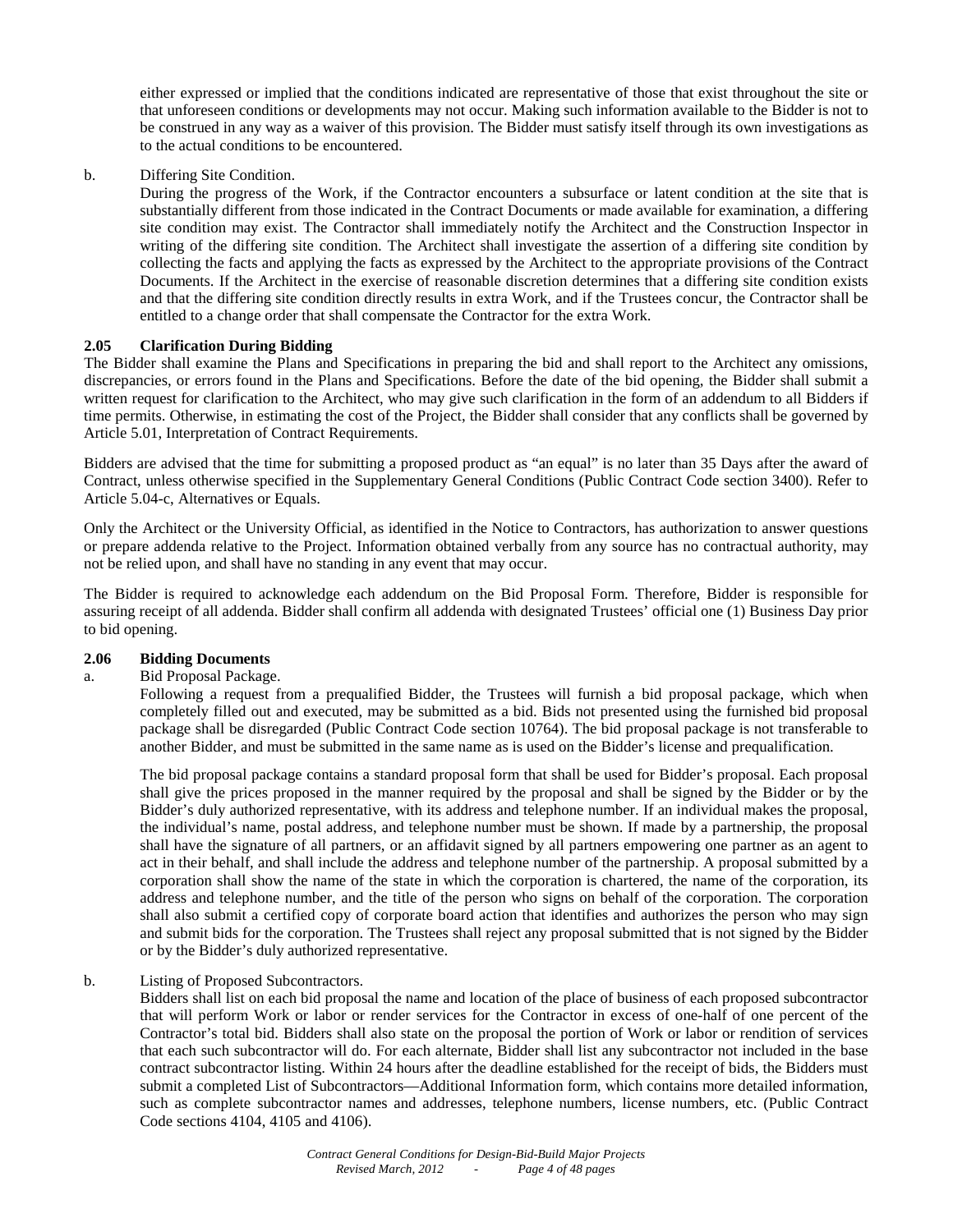(1) Non-small Business Bidders Claiming the Small Business Preference.

If a Non-small Business Bidder claims the small business preference, the proposal shall list all subcontractors certified as California small businesses, and the total of these subcontracts shall be at least 25% of the total bid price, including awarded alternatives.

(2) Disabled Veteran Business Enterprises (DVBE) Participation Requirement.

Bidder shall list on its bid proposal the dollar amount of DVBE participation by each listed subcontractor, and the total of these amounts shall equal at least three (3) percent of the total bid price, including awarded alternatives. For each alternate Bidder shall list any subcontractor not included in the base contract work subcontractor listing and the dollar amount of DVBE participation by each subcontractor listed for work to be performed on the alternate. The Trustees shall grant the DVBE Bid Incentive, if the total amount of DVBE participation shall equal at least the incentive percentage of the total bid price, including awarded alternates.

- (3) List of Subcontractors—Additional Information Form. Bidders shall indicate on this form the dollar amount of each small business (if the Bidder claimed the nonsmall business bid preference) and each DVBE participating in its bid.
- (4) Subcontractor Directory. The successful Bidder shall maintain current information requested on the Subcontractor Directory for all tiers of subcontractors working on the Project, and shall submit the Subcontractor Directory with its signed Contract and with all payment requests.
- c. Bidder's Security. All Bidders shall present bids under sealed cover and have enclosed an amount equal to at least ten (10) percent of the total amount bid, including alternatives (if additive), as bid security. The bid security may be a cashier's check, or certified check made payable to the Trustees, or a bidder's bond. The Trustees shall not consider any bid unless one of these forms of bid security is enclosed therewith (Public Contract Code section 10765). If the bid security is a bond, a corporation authorized as an admitted surety insurer to issue surety bonds in California shall execute that bond, and it shall be executed on the form prescribed by the Trustees.

For bids that are submitted electronically, Bidders shall present their bidder's security in electronic form when tendering their bids, and then only the three lowest bidders shall submit original bidder's security within 24 hours of bid opening, or their bids will be deemed nonresponsive.

# **2.07 Bid Proposals**

a. Submission of Proposals.

Bidders shall submit proposals to the office indicated on the bid proposal. It is the responsibility of the Bidder to see that its bid is received in the proper time. Delays in timely receipt of the bid caused by the United States or the Trustees' mail system, independent carriers, acts of God, electronic communication failures, or any other cause shall not excuse late receipt of a bid. The Trustees shall return unopened, any bid received after the time specified in the Notice to Contractors or in any addendum (Public Contract Code sections 4104.5 and 10766).

b. Withdrawal of Proposals.

Any bid may be withdrawn at any time prior to the time fixed in the public notice for the opening of bids but only by a written request from the Bidder or its authorized representative filed with the Trustees. A request to withdraw a bid that is communicated orally, or by use of telegram or telephone is not acceptable. The withdrawal of a bid shall not prejudice the right of a Bidder to file a new bid. This paragraph does not authorize the withdrawal of any bid after the time fixed in the public notice for the opening of bids (Public Contract Code section 10767).

# c. Public Opening of Proposals.

Proposals will be publicly opened and read at the time and place stated in the Notice to Contractors. Bidders or their agents are invited to be present (Public Contract Code section 10780).

d. Rejection of Irregular Proposals.

Proposals may be rejected if they show any alterations of forms, additions not called for, conditional bids, incomplete bids, unsigned bids, erasures, or irregularities of any kind. If the bid amount is changed after the amount has been once inserted, the change shall be initialed.

# e. Power of Attorney or Agent.

When an agent signs the proposal, a power of attorney either shall be on file with the Trustees before the opening of bids or be submitted with the proposal. Failure to submit a power of attorney may result in the rejection of the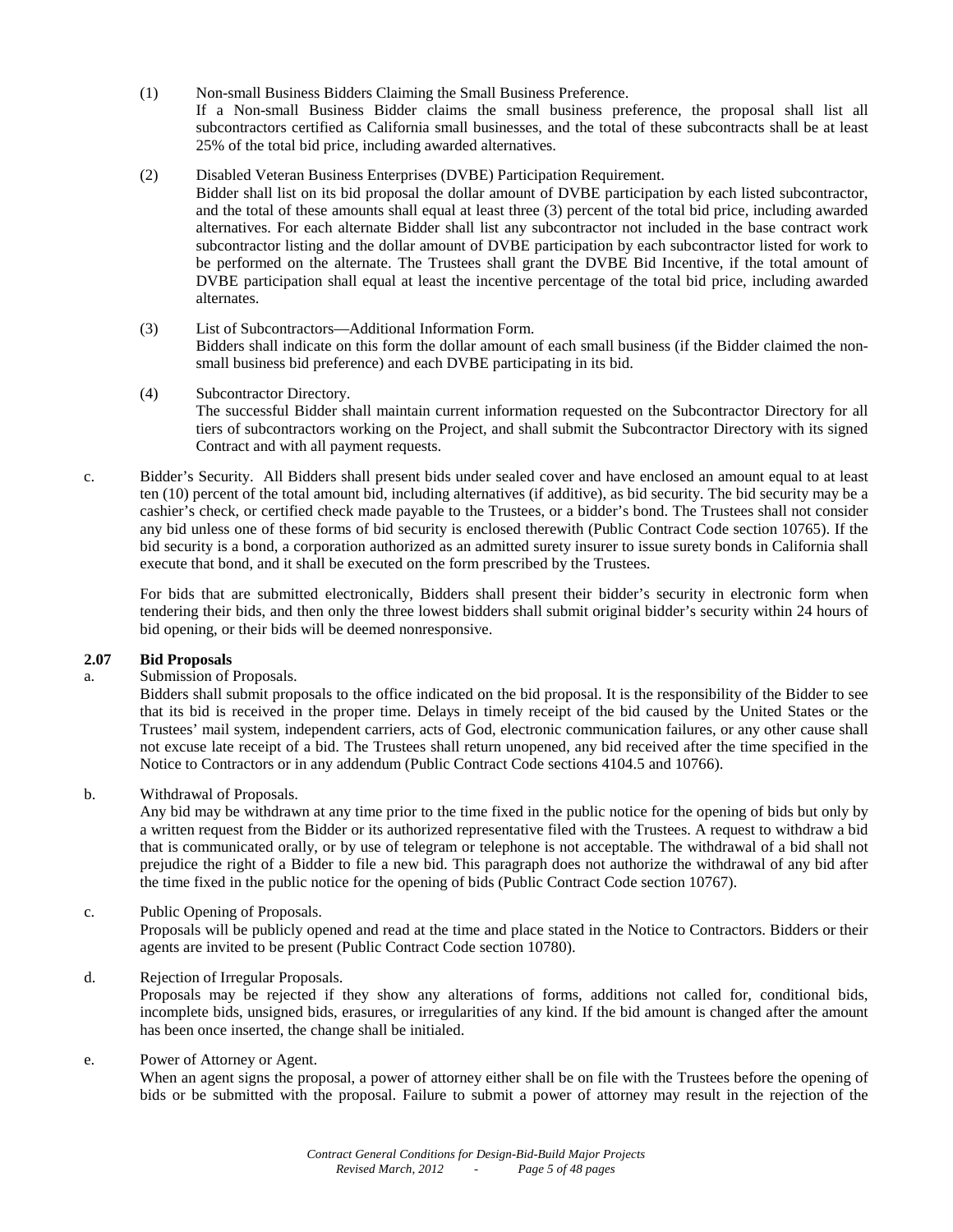proposal as irregular and unauthorized. A power of attorney is not necessary in the case of a general partner of a partnership.

# f. Waiver of Irregularities.

The Trustees reserve the right to waive minor irregularities in proposals submitted.

# **2.08 Competitive Bidding**

If more than one bid proposal is offered by an individual or business entity or combination thereof, under the same or different names, all such bid proposals may be rejected, or the Trustees may accept the lowest proposal. A party who has quoted prices on materials or Work to a Bidder is not thereby disqualified from quoting prices to other Bidders, or from submitting a bid directly for the materials or Work.

All Bidders are hereby notified that any collusive agreement fixing the prices to be bid to control or affect the awarding of this Contract may render void any Contract awarded under such circumstances. The Bidder, by act of submitting a bid, certifies that in the preparation of the bid, no bid was received by the Bidder from a bid depository, which depository, as to any portion of the Work, prohibits, or imposes sanctions for, the obtaining by the Bidder, or the submission to the Bidder by any subcontractor or vendor or supplier of goods and services, of a bid outside the bid depository. The certification shall constitute a warranty, the falsity of which shall entitle the Trustees to pursue any remedy authorized by law and shall include the right at the option of Trustees of declaring any Contract made as a result thereof to be void (Business & Professions Code section 16600 *et seq.*).

# **2.09 Mistake in Bid**

As required by Public Contract Code section 5100 *et seq*., a Bidder shall not be relieved of a bid without consent of the Trustees nor shall any change be made in a bid because of mistakes. However, a Bidder may pursue relief of its bid in accordance with section 5100 *et seq*. of the Public Contract Code.

# **2.10 Failure to be a Responsible Bidder**

In order to be considered for award of a Contract a Bidder must be a responsible Bidder (Public Contract Code section 10780). To be responsible, the Bidder, in the judgment of the Trustees, must be sufficiently trustworthy and possessed of the requisite quality, fitness, capacity and experience to satisfactorily perform the Work (Public Contract Code section 1103). Should the Trustees question Bidder's responsibility, the Trustees shall give the Bidder an opportunity to rebut any evidence of non-responsibility, and to present evidence of responsibility. The hearing shall be informal, and an individual appointed by the Trustees to hear the matter may conduct it in whole or in part in writing. A decision concerning the Bidder's responsibility shall be mailed to the Bidder within ten (10) Days of the conclusion of the hearing.

# **2.11 Small Business Five Percent Bid Advantage**

# a. Preference for Small Businesses.

In accordance with Government Code section 14835 *et seq.*, and California Code of Regulations, Title 2, section 1896 *et seq.,* the Trustees shall give a small business bid advantage of five percent up to a maximum of \$50,000 to contracting firms that have been certified as a "Small Business" by the Office of Small Business & DVBE Services, in the Procurement Division of the Department of General Services. To receive the five percent advantage, certified small businesses shall:

- (1) Submit with the bid a completed form "Request for Small Business Five Percent Preference Certification,"
- (2) Be certified Small Business upon verification in accordance with section 1896.2, having applied for certification no later than 5:00 PM on bid date,
- (3) Submit a timely and responsive bid,
- (4) Be determined to be a responsible bidder.

# b. Preference for Non-small Businesses.

The application of the five percent small business bidding preference is also extended to any non-small business that commits to subcontracting at least 25% of its net bid price to California certified small businesses and/or micro businesses. To receive this preference the non-small business must satisfy the following criteria:

- (1) Indicate in its bid its commitment to subcontract at least 25% of its net bid amount with one or more small businesses [submit the Request for Small Business Bidding Preference form],
- (2) Submit a timely and responsive bid,
- (3) Be determined to be a responsible bidder,
- (4) Submit the California certified small businesses on the List of Proposed Subcontractors that is provided in the bid documents, and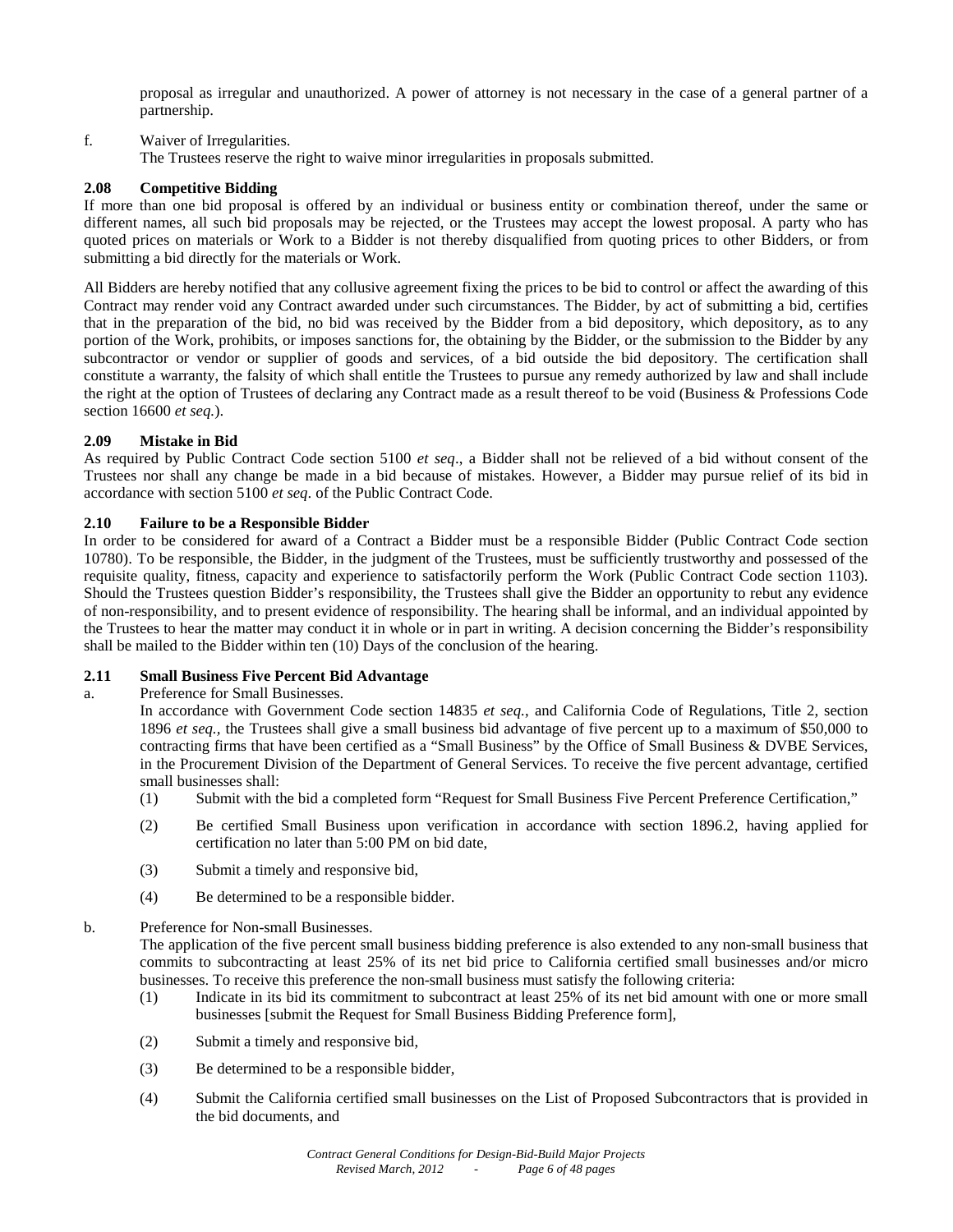(5) Submit a List of Subcontractors - Additional Information form within 24 hours after the deadline for receipt of bids, and specify the dollar amount of each small business subcontractor's bid thereon.

The Trustees will impose a penalty to any non-small business who receives the small business preference and does not contract 25% of its net bid price to California certified small businesses and/or micro businesses. The imposed penalty will be two times the amount of the bid preference received. For example, if the contractor received a bid preference of \$49,000, and does not contract 25% of its net bid price with certified small businesses and/or micro businesses, then the Trustees will assess a penalty to be forfeited by the Contractor of \$98,000.

c. Trustees' Reporting of Small Business Participation.

Responsive to direction from the State Legislature, the Trustees are seeking to report increased statewide participation of certified small businesses in contract awards. To this end, the successful Bidder shall inform the Trustees of any contractual arrangements with subcontractors, consultants or suppliers that are certified small businesses.

# **2.12 California Company; Reciprocal Preference Against Nonresident Contractors; Certification**

The Trustees shall grant a California company a reciprocal preference as against a nonresident contractor from any state that gives or requires a preference to be given contractors from that state on its public entity construction contracts. The amount of the reciprocal preference shall be equal to the amount of the preference applied by the state of the nonresident contractor with the lowest responsive bid, except where the resident contractor is eligible for a California small business preference, in which case the preference applied shall be the greater of the two, but not both.

Each Bidder shall certify at the time of bid that the Bidder qualifies as a "California company," which means a business entity licensed in California on the date of bid opening and which is one of the following:

- a. a business entity with its prime place of business in California,
- b. an out-of-state contractor whose state does not provide a local contractor preference, or
- c. an out-of-state contractor that has paid at least \$5,000 in sales or use taxes in the immediately preceding five years.

If the Bidder does not qualify as a California company, then it shall indicate the name of the state in which its principal place of business is, and the amount of the local contractor preference in that state (Public Contract Code section 6107).

# **2.13 Disabled Veteran Business Enterprise Participation Requirement and Incentive**

California state law requires that its state agencies achieve three (3) percent participation for disabled veteran business enterprises (DVBE) in state contracts. Failure of the Bidder to comply with the DVBE requirement will cause the Trustees to deem the bid nonresponsive and the Bidder to be ineligible for award of Contract.

Bidder/Contractor understands and agrees that the DVBE subcontractor(s) identified in the bid may only be replaced by another DVBE subcontractor, and the substitution must be approved by the Trustees and the Department of General Services (DGS). Trustees will document changes to the scope of work that impact the DVBE subcontractor(s) identified in the bid by contract change order, and will provide their decision on DVBE substitutions in writing via the subcontractor substitution process per Public Contract Code section 4100.

Failure of Bidder/Contractor to seek substitution and adhere to the DVBE participation level identified in its bid may be cause for Contract termination, recovery of damages under rights and remedies due the State, and penalties as outlined in Military and Veterans Code section 999.9 and Public Contract Code section 10115.10 or section 4110.

#### a. Special Definitions.

- (1) "Disabled veteran" as used herein, means a veteran of the military, naval or air service of the United States with at least a ten (10) percent service-connected disability and who is domiciled in the State of California.
- (2) "Disabled veteran business enterprise contractor, subcontractor, or supplier" means any person or entity that has been certified by the Office of Small Business & DVBE Services and that performs a "commercially useful function," as defined below, in providing services or goods that contribute to the fulfillment of the contract requirements:
	- (a) A person or an entity is deemed to perform a "commercially useful function" if a person or entity does all of the following:
		- (i) (A) Is responsible for the execution of a distinct element of the Work of the contract;
			- (B) Carries out the obligation by actually performing, managing, or supervising the Work involved;
			- (C) Performs Work that is normal for its business services and functions.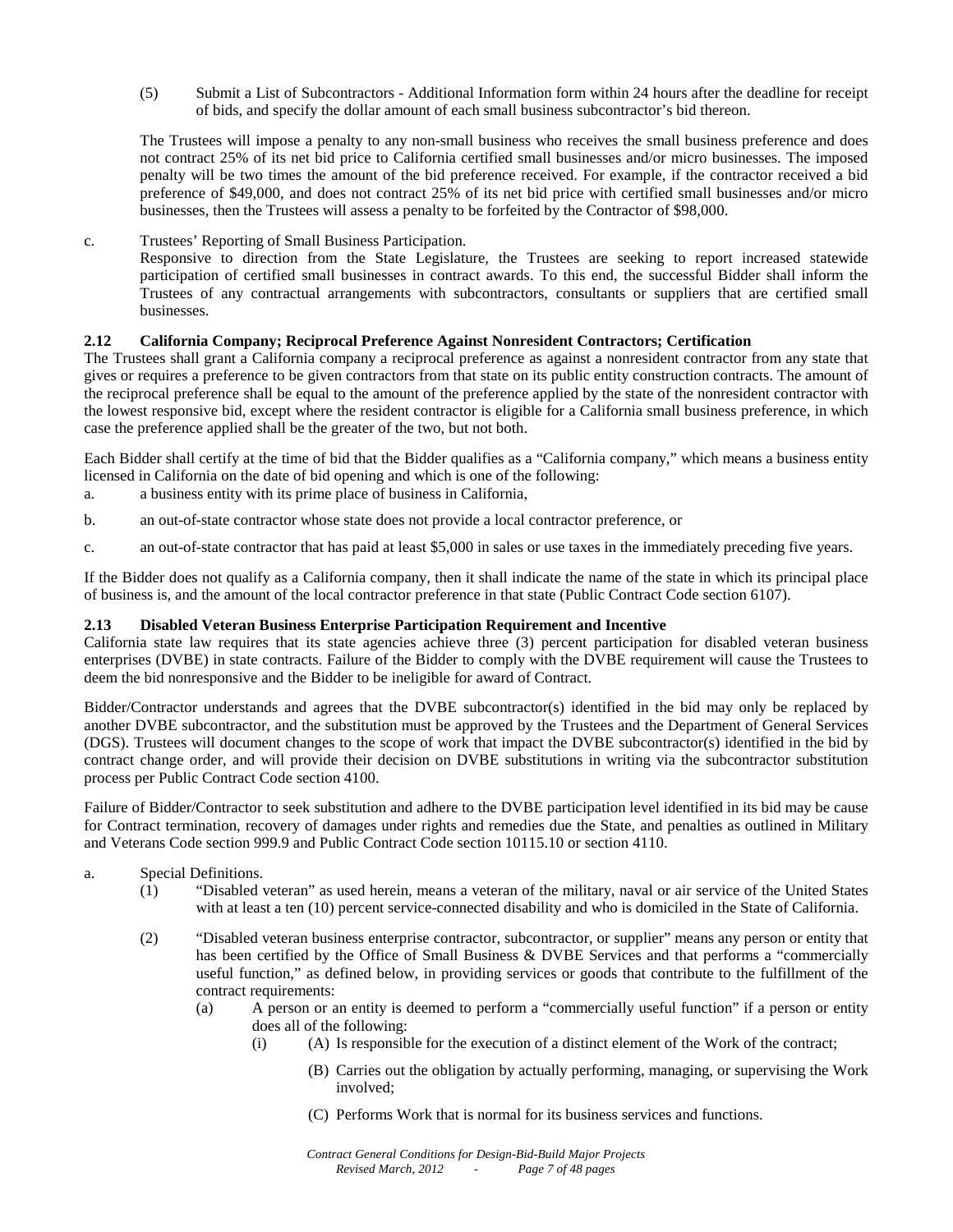- (ii) Is not further subcontracting a portion of the Work that is greater than that expected to be subcontracted by normal industry practices.
- (b) A contractor, subcontractor, or supplier will not be considered to perform a "commercially useful function" if the contractor's, subcontractor's, or supplier's role is limited to that of an extra participant in a transaction, contract, or project through which funds are passed in order to obtain the appearance of disabled veteran business enterprise participation.
- (c) Equipment Brokers.
	- (i) A DVBE that rents equipment to the Trustees shall be deemed to be an equipment broker, unless one or more disabled veterans have 51-percent ownership of the quantity and the value of each piece of equipment. If the equipment is owned by one or more disabled veterans, each disabled veteran owner shall, prior to performance under any contract, submit to the Trustees a declaration signed by the disabled veteran owner stating that the owner is a disabled veteran and providing the name, address, telephone number, and tax identification number of the disabled veteran owner.
	- (ii) A DVBE that rents equipment to the Trustees shall, prior to performing the contract, submit to the Trustees a declaration signed by each disabled veteran owner and manager of the enterprise stating that the enterprise obtained the contract by representing that the enterprise was a DVBE meeting and maintaining all of the requirements of a DVBE. The declaration shall include the name, address, telephone number, and tax identification number of the owner of each piece of equipment identified in the contract.
	- (iii) State funds expended for equipment rented from equipment brokers pursuant to contracts awarded under this section shall not be credited toward the three-percent goal.
	- (iv) A DVBE that is a broker or agent and that obtains a contract pursuant to these provisions shall, prior to performing the contract, disclose to the Trustees that the business is a broker or agent. The disclosure shall be made in a declaration signed and executed by each disabled veteran owner and manager of the enterprise, declaring that the enterprise is a broker or agent, and identifying the name, address, and telephone number of the principal for whom the enterprise is acting as a broker or agent.
- (3) (a) DVBE as used herein, means a business concern certified by the Office of Small Business  $\&$ DVBE Services as meeting all of the following:
	- (i) The business is at least 51 percent owned by one or more disabled veterans, or in the case of a publicly owned business, at least 51 percent of its stock is owned by one or more disabled veterans; a subsidiary that is wholly owned by a parent corporation, but only if at least 51 percent of the voting stock of the parent corporation is owned by one or more disabled veterans; or a joint venture in which at least 51 percent of the joint venture's management and control and earnings are held by one or more disabled veterans.
	- (ii) One or more disabled veterans manage and control the daily business operations. The disabled veterans who exercise management and control are not required to be the same disabled veterans as the owners of the business concern.
	- (iii) A sole proprietorship, corporation, or partnership with its home office located in the United States, which is not a branch or subsidiary of a foreign corporation, foreign firm or other foreign-based business.
	- (b) Notwithstanding subdivision (3)(a), after the death or the certification of a permanent medical disability of a disabled veteran who is a majority owner of a business that qualified as a DVBE prior to that death or certification of a permanent disability, and solely for purposes of any contract entered into before that death or certification, that business shall be deemed to be a DVBE for a period not to exceed three years after the date of that death or certification of a permanent medical disability, if the business is inherited or controlled by the spouse or child of that majority owner, or by both of those persons.
- b. Participation Requirement. In order to satisfy and be responsive to this requirement, the Bidder must meet the three (3) percent DVBE Participation requirement, which is attained when: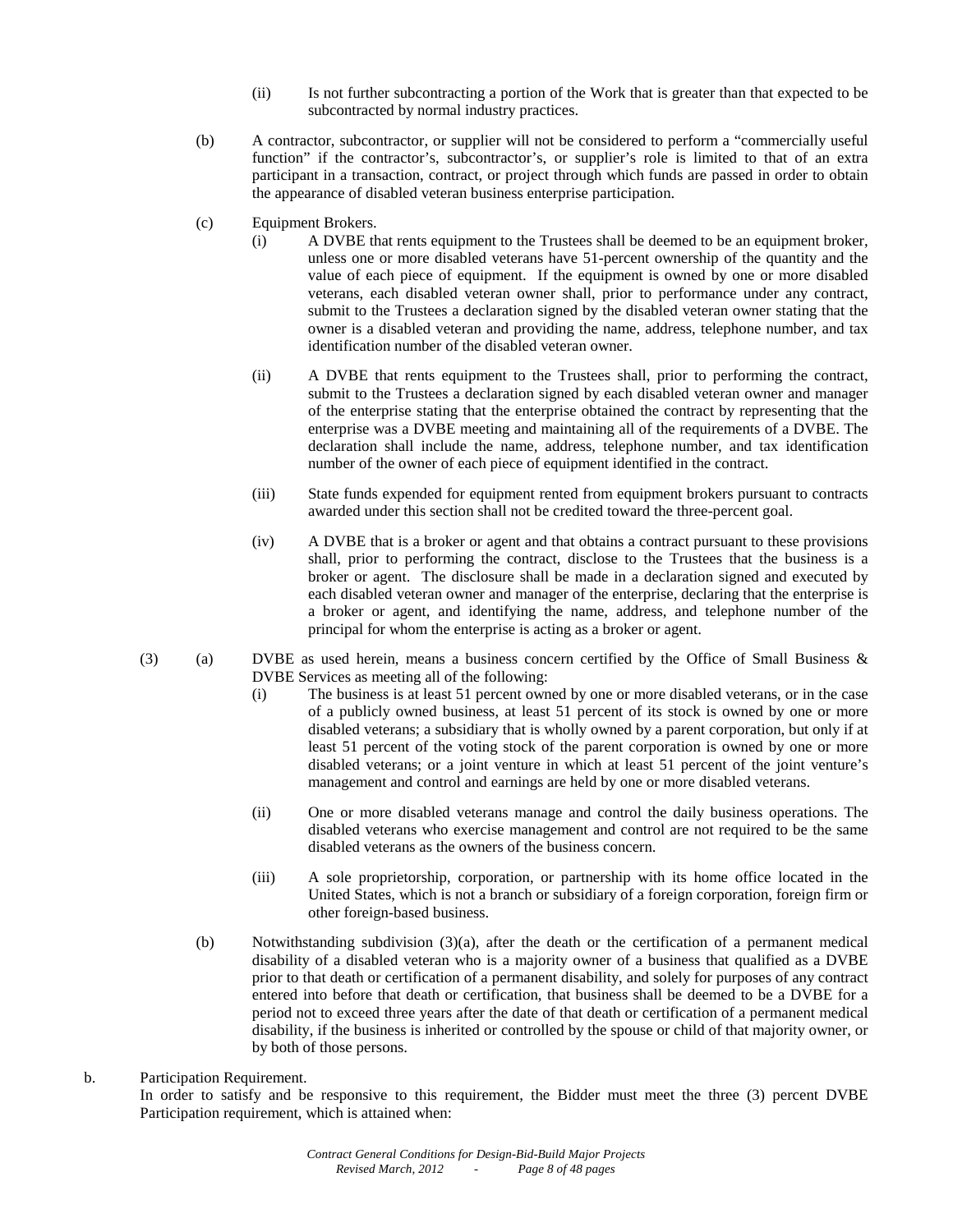- (1) The Bidder is not a DVBE and is committed to use DVBE subcontractors for not less than three (3) percent of the Contract dollar amount (including alternatives); or
- (2) The Bidder is a DVBE and is committed to performing not less than three (3) percent of the Contract dollar amount (including alternatives) with its own forces or in combination with those of other DVBEs.
- c. Documentation Requirements.

The Bidder must document its satisfaction of the DVBE participation requirement. Final determination of DVBE Participation by the Bidder shall be at the Trustees' sole discretion.

(1) Required Documentation.

In addition to documentation submitted with the bid, the DVBE documentation forms that must be completed are as follows, and instructions for completing the required forms correctly are included to assist the Bidder.

(a) DVBE Transmittal Form.

Bidders must fill out the DVBE transmittal form as a cover sheet to the required documents, attach and submit it and the additional required documentation. All requested DVBE documentation must be completed on the forms provided and submitted with the DVBE Transmittal Form.

(b) Summary of Disabled Veteran Owned Business Participation (Attachment 1).

Summary of Disabled Veteran Owned Business Participation**,** Attachment 1, must be completed showing the type of Work and company proposed for DVBE participation, their subcontractors (if any), and other related information. Complete the form providing the information as follows:

- (i) Company Name: List the name of the company proposed for DVBE participation. If the prime contractor is a DVBE, its name must also be listed to receive participation credit.
- (ii) Nature of Work: Identify the proposed Work or service to be provided by the listed company.
- (iii) Contracting With: List the name of the party with which the company listed is contracting.
- (iv) Tier: Identify the contracting tier using the following level designations:
	- 0=Prime contractor;
	- 1=First tier subcontractor/supplier;
	- 2=Second tier subcontractor/supplier of first tier subcontractor/supplier;
	- 3=Third tier subcontractor/supplier of second tier subcontractor/supplier; etc.
- (v) Claimed DVBE Value: State the total dollar amount of the DVBE's bid.
- (vi) Percentage of Bid: State the percentage (%) of the claimed DVBE's bid as it relates to the Bidder's total Project bid.
- (vii) DVBE Certification: The Bidder must include one copy of the DVBE certification from the Office of Small Business & DVBE Services for each DVBE listed on the Summary of Disabled Veteran Owned Business Participation.
- (c) Bidder's Certification (Attachment 2). The Bidder must sign and include the Bidder's Certification, certifying that each DVBE listed on the Summary of Disabled Veteran Owned Business Participation (Attachment 1) complies with the legal definition of DVBE.
- (d) Disabled Veteran Business Enterprise Declarations (STD. 843). The disabled veteran owner(s) and disabled veteran manager(s) of the DVBE must complete this declaration when a DVBE contractor or subcontractor will provide materials, supplies, services or equipment.
- (2) Time Frame for Submitting Documentation.

The DVBE participation documentation must be submitted within 24 hours after the deadline established for the receipt of bids. Failure to submit full and accurate documentation within 24 hours after the deadline established for the receipt of bids will result in the Trustees deeming your bid nonresponsive, and thus ineligible for award of the Contract.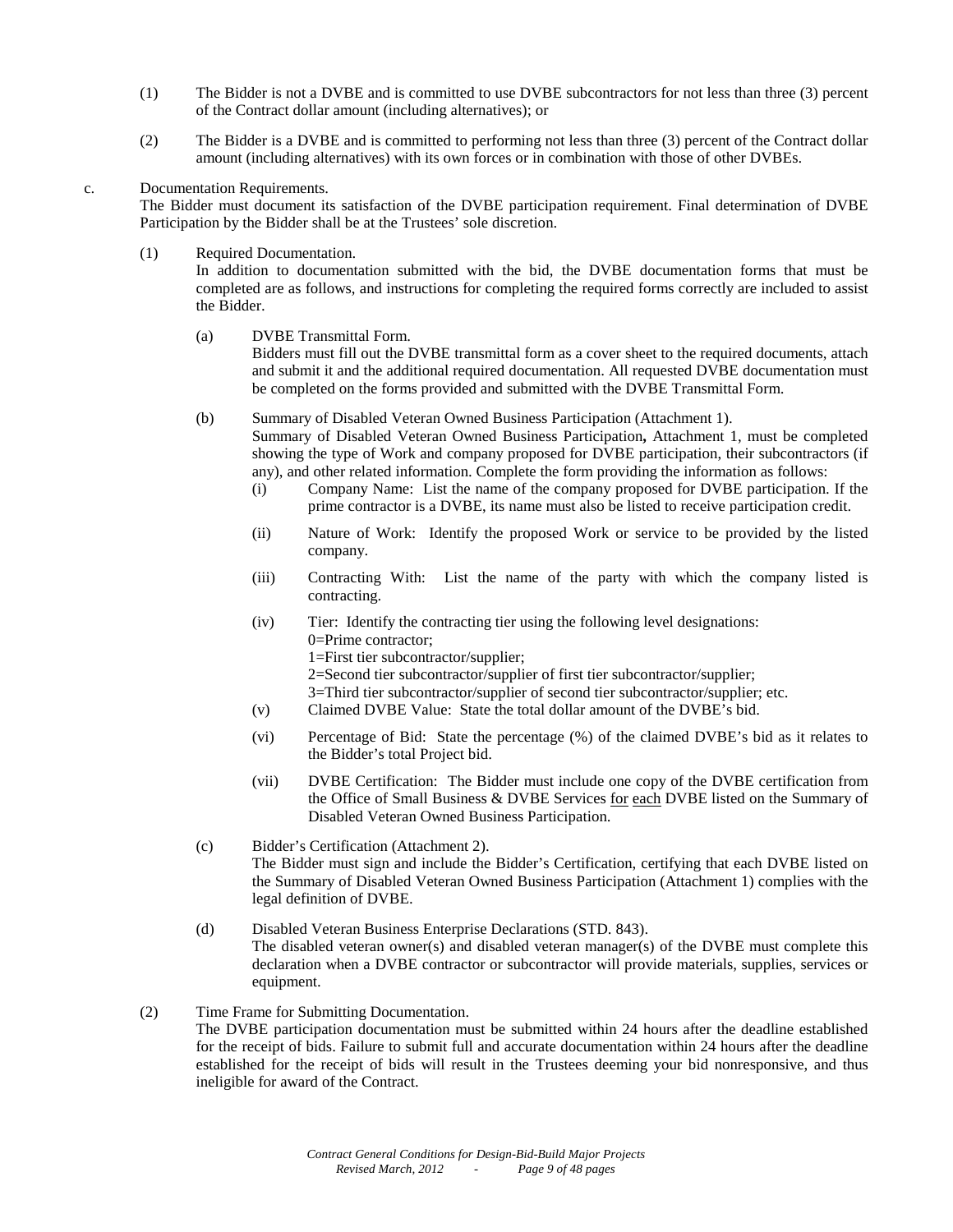d. Use of Proposed DVBE.

If awarded the Contract, the successful Bidder must use the DVBE suppliers and/or subcontractors proposed in its bid proposal unless it has requested substitution and has received approval of the Trustees in compliance with the Subletting and Subcontracting Fair Practices Act. See Article 4.04, Substitution of Subcontractors.

e. Trustees' Reporting of DVBE Participation.

Responsive to direction from the State Legislature, the Trustees are seeking to report increased statewide participation of DVBE in contract awards. To this end, the successful Bidder shall inform the Trustees of any contractual arrangements with subcontractors, consultants or suppliers that are certified DVBE.

f. Additional DVBE Information Sources.

For more information regarding DVBE certification, copies of directories or for general DVBE information, contact: State of California, Department of General Services, Procurement Division Office of Small Business & DVBE Services, Room 1-400, MS 210 P.O. Box 989052, West Sacramento, CA 95798-9052 (mailing address) 707 Third Street, First Floor, Room 400, West Sacramento, CA 95605 (physical address) Telephone number: (916) 375-4940; Fax number: (916) 375-4950 Email: [osdshelp@dgs.ca.gov](mailto:osdshelp@dgs.ca.gov) Or, via the Internet at [http://www.dgs.ca.gov/pd/Programs/OSDS.aspx.](http://www.dgs.ca.gov/pd/Programs/OSDS.aspx)

g. Incentive.

In accordance with Government Code section 14838(f), and Military and Veterans Code sections 999.5(a) and  $999.5(d)$ , the Trustees are granting a bid incentive for bid evaluation purposes only to Bidders that exceed the three percent DVBE participation requirement. The level of DVBE incentive will correlate to the level of participation; that is, the more DVBE participation proposed, the higher the incentive. The bid incentives are as follows:

| <b>DVBE</b> Participation | Incentive |
|---------------------------|-----------|
| 3.00% to 3.99%            | None      |
| 4.00% to 4.99%            | $1\%$     |
| 5\% or more               | $^{10}$   |
|                           |           |

The DVBE incentive may not exceed \$100,000. When used on combination with the Small Business Preference, the cumulative adjustment amount shall not exceed \$100,000. If the lowest responsive, responsible bid is a California certified small business, the only bidders eligible for the incentive will be California certified small businesses.

- h. Disabled Veteran Business Enterprise Subcontractor Activity Report (Form DVBE-AR).
	- (1) Contractor shall submit a form DVBE-AR to the Trustees as follows:
		- (a) At end of Project and upon completion of the work, but before Trustees' release of retention
		- (b) At end of Project and upon completion of the work, but after Trustees' (and Contractor's) release of all retention
	- (2) In submitting the DVBE-AR form, the Contractor certifies the following:
		- (a) the total amount Contractor received from the Trustees under the Contract
			- (b) the name and address of the DVBE(s) that participated in the performance of the Contract
			- (c) the amount each DVBE received from the Contractor
			- (d) that all payments under the Contract have been made to the DVBEs; and
			- (e) the actual percentage of DVBE participation that was achieved for this Contract.

A person or entity that knowingly provides false information shall be subject to a civil penalty for each violation in accordance with Military and Veterans Code section 999.5(d).

i. Penalty.

The Trustees will impose a penalty to any Contractor who receives the DVBE incentive and does not contract the incentive percentage dollar amount of its net bid price to DVBEs. The imposed penalty will be no more than two times the amount of the bid incentive received. For example, if the Contractor received a bid incentive of \$49,000, and does not contract the incentive percentage dollar amount of its net bid price with DVBEs, then the Trustees will assess a penalty to be forfeited by the Contractor of \$98,000.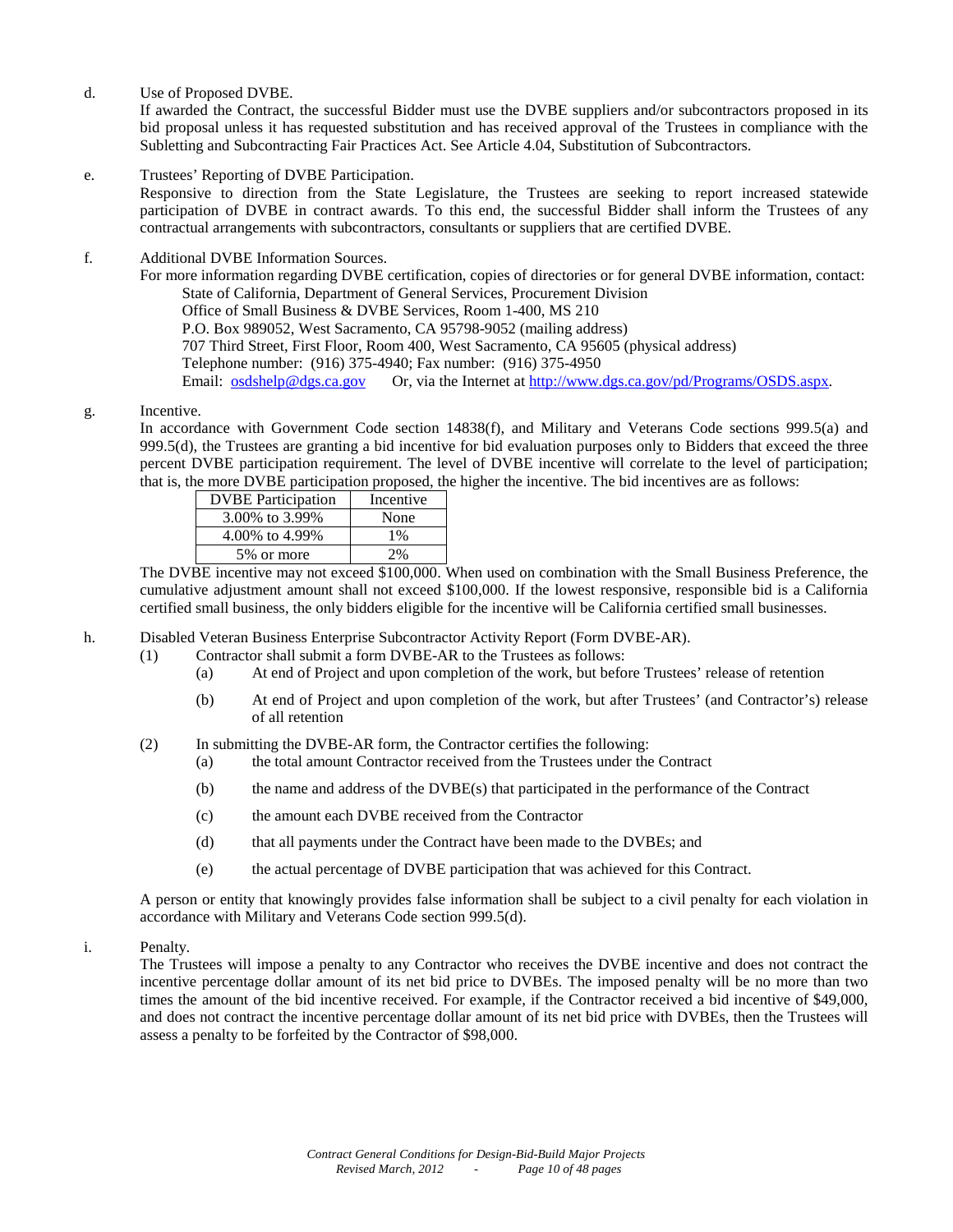# **3.00 AWARD AND EXECUTION OF CONTRACT**

# **3.01 Award of Contract**

If the Trustees deem the acceptance of the lowest responsible bid or bids is not in the best interests of the State, the Trustees may reject all bids (Public Contract Code section 10785). If the Contract is awarded, it shall be to the lowest responsible Bidder whose proposal complies with all the requirements prescribed (Public Contract Code section 10780). Such award shall be made within sixty (60) Days after the opening of the proposals. If the lowest responsible Bidder refuses or fails to execute the Contract, the Trustees may award the Contract to the second lowest responsible Bidder. Such award shall be made within seventy-five (75) Days after the opening of proposals. If the second lowest responsible Bidder refuses or fails to execute the Contract, the Trustees may award the Contract to the third lowest responsible Bidder. Such award shall be made within ninety (90) Days after the opening of the proposals. The above time periods within which the award of Contract may be made are subject to such no-cost extensions as may be agreed upon in writing between the Trustees and the Bidder concerned (Public Contract Code section 10782).

# **3.02 Return of Bidder's Security**

The Trustees may withhold Bidder's security of the second and third lowest responsible Bidders until the Contract has been finally executed. The cashier's checks and certified checks submitted by all other unsuccessful Bidders shall be returned to them within ten (10) Days after the Contract is awarded, and their Bidder's bonds shall be of no further effect (Public Contract Code section 10784).

# **3.03 Contract Bonds**

The successful Bidder shall furnish, for each Contract counterpart signed, two surety bonds in the form prescribed by the Trustees. Each bond shall be in an amount equal to 100 percent of the awarded Contract price and executed by an admitted surety insurer licensed in the State of California and listed in the latest published United States Treasury Department list of "Companies Holding Certificates of Authority as Acceptable Sureties on Federal Bonds and as Acceptable Reinsuring (Reference the State of California Department of Insurance on the following website: [http://interactive.web.insurance.ca.gov/companyprofile/companyprofile,](http://interactive.web.insurance.ca.gov/companyprofile/companyprofile) and the US Treasury listing at the following website: [http://www.fms.treas.gov/c570/c570.html.](http://www.fms.treas.gov/c570/c570.html)) One of the surety bonds shall guarantee faithful performance of the Contract by the Contractor and the other shall secure payment of laborers, mechanics, or materialmen employed on the Project. Such bonds are subject to the approval of the Trustees. Contract bonds shall remain in full force and effect during the term of the Contract including the one-year guarantee period, and through the ten-year limit on latent defects (Public Contract Code sections 10821-10824, Code of Civil Procedure section 337.15).

All alterations, extensions of time, extra and additional Work, and other changes authorized by any part of the Contract, including determinations made under Article 7.01, Claims, shall be made without securing the consent of the surety or sureties on the contract bonds.

Whenever the Trustees have cause to believe that the surety has become insufficient, the Trustees may demand in writing that the Contractor provide such further bonds or additional surety, not exceeding that originally required, as in the Trustees' opinion is necessary, considering the extent of the Work remaining to be done. Thereafter no payment shall be made to the Contractor or any assignee of the Contractor until the further bonds or additional surety has been furnished (Public Contract Code section 10825).

# **3.04 Execution of Contract**

The Contract shall be signed by the successful Bidder and returned to the Trustees, together with the Contract bonds and certification, along with other requisite documentation such as the Subcontractor Directory and certificates evidencing the required insurance coverage (see Article 4.06, Contractor's Insurance), within ten (10) Business Days of receipt from the Trustees. If the successful Bidder is a joint venture, then the joint venture shall submit with the Contract certification form a formal resolution designating the person authorized to sign on behalf the joint venture. The Contractor and the Trustees shall each sign two sets of Plans, Specifications, and addenda (usually at the preconstruction conference) one set for each party to be filed with the Contract. No Contract shall be binding upon the Trustees until it has been executed by the Contractor and the Trustees and approved by the attorney appointed according to law and authorized to represent the Trustees (Public Contract Code section 10820).

After the Trustees' Office of General Counsel has fully executed the Contract, Contractor can expect to start Work within 30 days. The Trustees will issue to the Contractor a written Notice to Proceed. The Contractor may not begin Work before receiving the Trustees' written Notice to Proceed. Any Work performed by the Contractor before receipt of the written Notice to Proceed shall be considered as having been done at the Contractor's own risk.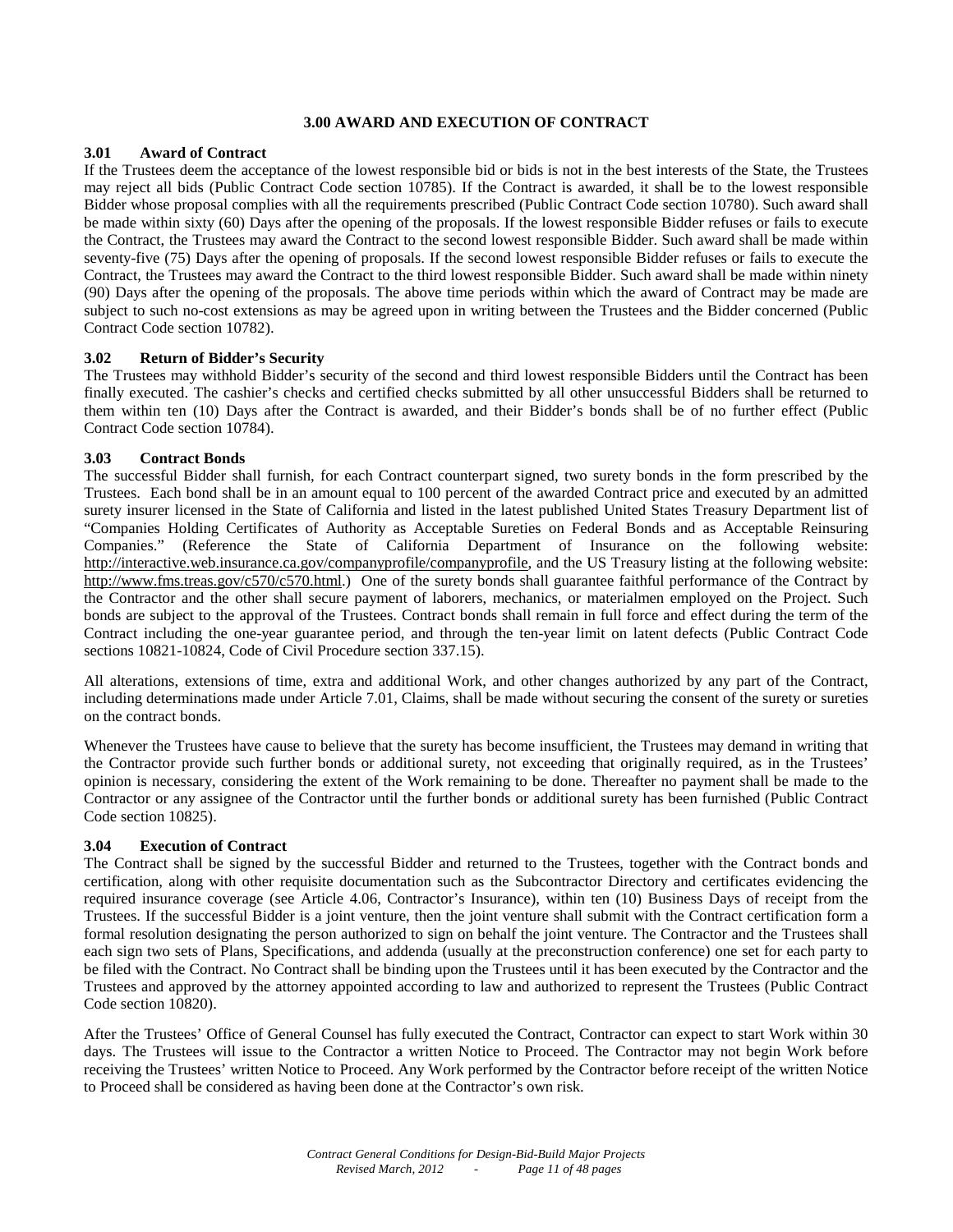#### **3.05 Failure or Refusal to Execute Contract**

Failure or refusal by the Bidder to execute the Contract within the time set in Article 3.04, Execution of Contract, shall be just cause for the rescission of the award and the forfeiture of the Bidder's security. Failure or refusal to file acceptable bonds within the time set in Article 3.04 constitutes a failure or refusal to execute the Contract. If the successful Bidder fails or refuses to execute the Contract, the Trustees may award the Contract as set forth in Article 3.01, Award of Contract. On the failure or refusal of the second or third lowest responsible Bidder to execute the Contract, Bidder's security in each case shall be forfeited (Public Contract Code sections 10781-10783).

#### **4.00 CONDUCT OF THE WORK**

#### **4.01 Laws to be Observed--Generally**

- a. The Contractor shall observe all state and federal laws that affect the Work under this Contract. The Contractor shall hold harmless, defend and indemnify the Trustees against any claim arising from the violation of any law, whether by itself or its agents, employees or subcontractors. If a conflict arises between the provisions of this Contract and a law, the Contractor shall immediately notify the Architect and the Construction Administrator in writing. "Law" as used in this paragraph includes statutes and regulations adopted pursuant to statute, as well as executive orders, authoritative interpretations, and other rules and directives issued by legally constituted authority.
- b. In executing this Contract, the Contractor swears, under penalty of perjury, that no more than one final, unappealable finding of contempt of court by a federal court has been issued against the Contractor within the immediately preceding two-year period, because of the Contractor's failure to comply with an order of a federal court that directs the Contractor to comply with an order of the National Labor Relations Board. The Trustees may rescind this Contract if Contractor falsely swears to this statement (Public Contract Code section 10296).
- c. The Contractor acknowledges the policy of the state of California regarding the importance of child and family support obligations expressed in Public Contract Code section 7110(a). The Contractor acknowledges that to the best of its knowledge, it is fully complying with the earnings assignment orders of all employees and is providing the names of all new employees to the New Hire Registry that the State's Employment Development Department maintains.
- d. The contracting parties shall be subject to examination and audit by both the Trustees (or designee) of the California State University and the Auditor General of the State of California at any time during construction and for a period of three (3) years after final payment of the Contract (Government Code section 8546.7). Such examination and audit shall include access to the Contractor and the subcontractor records as delineated in the following:
	- (1) The Contractor's records which shall include but not be limited to accounting records (hard copy, as well as computer readable data if it can be made available), written policies and procedures; subcontract files (including proposals of successful and unsuccessful Bidders, bid recaps, etc.); original estimates; estimating work sheets; correspondence; change order files (including documentation covering negotiated settlements); back charge logs and supporting documentation; general ledger entries detailing cash and trade discounts earned, insurance rebates and dividends; and any other supporting evidence deemed necessary by the Trustees/ Auditor General to substantiate charges related to this Contract (all foregoing hereinafter referred to as "records") and shall be open to inspection and subject to audit and/or reproduction to adequately permit evaluation and verification of (a) the Contractor's compliance with Contract requirements and (b) compliance with provisions for pricing change orders, payments or claims submitted by the Contractor or any of his payees. The Contractor is required to have as part of the records the following reports: a detailed cost ledger reflecting total charges against the Project which present an itemization by invoice and labor costs by cost codes; a summary report identifying total Project costs by cost codes; and a subcontractor history report including each subcontract amount and change orders issued thereto.
	- (2) Inspection and copying from time to time and at reasonable times and places any and all information, materials and data of every kind and character, including but not limited to records, books, papers, documents, subscriptions, recordings, agreements, purchase orders, leases, contracts, commitments, arrangements, notes, daily diaries, superintendent reports, drawings, receipts, vouchers and memoranda, and any and all other agreements, sources of information and matters that may have any bearing on or pertain to any matters, rights, duties or obligations under or covered by any Contract document. Such records subject to audit shall also include, but not be limited to, those records necessary to evaluate and verify direct and indirect costs (including overhead allocations), as they may apply to costs associated with this Contract.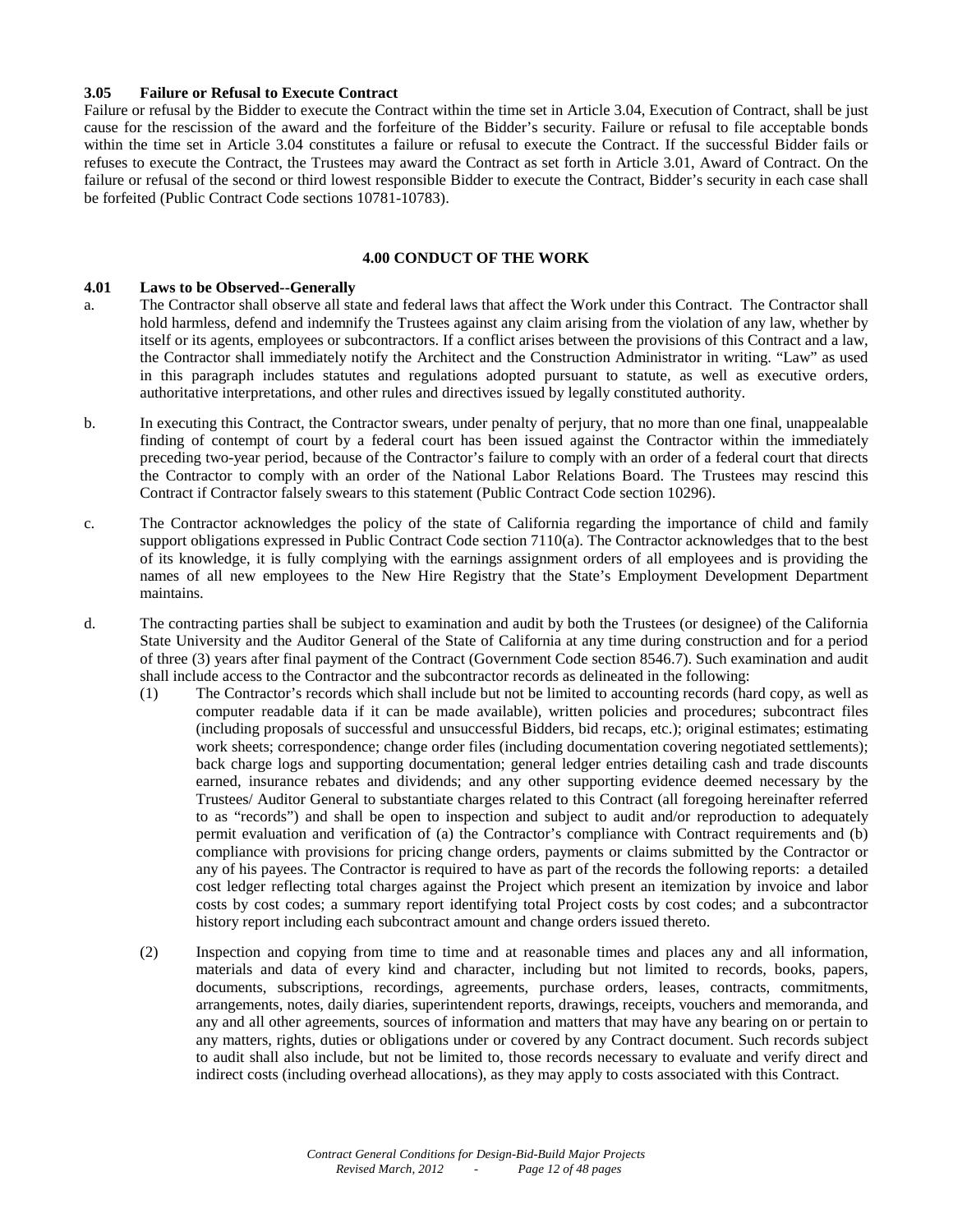- (3) The Trustees/Auditor General shall be allowed to interview any of the Contractor's employees, pursuant to the provisions of this article throughout the term of this Contract and for a period of three years after final payment or longer if required by law.
- (4) The Contractor shall require all subcontractors, insurance agents, and material suppliers (payees) to comply with the provisions of this article by insertion of the requirements hereof in a written Contract agreement between the Contractor and payee. Such requirements will also apply to subcontractors and subsubcontractors, etc. The Contractor will cooperate fully and will cause all related parties and all of the Contractor's subcontractors (including those entering into lump sum subcontracts) to cooperate fully in furnishing or in making available to Trustees/Auditor General from time to time whenever requested in an expeditious manner any and all such information, materials and data.
- (5) The Trustees/Auditor General shall have access to the Contractor's facilities, shall be allowed to interview all current or former employees to discuss matters pertinent to the performance of this Contract, shall have access to all necessary records, and shall be provided adequate and appropriate work space, in order to conduct audits in compliance with this article.
- (6) If an audit inspection or an examination in accordance with this Article discloses overcharges (of any nature) by the Contractor to the Trustees in excess of one-half of one percent (.5%) of the total Contract billings, the Contractor shall reimburse the reasonable actual cost of the Trustees/Auditor General audit to the Trustees. Any adjustments and/or payments that must be made resulting from any such audit or inspection of the Contractor's invoices and/or records shall be made within a reasonable amount of time (not to exceed 90 Days) from presentation of the Trustees/Auditor General findings to Contractor.
- (7) If an audit discloses overcharges on change orders, where a Contractor has submitted costs and has received payment of costs for a subcontractor's Work, but has not passed on such payment to the subcontractor (including mark-up charged), and the Contractor's records do not reflect offsetting back-charges, the Contractor shall reimburse the Trustees for such overcharges upon receipt of a request from the Trustees.
- e. The Contractor's Work under this Contract shall comply with the building codes identified in the Contract Documents.
- f. If the Contractor is a natural person, the Contractor certifies in accepting this Contract that he or she is a citizen or national of the United States or otherwise qualified to receive public benefits under the Personal Responsibility and Work Opportunity Reconciliation Act of 1996 (P.L. 104-193; 110 STAT. 2105, 2268-69).

# g. Declaration of Eligibility to Contract with the State.

If the Contractor is a corporation, the Contractor certifies and declares by signing the Agreement that it is eligible to contract with the state of California pursuant to the California Taxpayer and Shareholder Protection Act of 2003 (Public Contract Code section 10286 *et seq.*).

# **4.02 Laws to be Observed--Regarding Labor**

- a. Nondiscrimination
	- (1) During the performance of the Contract, the Contractor and its subcontractors shall not deny the Contract's benefits to any person on the basis of religion, color, ethnic group identification, sex, age, physical or mental disability, nor shall they discriminate unlawfully against any employee or applicant for employment because of race, religion, color, national origin, ancestry, physical handicap, mental disability, medical condition, marital status, age (over 40) or sex. Contractor shall insure that the evaluation and treatment of employees and applicants for employment are free of such discrimination.
	- (2) Contractor shall comply with the provisions of the Fair Employment and Housing Act (Government Code section 12900 *et seq*.), the regulations promulgated thereunder (California Code of Regulations, Title 2, section 7285 *et seq*.) and the provisions of Article 9.5, Chapter 1, Part 1, Division 3, Title 2, sections 11135-11139.5 of the Government Code.
	- (3) Contractor shall permit access by representatives of the Department of Fair Employment and Housing and the Trustees upon reasonable notice at any time during the normal business hours, but in no case less than 24 hours notice, to such of its books, records, accounts, other sources of information, and its facilities as said Department or Trustees shall require to ascertain compliance with this clause.
	- (4) Contractor and its subcontractors shall give written notice of their obligations under this clause to labor organizations with which they have a collective bargaining or other agreement.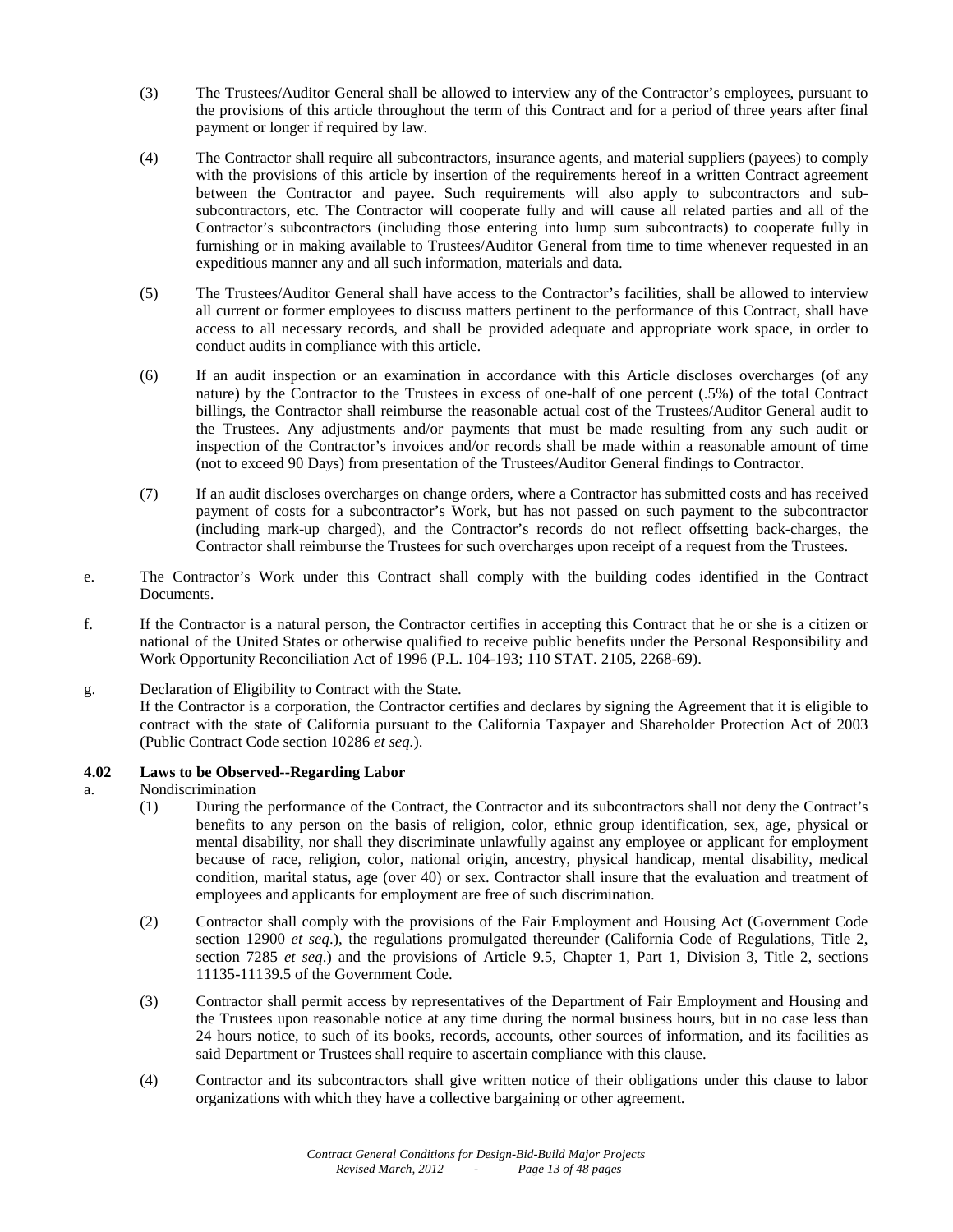(5) Contractor shall include the nondiscrimination and compliance provisions of this clause in all subcontracts to perform Work under the Agreement (Title 2, California Code of Regulations section 8107).

# b. Hours of Labor.

Eight (8) hours of labor constitutes a legal day's work. The Contractor or any subcontractor shall forfeit, as a penalty to State, \$25.00 for each worker employed in the execution of the Contract by the Contractor or any subcontractor, for each Day during which the worker is required or permitted to work more than eight hours in any one Day and forty hours in any one calendar week, in violation of the provisions of the Labor Code sections 1810 to 1814, thereof, inclusive. Notwithstanding the provisions of Labor Code sections 1810 to 1814, Work performed by employees of the Contractor or any subcontractor in the execution of the Contract in excess of eight hours per Day, and forty hours during any one week, shall be permitted upon compensation for all hours worked in excess of eight hours per Day at not less than one and one-half times the basic rate of pay as provided in Labor Code section 1815.

# c. Prevailing Wage.

Contractor represents and warrants that the Contract Amount includes sufficient funds to allow Contractor and all subcontractors to comply with all applicable laws and contractual agreements. Contractor shall defend, indemnify and hold the Trustees of the California State University, the University, its officers, employees and agents harmless from and against any and all claims, demands, losses, liabilities, and damages arising out of or relating to the failure of Contractor or any subcontractor to comply with any applicable law in this regard, including, but not limited to, Labor Code section 2810. Contractor agrees to pay any and all assessments, including wages, penalties and liquidated damages (those liquidated damages pursuant to Labor Code section 1742.1) made against the Trustees in relation to such failure.

- (1) The Work under this Contract is a public works project (see definition of public works, Labor Code section 1720 *et seq*.) and must be performed in accordance with the requirements of Labor Code sections 1720 to 1815 and Title 8 California Code of Regulations sections 16000 to 17270, which govern the payment of prevailing wage rates on public works projects. The prevailing wage rates set forth are the minimum that must be paid by the Contractor on a public works contract. Nothing herein contained shall be construed as preventing the Contractor from paying more than the minimum rates set forth. No extra compensation whatsoever will be allowed by the Trustees due to the inability of the Contractor to hire labor at minimum rates, nor for the necessity for payment by the Contractor of subsistence, travel time, overtime, or other added compensations, all of which possibilities are elements to be considered and ascertained to the Contractor's own satisfaction in preparing the bid.
- (2) If it becomes necessary to employ crafts other than those listed, the Contractor shall notify the Trustees immediately, and the Trustees will ascertain additional prevailing rates and the rates thus determined shall be applicable as minimum from time of initial employment.
- (3) Pursuant to Labor Code section 1770, the Director of the Department of Industrial Relations has ascertained the general prevailing rate of per diem wages and the general prevailing rate for legal holiday and overtime Work for each craft needed in execution of the Contract as set forth in the Notice to Contractors. Contractor shall post a schedule showing all applicable prevailing wage rates at appropriate and conspicuous locations on the Project site in accordance with Labor Code section 1773.2. The Trustees shall maintain copies of the prevailing rate of per diem wages, and shall make them available to any interested party upon request.
- (4) The Contractor and any subcontractor under the Contractor shall comply with Labor Code section 1775. The Contractor shall include provisions in its Contract with its subcontractors that will require compliance with Labor Code section 1775. As required by section 1775(b) the Contractor shall include a copy of the provisions of sections 1771, 1775, 1776, 1777.5, 1813, and 1815 in the Contract between the Contractor and the subcontractor. The Contractor shall monitor its subcontractors' compliance with the prevailing wage law as required by section 1775(b). In accordance with section 1775, the Contractor and any subcontractor under the Contractor shall forfeit as a penalty to the State not more than \$200 for each Day or portion thereof, for each worker paid less than the prevailing wage rates for the work or craft in which the worker is employed for any public work done under the Contract by it or, except as provided in section 1775(b), by any subcontractor under it. In addition to this penalty, the difference between the prevailing wage rates and the amount paid to each worker for each Day or portion thereof for which each worker was paid less than the prevailing wage rate shall be paid to each worker by the Contractor or subcontractor. If a worker employed by a subcontractor on a public works project is not paid the general prevailing per diem wages by the subcontractor, the Contractor is not liable for any penalties under section 1775(a) unless the Contractor had knowledge of that failure of the subcontractor to pay the specified prevailing rate of wages to those workers or unless the Contractor fails to comply with the requirements of section 1775(b).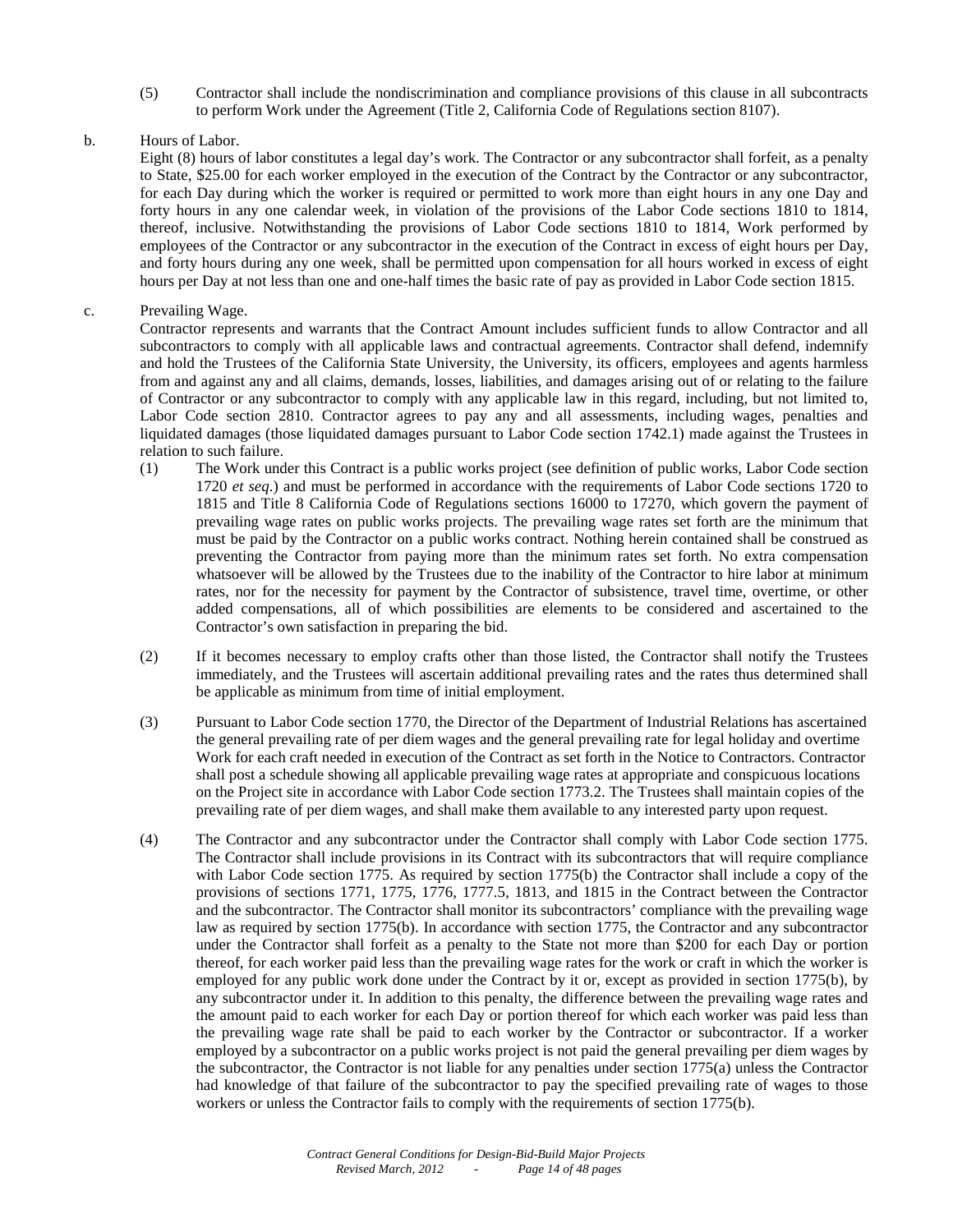(5) In accordance with Labor Code section 1776, the Contractor and subcontractors shall keep an accurate payroll record on forms provided by the Division of Labor Standards Enforcement (or shall contain the same information as the forms provided by the division). The payroll records may consist of printouts of payroll data that are maintained as computer records, if the printouts contain the same information as the forms provided by the division, and the printouts are verified in the manner specified herein. Payroll records shall show the name, address, social security number, work classification, straight time and overtime hours worked each day and week, and actual per diem wages paid to each journeyman, apprentice or worker employed in connection with the public work. Each payroll record shall contain verification by written declaration under penalty of perjury that the information contained in the payroll record is true and correct and that the Contractor and subcontractors have complied with the requirements of Labor Code sections 1771, 1811 and 1815 for any work performed by its employees on the Project.

The Contractor's and subcontractors' payroll records shall be available for inspection at all reasonable hours, and a certified copy shall be made available upon request to the employee or his or her authorized representative, the Trustees, the Division of Labor Standards Enforcement, the Division of Apprenticeship Standards, agencies that are included in the Joint Enforcement Strike Force on the Underground Economy established pursuant to section 329 of the Unemployment Insurance Code, and other law enforcement agencies investigating violations of law. Upon receipt of written notice from the Trustees, the Division of Apprenticeship Standards, or the Division of Labor Standards Enforcement, and within ten Days of that receipt, the Contractor shall file with the requesting entity a certified copy of the payroll records. Should the Contractor or subcontractor fail to comply within the ten-Day period, the Contractor or subcontractor shall forfeit \$100 for each Day, or portion thereof, for each worker, until strict compliance is effectuated. Upon the request of the Division of Apprenticeship Standards or the Division of Labor Standards Enforcement, these penalties shall be withheld from progress payments then due. Contractor is not subject to a penalty assessment due to the failure of a subcontractor to comply with this section. A contractor or subcontractor may be subject to debarment by the Labor Commissioner for failure to submit certified payroll records timely.

- (6) The Contractor is required to submit a minimum of the first two weeks of certified payroll and the Hourly Labor Rate Worksheet for its workers and all subcontractors. Additional weeks of certified payroll records may be required at the discretion of the Trustees.
- (7) Consistent with Public Contract Code section 6109, the Contractor is prohibited from performing a portion of Work with a subcontractor who is debarred pursuant to Labor Code section 1777.1 or 1777.7.

#### d. Workers' Compensation.

The Contractor shall be required to secure payment of Workers' Compensation to its employees in accordance with Labor Code section 3700 and shall file with the Trustees prior to performing the Work the certification required in Labor Code section 1861 (refer also to Article 4.06-a (1), Policies and Coverage, herein).

# e. Apprentices.

If the Contractor or any subcontractor employs workers on the Project in any apprenticeable craft, it shall apply to the joint apprenticeship committee administering the apprenticeship standards for the craft in the area of the Work for a certificate approving the Contractor or subcontractor for the employment and training of apprentices. The Contractor or subcontractor shall employ the number of apprentices or the ratio of apprentices to journeymen specified in the certificate unless the conditions set out in Labor Code section 1777.5 excuse it from this requirement.

Every apprentice shall be paid the standard wage paid to apprentices under the regulations of the craft or trade in which they are employed and shall be employed only in the Work of the craft or trade to which they are indentured. The employment and training of each apprentice shall be in accordance with the provisions of the apprenticeship agreements under which a person is training.

The Contractor or subcontractor employing journeymen or apprentices in any apprenticeable craft or trade shall contribute to the fund or funds set up in the area of Work to administer the apprenticeship program in each trade in which it employs such journeymen or apprentices in the same amount and manner as the contributing contractors.

Special attention is directed to Labor Code sections 1777.5, 1777.6 and 1777.7, and California Code of Regulations, Title 8, section 200 *et seq*. Each Contractor and subcontractor must, before commencement of Work under this Contract, contact the Division of Apprenticeship Standards, 455 Golden Gate, 8<sup>th</sup> Floor, San Francisco, California, 94102, or one of its branch offices to ensure compliance and understanding of the law regarding apprentices and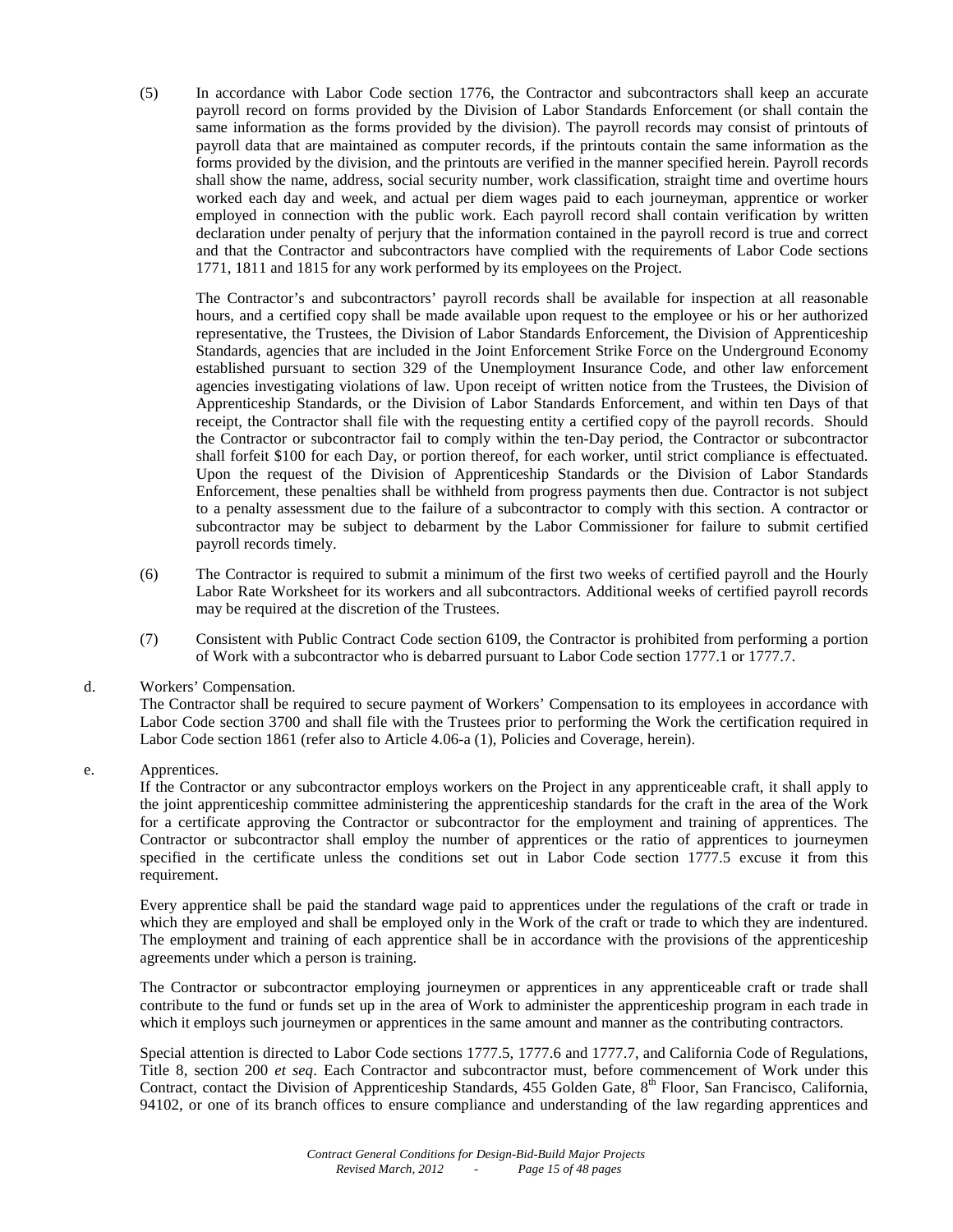specifically the required ratio thereunder. Responsibility for compliance with this section lies with the prime Contractor.

f. Education, Counseling, and Training Programs.

All educational, counseling and vocational guidance programs and all apprenticeship and on-the-job training programs, under this Contract, shall be open to all qualified persons, without regard to race, sex, color, religion, national origin or ancestry. Such programs shall be conducted to encourage the fullest development of the interests, skills, aptitudes, and capacities of all students and trainees, with special attention to the problems of culturally deprived, educationally handicapped, or economically disadvantaged persons. Expansion of training opportunities under these programs shall also be encouraged with a view toward involving larger numbers of participants from these segments of the labor force where the need for upgrading levels of skills is the greatest.

g. Occupational Safety and Health.

The Contractor shall comply with all the provisions of the Federal Occupational Safety and Health Act of 1970 (29 U.S.C. section 651 *et seq*.) and all rules, regulations, and orders adopted pursuant thereto. The Contractor shall comply with all the provisions of the California Occupational Safety and Health Act of 1973 (Labor Code section 6300 *et seq*.) and all rules, regulations and orders adopted pursuant thereto. These laws provide for job safety and health protection for workers.

The Contractor shall obtain copies of such safety orders as are applicable to the type of work to be performed and shall be governed by their requirements in all construction operations. The Contractor shall fully inform each subcontractor and materials supplier as to the requirements of the applicable safety orders.

h. Assignment of Rights Relating to Federal and State Anti-Trust Actions.

The Contractor and all subcontractors shall be bound by the provisions of Public Contract Code section 7103.5 as follows: in entering into a public works contract or a subcontract to supply goods, services, or materials pursuant to a public works contract, the Contractor or subcontractor offers and agrees to assign to the Trustees all rights, title, and interest in and to all causes of action it may have under section 4 of the Clayton Act (15 U.S.C. section 15) or under the Cartwright Act (Chapter 2, (commencing with section 16700) of Part 2 of Division 7 of the California Business and Professions Code), arising from purchases of goods, services, or materials pursuant to the public works contract or the subcontract. This assignment shall be made and become effective at the time the Trustees tender final payment to the Contractor, without further acknowledgment by the parties.

# **4.03 Environmental Requirements**

# a. Air and Water Pollution Control.

The Contractor shall comply with all air and water pollution control rules, regulations, ordinances and statutes which apply to the Work performed under the Contract, including any air pollution control rules, regulations, ordinances and statutes adopted under the authority of Government Code section 11017. Contractor must be eligible to perform work for the State, and is deemed eligible if not found to be in violation of any order, resolution, or regulation relating to air or water pollution adopted in accordance with Government Code section 4477.

In the absence of any applicable air pollution control rules, regulations, ordinances or statutes governing solvents, all solvents, including but not limited to the solvent portions of paints, thinners, curing compounds, and liquid asphalt used on the Project, shall comply with the applicable material requirements of the Air Quality Management District (AQMD). All containers of solvent, paint, thinner, curing compound or liquid asphalt shall be labeled to indicate that the contents fully comply with these requirements.

Unless otherwise provided in the special provisions, material to be disposed of shall not be burned either inside or outside the premises.

A regular watering program shall be initiated to adequately control the amount of fugitive dust in accordance with applicable AQMD rules. Exposed soil surfaces shall be sprayed with water at least daily and as needed to mitigate dust (see also Article 4.08-c, Protection of Facilities).

Trucks hauling dirt from the site shall be covered in accordance with applicable state and local requirements. To reduce exhaust emissions, unnecessary idling of construction vehicles and equipment shall be avoided.

#### b. Sound Control Requirements.

The Contractor shall comply with all sound control and noise level rules, regulations and ordinances that apply to the Work. In the absence of any such rules, regulations and ordinances, the Contractor shall conduct its Work to minimize disruption to others due to sound and noise from the workers, and shall be responsive to the Trustees' requests to reduce noise levels.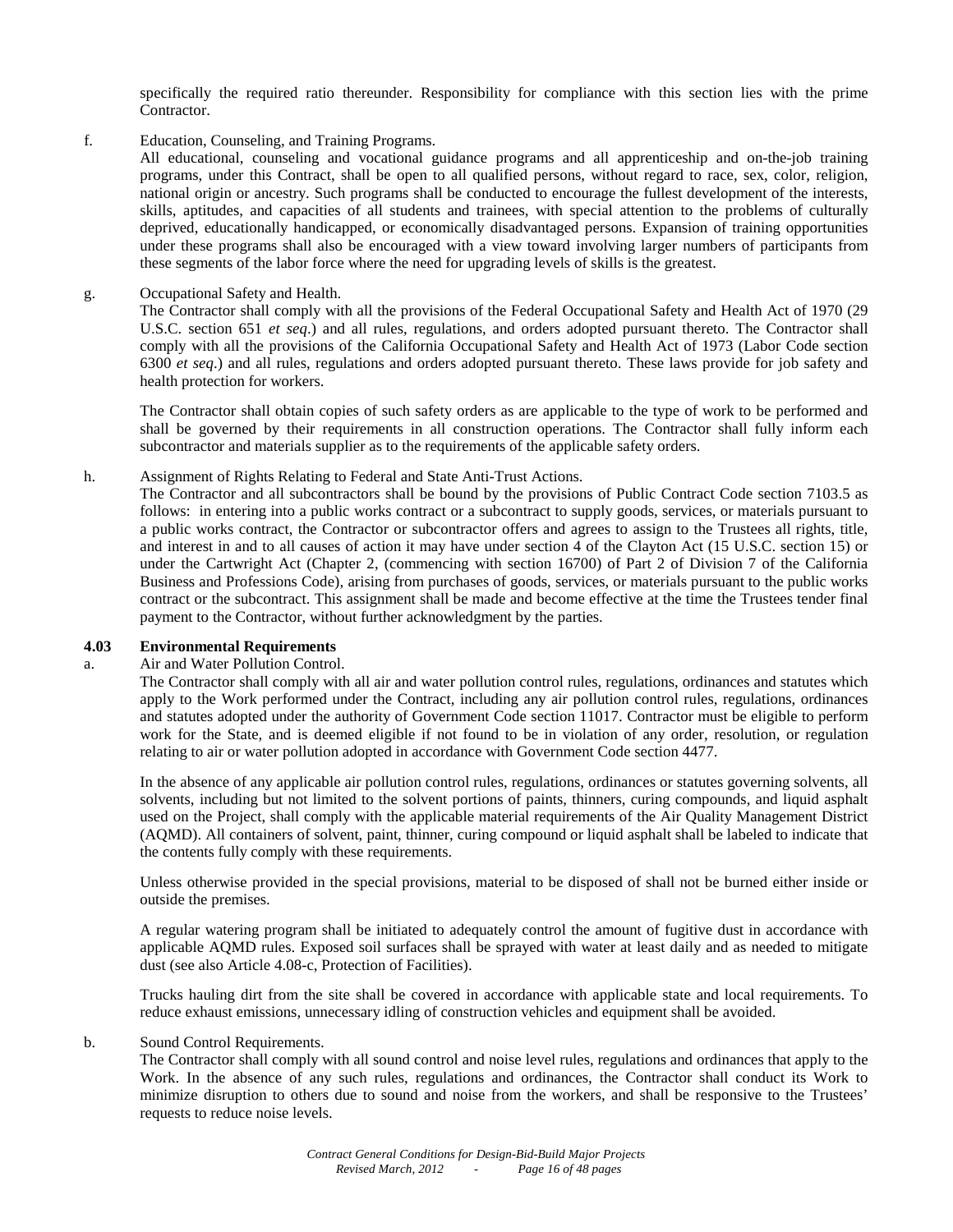Each internal combustion engine, used for any purpose on the Project or related to the Project, shall be equipped with a muffler of a type recommended by the manufacturer. No internal combustion engine shall be operated on the Project without a muffler. Construction equipment shall be fitted with modern emission control devices and shall be kept in proper tune.

Loading and unloading of construction materials will be scheduled so as to minimize disruptions to University activities. Construction activities will be scheduled to minimize disruption to the University and to University users.

# c. Environmental Clearances.

The Contractor shall provide state and federal agencies all information necessary for environmental clearances and other authorizations necessary for this Project. The Contractor shall comply with the provisions, including giving notices during construction when so required. The Trustees shall not compensate the Contractor for the delays in obtaining environmental clearances and authorizations. However, the Trustees will grant an appropriate extension of time in accordance with the provisions in Article 4.15-g, Adjustment of Contract Time Due to Reasons Beyond Trustees' Control, if the Contractor demonstrates to the satisfaction of the Trustees that it has made every reasonable effort to obtain the requisite clearance or authorizations, and cannot obtain it in a timely manner.

# d. Source of Aggregates.

The Public Contract Code section 10295.5 requires that no State agency shall purchase or utilize sand, gravel, aggregates, or other minerals unless the source is on an eligible list identifying operations that have met certain requirements of the Surface Mining and Reclamation Act of 1975 (Public Resources Code section 2710 *et seq*.). Accordingly, the Contractor shall submit to the Trustees documentation that it is complying with the requirements of this law in purchasing these materials.

e. Archaeological Finds.

If the Contractor discovers any artifacts during excavation and/or construction, the Contractor shall stop all affected Work and notify the Trustees, who will call in a qualified archaeologist designated by the California Archaeological Inventory to assess the discovery and suggest further mitigation, as necessary.

If the Contractor discovers human remains, the Contractor shall notify the Trustees who will be responsible for contacting the county coroner and a qualified archaeologist. If the remains are determined to be Native American, the Trustees shall contact the appropriate tribal representatives to oversee removal of the remains.

# f. Integrated Waste Management.

Pursuant to the State Agency Integrated Waste Management Plan (Public Resources Code, Division 30, Part 3, Chapter 18.5), the California State University shall divert 50% of all solid waste generated in construction activities from landfill disposal or transformation facilities through source reduction, recycling and composting. Contractor shall report all source reduction, recycling and composting relative to this Project to the Trustees. Refer to Specifications for further requirements.

#### **4.04 Substitution of Subcontractors**

The Contractor shall not substitute any subcontractor in place of a subcontractor listed in its bid proposal except as authorized in the Subletting and Subcontracting Fair Practices Act (Public Contract Code section 4100 *et seq*.).

a. Bond Requirements.

It is the Trustees' interpretation of section 4108 of the Public Contract Code that the Contractor must clearly advertise the specific bond requirements for the Project, including the requirement of a bond, the kind of a bond, and the amount of the bond, in order to be eligible to substitute a subcontractor under section 4107(a) (4) of the Public Contract Code.

# b. Substitution of a Small Business Subcontractor.

After award of the Contract based in part on the application of the small business preference, the Non-Small Business Contractor shall use the small business subcontractor(s) and/or suppliers listed in its bid proposal unless a substitution is requested in writing to the Trustees, and the Trustees approve the substitution in writing before the commencement of any Work. The substitution request must include at least the following:

- (1) An explanation of the reason for the substitution.
- (2) The Contractor must substitute a small business with another small business. If the small business substitution cannot occur, the Contractor must include a written justification and the steps that were taken to try to acquire a new small business subcontractor and how that portion of the contract will be fulfilled.
- (3) A description of the Work to be performed, identified both as a task(s) and as a dollar amount or percentage of the overall contract that the substituted business will perform. The substituted business(es), if approved,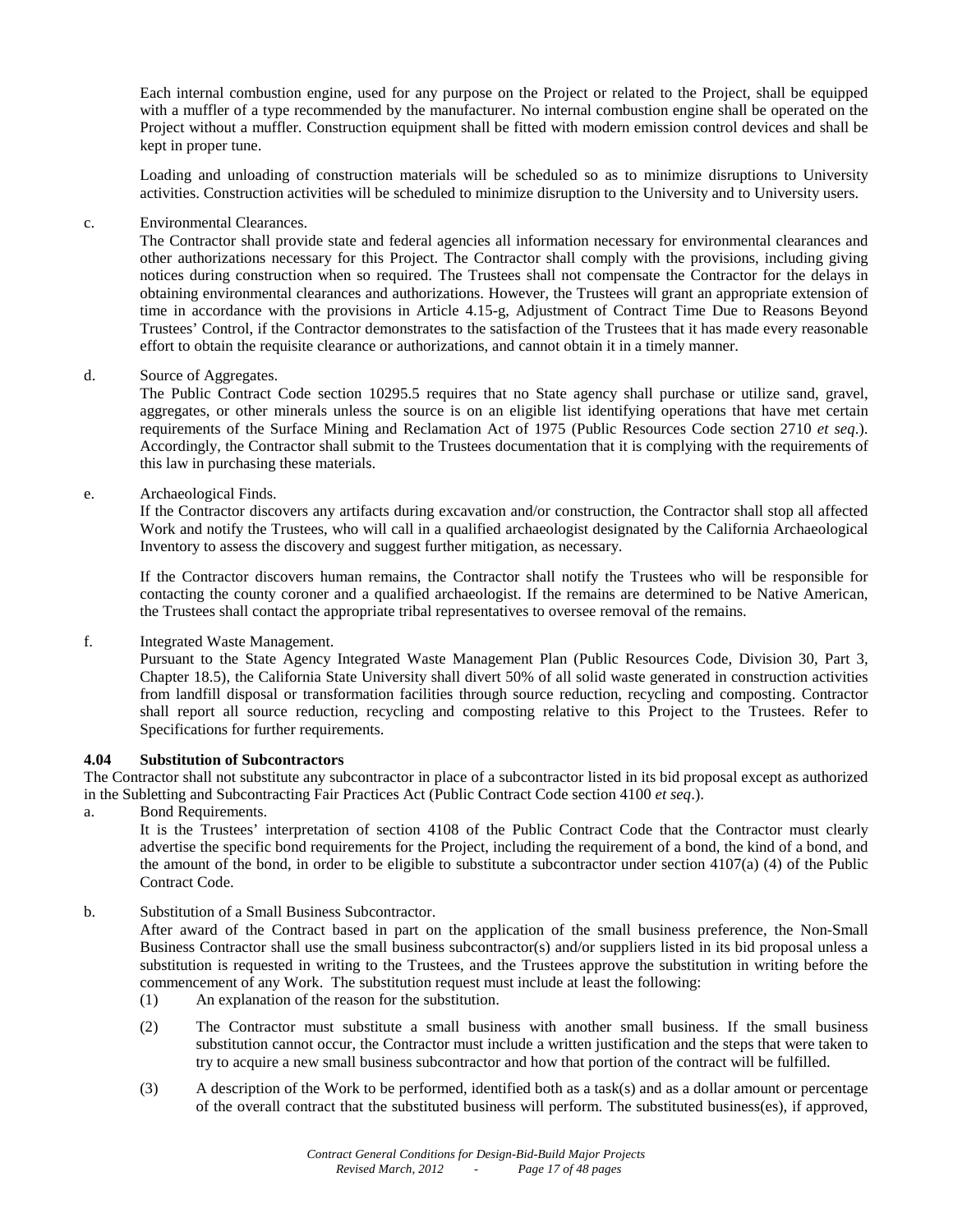shall be required to perform a commercially useful function in the contract pursuant to California Code of Regulations section 1896.6.

Any substitution of subcontractors shall be performed in accordance with the Subletting and Subcontracting Fair Practices Act (Public Contract Code section 4100 *et seq.*). Failure of the Contractor to subcontract with the small business listed on its bid proposal or to follow these substitution requirements may be grounds for the Trustees to notify the Department of General Services to impose sanctions pursuant to Government Code section 14842.5 or Code of Regulations section 1896.16. In the event such sanctions are to be imposed, the Contractor shall be notified in writing and entitled to a hearing pursuant to Code of Regulations sections 1896.18 and 1896.20.

# c. Substitution of a Disabled Veteran Business Enterprise.

The Contractor shall use the Disabled Veteran Business Enterprise (DVBE) subcontractor(s) and/or suppliers listed in its bid proposal unless a substitution is requested in writing to the Trustees, and the Trustees and the Department of General Services (DGS) approve the substitution in writing before the commencement of any Work. The substitution request must include at least the following:

- (1) An explanation of the reason for the substitution.
- (2) A written description of the business enterprise to be substituted, including its business status as a sole proprietorship, partnership, corporation or other entity, and the DVBE certification status of the firm, if any.
- (3) The Contractor must substitute a DVBE with another DVBE. If the DVBE substitution cannot occur, the Contractor must include a written justification and the steps that were taken to try to acquire a new DVBE subcontractor and how that portion of the contract will be fulfilled.
- (4) A description of the Work to be performed identified both as a task(s) and as a dollar amount or percentage of the overall contract that the substituted business will perform.

The request for substitution of a DVBE and the Trustees' and DGS approval or disapproval cannot be used as an excuse for noncompliance with any other provision of law, including, but not limited to, the Subletting and Subcontracting Fair Practices Act (Sections 4100 *et seq.,* Public Contract Code) or any other contract requirements relating to substitution of subcontractors.

# d. Subcontractor Directory.

The Contractor shall have submitted a Subcontractor Directory with the Contract in accordance with Article 2.06 b(4). If any listed firms have been substituted without approval by the Trustees in accordance with section 4107(a) of the Public Contract Code, or if subcontractors are added and perform Work in excess of one-half of one percent of base Contract, penalties are applicable per section 4110 of the Public Contract Code.

# **4.05 Delegation of Performance and Assignment of Money Earned**

The performance of all or any part of this Contract may not be delegated without the written consent of the Trustees. Consent will not be given to any proposed delegation that would relieve the Contractor or its surety of their responsibilities under the Contract.

The Contractor may assign moneys due, or to become due under the Contract, only upon written consent of the Trustees. Assignments of moneys earned by the Contractor shall be subject to proper retention in favor of the Trustees and to all deductions provided for in the Contract, and such moneys shall be subject to use by the Trustees for the completion of the Work in the event the Contractor is in default.

# **4.06 Insurance Requirements**

- a. The Contractor shall not commence Work on the site until it has obtained all the insurance required in this Article, and such insurance has been approved by the Trustees. This Project shall be enrolled in the Trustees' Builders Risk Insurance Program, for which the provisions of Article 4.06-c shall apply. This Project may be enrolled in the Trustees' Owner Controlled Insurance Program ("OCIP"), and if so, the provisions of Article 4.06-b shall apply. Contractor shall refer to the Supplementary General Conditions to determine if this Project is enrolled in OCIP.
	- (1) Policies and Coverage
		- (a) The **Contractor shall obtain and maintain for the term of the Contract** the following policies and coverage:
			- (i) Comprehensive or Commercial Form General Liability Insurance on an occurrence basis, covering work done or to be done by or on behalf of the Contractor and providing insurance for bodily injury, personal injury, property damage and contractual liability. The aggregate limit shall apply separately to the work.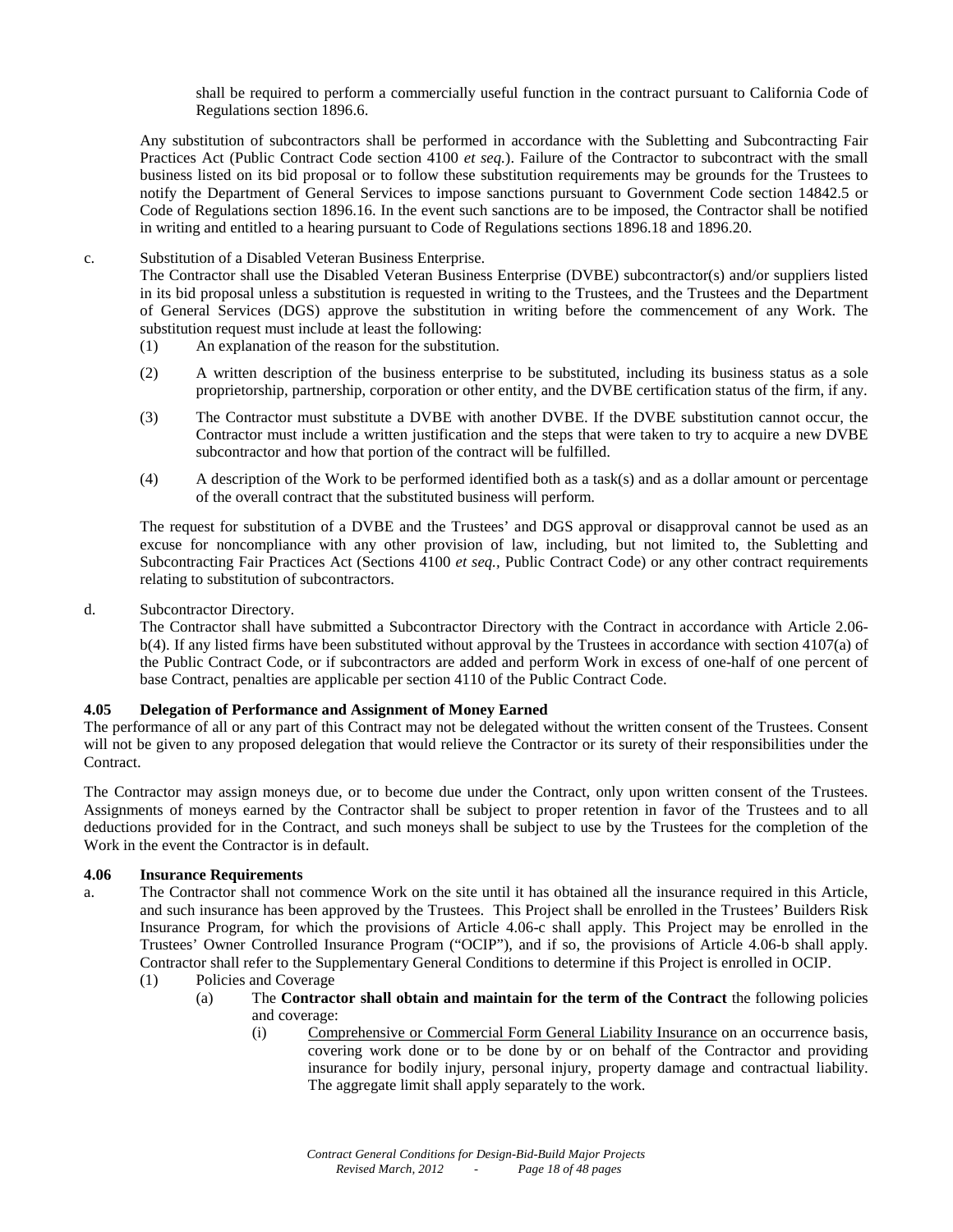- (ii) Business Automobile Liability Insurance on an occurrence basis, covering owned, hired and non-owned automobiles used by or on behalf of the Contractor and providing insurance for bodily injury, property damage and contractual liability. Such insurance shall include coverage for uninsured and underinsured motorists.
- (iii) Workers' Compensation including Employer's Liability Insurance as required by law.
- (b) The Contractor also may be required to obtain and maintain the following policies and coverage:
	- (i) Environmental Impairment Liability Insurance should the work involve hazardous materials, such as asbestos, lead, fuel storage tanks and PCBs.
	- (ii) Other Insurance by agreement between the Trustees and the Contractor.
- (2) Verification of Coverage.

The Contractor shall submit original certificates of insurance and endorsements to the policies of insurance required by the Contract to the Trustees as evidence of the insurance coverage. Renewal certifications and endorsements shall be timely filed by the Contractor for all coverage until the work is accepted as completed pursuant to Article 8.01, Acceptance. The Trustees reserve the right to require the Contractor to furnish the Trustees complete, certified copies of all required insurance policies.

(3) Insurance Provisions.

Nothing in these insurance provisions shall be deemed to alter the indemnification provisions in Article 4.07. The insurance policies shall contain, or be endorsed to contain, the following provisions:

- (a) For the general and automobile liability policies, the State of California, the Trustees of the California State University, the University, their officers, employees, representatives, volunteers and agents are to be covered as additional insureds.
- (b) For any claims related to the work, the Contractor's insurance coverage shall be primary insurance as respects the State of California, the Trustees of the California State University, the University, their officers, employees, representatives, volunteers and agents. Any insurance or self-insurance maintained by the State of California, the Trustees of the California State University, their officers, employees, representatives, volunteers and agents shall be in excess of the Contractor's insurance and shall not contribute with it.
- (c) The Contractor shall immediately upon receipt of any notice of cancellation or any notice of nonrenewal of any insurance required under this Article 4.06, provide written notice of any such insurance cancellation or non-renewal by certified mail to the Trustees.
- (d) The State of California, the Trustees of the California State University, the University, their officers, employees, representatives, volunteers and agents shall not by reason of their inclusion as additional insureds incur liability to the insurance carriers for payment of premiums for such insurance.
- (4) Amount of Insurance.
	- (a) For all projects, the insurance furnished by Contractor under this Article shall provide coverage in amounts not less than the following ('M' indicates millions):
		- (i) Comprehensive or Commercial Form General Liability Insurance Limits of Liability

| Contract<br>Amount                                                               | Up to<br>\$2M | $$2M+1$<br>to $$5M$ | $$5M+1$<br>to $$10M$ | $$10M+1$<br>and Over |
|----------------------------------------------------------------------------------|---------------|---------------------|----------------------|----------------------|
| General Aggregate                                                                | \$2M          | \$5M                | \$10M                | \$10M                |
| Each Occurrence – combined single limit<br>for bodily injury and property damage | \$1M          | \$5M                | \$10M                | \$10M                |

(ii) Business Automobile Liability Insurance – Limits of Liability (Each Accident– combined single limit of bodily injury and property damage to include uninsured and underinsured motorist coverage.)

| Contract      | $Up$ to | $$2M+1$ | $$5M+1$  | $$10M+1$ |
|---------------|---------|---------|----------|----------|
| Amount        | \$2M    | to \$5M | to \$10M | and Over |
| Each Accident | \$1M    | \$5M    | \$10M    | \$10M    |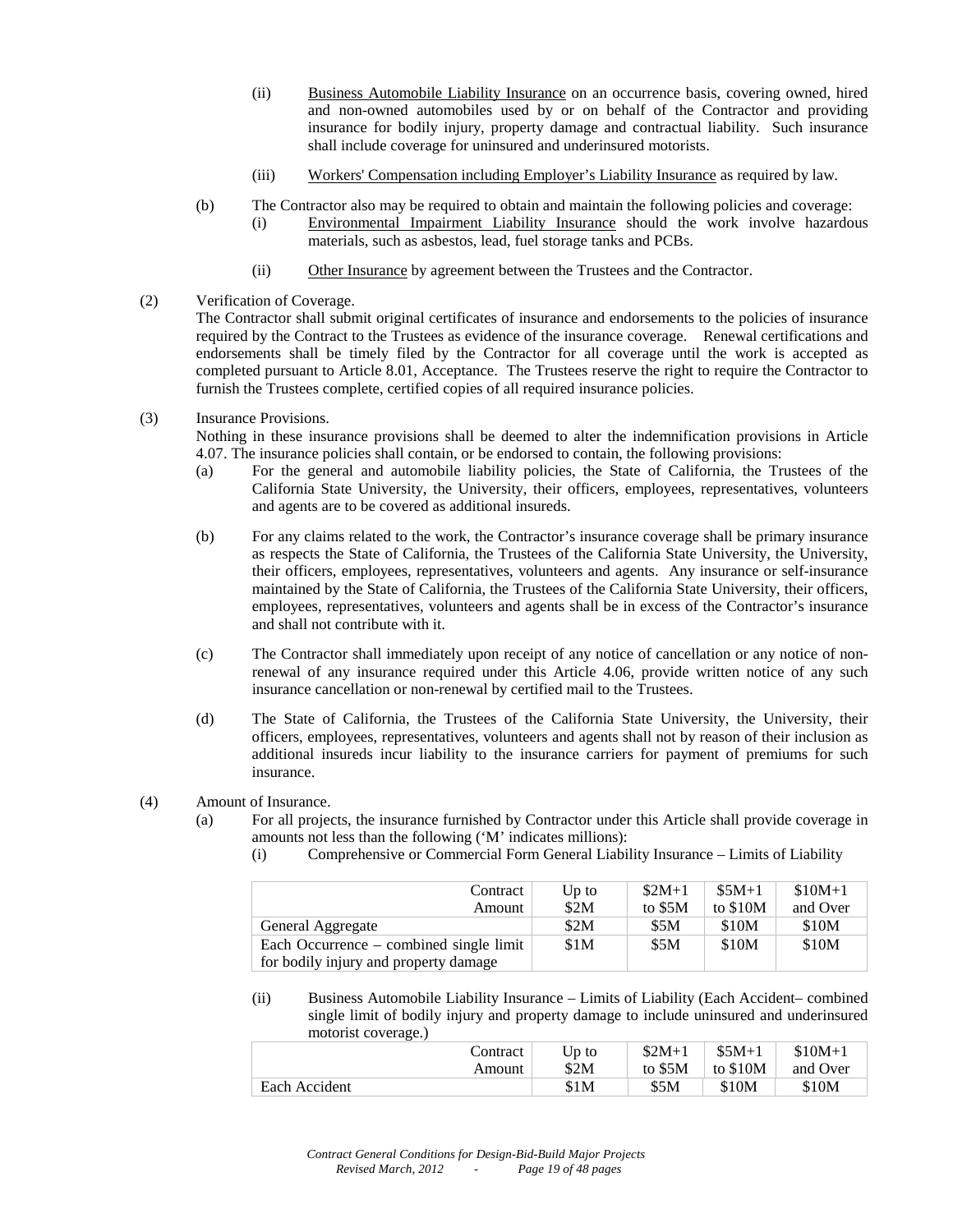- (iii) Workers' Compensation limits as required by law with Employer's Liability limits of \$1,000,000. These requirements and limits are the same for all size contracts.
- (b) For projects involving hazardous materials, the Contractor shall provide additional coverage in amounts not less than the following:

| $\lambda$                               |       |          |           |          |
|-----------------------------------------|-------|----------|-----------|----------|
| Contract                                | Up to | $$2M+1$  | $$5M+1$   | $$10M+1$ |
| Amount                                  | \$2M  | to $$5M$ | to $$10M$ | and Over |
| General Aggregate                       | \$10M | \$10M    | \$10M     | \$10M    |
| Each Occurrence – combined single limit | \$5M  | \$5M     | \$10M     | \$10M    |
| for bodily injury and property damage,  |       |          |           |          |
| including clean up costs.               |       |          |           |          |

(i) Environmental Impairment (pollution) Liability Insurance – Limits of Liability

- (ii) In addition to the coverage described in 4.06-a  $(4)(a)(ii)$ , Business Automobile Liability Insurance, the Contractor shall obtain for hazardous material transporter services:
	- (A) MCS-90 endorsement.
	- (B) Sudden & Accidental Pollution endorsement Limits of Liability\* \$2M Each Occurrence \$2M General Aggregate

\* These requirements and limits are the same for all size contracts. A higher limit on the MCS-90 endorsement required by law must be matched by the Sudden & Accidental Pollution Insurance.

With the Trustees' approval, the Contractor may delegate the responsibility to provide this additional coverage, as described in this Article 4.06-a (4) (b) above, to its hazardous materials subcontractor. When the Contractor returns its signed Project construction phase agreement to the Trustees, the Contractor shall also provide the Trustees with a letter stating that it is requiring its hazardous materials subcontractor to provide this additional coverage, if applicable. The Contractor shall affirm in this letter that the hazardous materials subcontractor's certificate of insurance shall also adhere to all of the requirements in Article 4.06-a: (2) Verification of Coverage and (3) Insurance Provisions. Further, this letter will provide that the subcontractor's certificate of insurance will be provided to the Trustees as soon as the Contractor fully executes its subcontract with the hazardous materials subcontractor, or within 30 days of the Notice to Proceed, whichever is less.

(5) Acceptability of Insurers.

Insurers shall be licensed by the State of California to transact insurance and shall hold a current A.M. Best's rating of no less than A:VII, or shall be a carrier otherwise acceptable to Trustees.

(6) Subcontractor's Insurance.

Contractor shall ensure that its subcontractors are covered by insurance of the types required by this Article, and that the amount of insurance for each subcontractor is appropriate for that subcontractor's work. Contractor shall not allow any subcontractor to commence work on its subcontract until the insurance has been obtained.

- (7) Miscellaneous.
	- (a) Any deductible under any policy of insurance required in this Article shall be the Contractor's liability.
	- (b) Acceptance of certificates of insurance by the Trustees shall not limit the Contractor's liability under the Contract.
	- (c) In the event the Contractor does not comply with these insurance requirements, the Trustees may, at its option, provide insurance coverage to protect the Trustees. The cost of the insurance shall be paid by the Contractor and, if prompt payment is not received, may be deducted from Contract sums otherwise due to the Contractor.
	- (d) If the Trustees are damaged by the failure of the Contractor to provide or maintain the required insurance, the Contractor shall pay the Trustees for all such damages.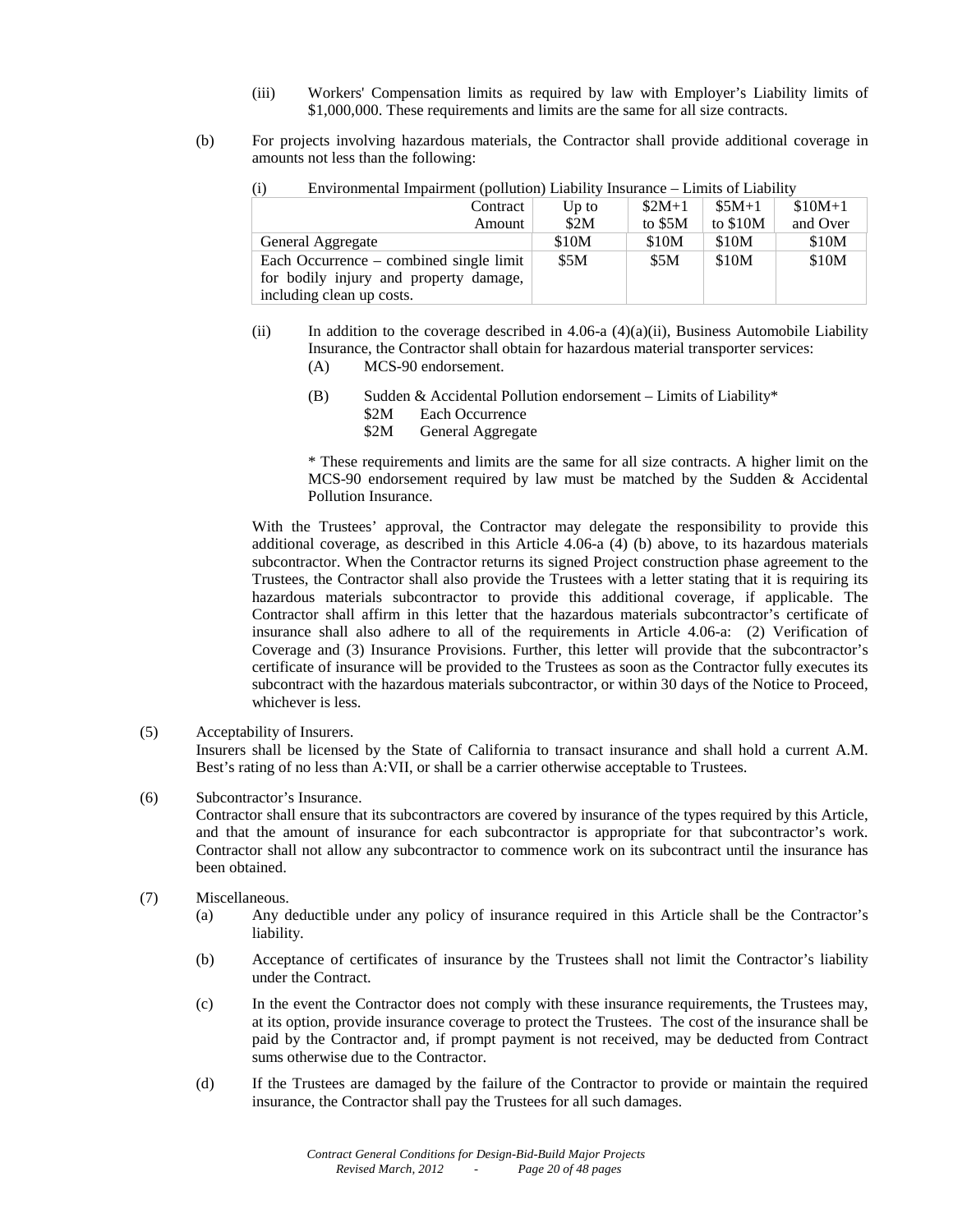(e) The Contractor's obligations to obtain and maintain all required insurance are nondelegable duties under this Contract.

# b. Owner Controlled Insurance Program.

Contractor shall refer to the Supplementary General Conditions to determine if this Project is enrolled in this program, and shall disregard these provisions of Article 4.06-b if not. The Trustees have established an Owner Controlled Insurance Program, or OCIP, which will provide to Enrolled Parties (as defined below) Workers' Compensation and Employer's Liability insurance, Commercial General Liability insurance, and Excess Liability insurance, as summarily described below, in connection with the performance of the Work ("OCIP Coverages"). The OCIP is more fully described in the insurance manual (the "Insurance Manual") for the Project. Parties performing labor or services at the Project site are eligible to enroll in the OCIP, unless they are Excluded Parties (as defined below). The Trustees have designated Alliant Insurance Services, Inc. as the OCIP Administrator ("OCIP Administrator").

(1) Enrolled Parties and Their Insurance Obligations.

OCIP Coverages shall cover Enrolled Parties. Enrolled Parties are: the Trustees as the Owner, the OCIP Administrator, Contractor and eligible subcontractors of all tiers that enroll in the OCIP, and such other persons or entities as Trustees may designate, in its sole discretion (each party insured under the OCIP is an "Enrolled Party.")

For all Enrolled Parties, the obligation to obtain Comprehensive or Commercial Form Liability Insurance, set out under Article  $4.06-a(1)(a)(i)$ , and the obligation to obtain Workers' Compensation including Employer's Liability Insurance, set out under Article 4.06-a(1)(a)(iii) shall be deemed satisfied upon enrollment in the OCIP, for all on site activities. All Enrolled Parties must still comply with all other provisions of Article 4.06-a, including providing Business Automobile Liability insurance for all activities, and providing Comprehensive or Commercial Form Liability insurance for off-site activities, providing Workers' Compensation/Employer's Liability Insurance for off-site activities, and providing any other insurance required under Article 4.06-a, or under any Supplementary General Conditions.

# (2) Excluded Parties and Their Insurance Obligations.

- The OCIP Coverages do not cover the following "Excluded Parties":
- (a) Hazardous materials remediation, removal and/or transport companies and their consultants;
- (b) Architects, surveyors, engineers, and soil testing engineers, and their consultants;
- (c) Vendors, suppliers, fabricators, material dealers, truckers, haulers, drivers and others who merely transport, pick up, deliver, or carry materials, personnel, parts or equipment, or any other items or persons to or from the Project site;
- (d) Contractor and each of its respective subcontractors of all tiers that do not perform any actual labor on the Project site; and
- (e) Any other party or entity not specifically identified herein, that is excluded by Trustees in its sole discretion, even if they are otherwise eligible.

Excluded Parties must fully comply at all times with the requirements of Article 4.06-a.

(3) OCIP Insurance Policies Establish the OCIP Coverages.

The OCIP Coverages and exclusions summarized in this Article 4.06-b and in the other Contract Documents are set forth in full in their respective insurance policies. The summary descriptions of the OCIP Coverages in this Article 4.06-b or the Insurance Manual are not intended to be complete or to alter or amend any provision of the OCIP Coverages. In the event any provision of this Article 4.06-b, the summary below, the Insurance Manual, or the Contract Documents conflicts with the OCIP insurance policies, the provisions of the OCIP insurance policies shall govern.

(4) Summary of OCIP Coverages.

OCIP Coverages shall apply only to those operations of each Enrolled Party performed at the Project site in connection with the Work, and only to Enrolled Parties that are eligible for the OCIP. OCIP coverages shall not apply to ineligible parties, even if they are erroneously enrolled in the OCIP. An Enrolled Party's operations away from the Project site, including product manufacturing, assembling, or otherwise, shall only be covered if such off-site operations are identified and are dedicated solely to the Project. OCIP Coverages shall not cover off-site operations until receipt by Contractor or its Subcontractor of any tier of written acknowledgment of such coverage from the OCIP Administrator.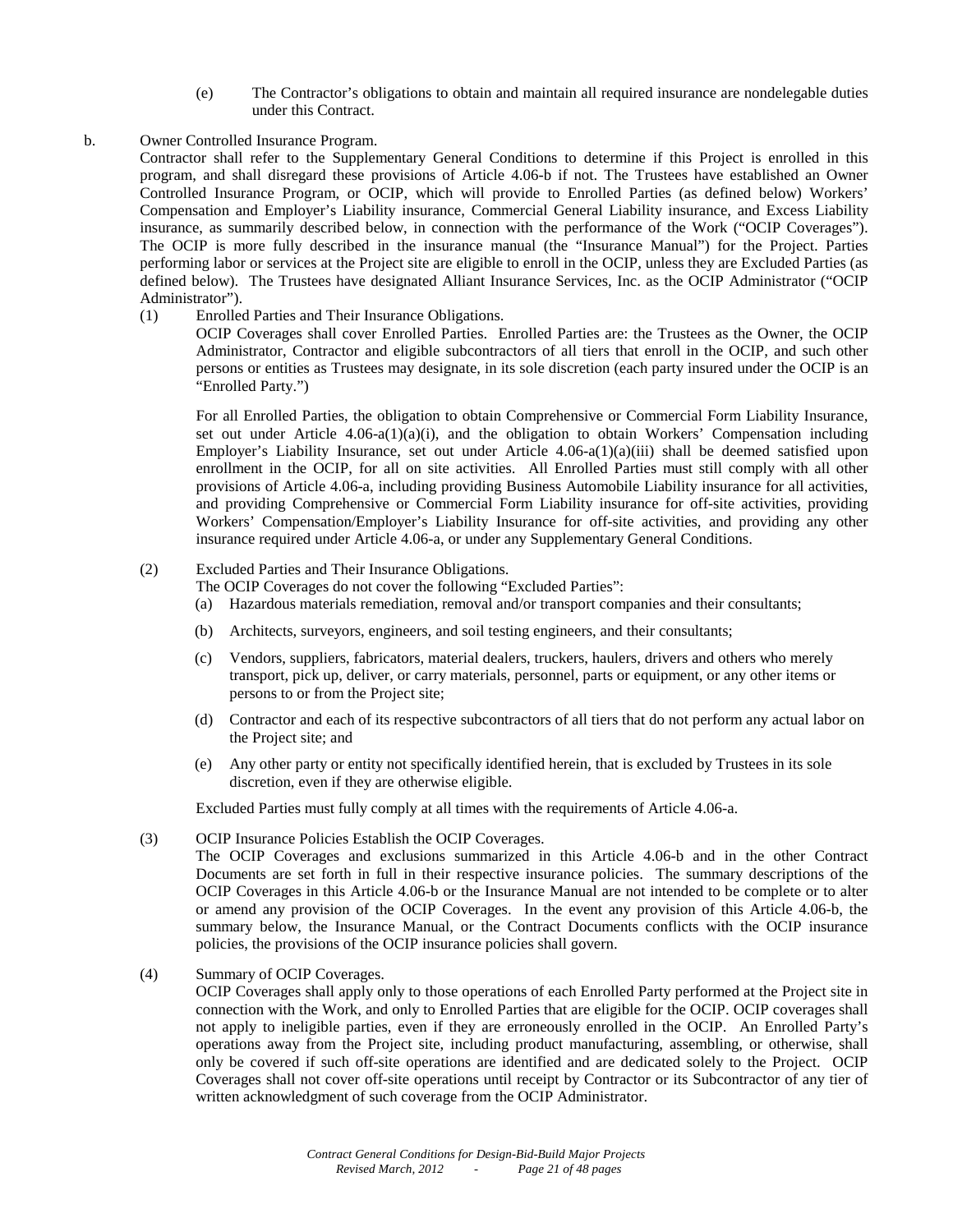|           | A summary of the coverages provided under the OCIP is set out below: |        |
|-----------|----------------------------------------------------------------------|--------|
| Coverages |                                                                      | Limits |
| (a)       |                                                                      |        |
|           | This insurance is primary for all occurrences at the Project site    |        |
| (b)       | Employer's Liability Insurance                                       |        |
|           |                                                                      |        |
|           |                                                                      |        |
|           |                                                                      |        |
|           | This insurance is primary for all occurrences at the Project site.   |        |
| (c)       | Commercial General Liability Insurance                               |        |
|           | (Written on most current ISO Occurrence Form, or its equivalent)     |        |
|           |                                                                      |        |
|           |                                                                      |        |
|           |                                                                      |        |
|           | Ten $(10)$ Years Products & Completed Operations Extension           |        |
|           | This insurance is primary for all occurrences at the Project site.   |        |

- (d) Excess Liability Insurance (over Employer's Liability & General Liability)................\$100,000,000
- (5) Trustees' Insurance Obligations.

Trustees shall pay the costs of premiums for the OCIP Coverages. Trustees will receive or pay, as the case may be, all adjustments to such costs, whether by way of dividends, retroactive adjustments, return premiums, other moneys due, audits or otherwise. Contractor hereby assigns to Trustees the right to receive all such adjustments, and shall use its best efforts to ensure that each of its subcontractors of every tier assigns to Trustees the right to receive all such adjustments. Trustees assume no obligation to provide insurance other than that specified in this Article 4.06-b, and in the OCIP insurance policies. Trustees' furnishing of OCIP Coverages shall in no way relieve or limit, or be construed to relieve or limit, Contractor or any of its subcontractors of any tier of any responsibility, liability, or obligation imposed by the Contract Documents, the OCIP insurance policies, or by law, including, without limitation, any indemnification obligations which Contractor or any of its Subcontractors has to Trustees thereunder. Trustees reserve the right at their option, without obligation to do so, to furnish other insurance coverage of various types and limits provided that such coverage is not less than that specified in the Contract Documents.

(6) Contractor's OCIP Obligations.

Contractor shall:

- (a) Incorporate the terms of these Contract General Conditions into in all subcontract agreements.
- (b) Enroll in the OCIP within five (5) days of execution of the Contract and maintain enrollment in the OCIP for the duration of the Contract, and assure that each of Contractor's eligible subcontractors of every tier enroll in the OCIP, and maintain enrollment in the OCIP for the duration of their respective subcontract within five (5) days of subcontracting and prior to the commencement of Work at the Project site.
- (c) Comply with all of the administrative, safety, insurance, and other requirements outlined in this Article 4.06-b, the Insurance Manual, the CSU OCIP Safety Standards, the OCIP insurance policies, or elsewhere in the Contract Documents.
- (d) Provide to each of its Subcontractors of every tier a copy of the Insurance Manual, and ensure subcontractor compliance with the provisions of the OCIP insurance policies, the Insurance Manual, this Article 4.06-b, and the Contract Documents. The failure of either (a) Trustees to include the Insurance Manual in the bid documents or (b) Contractor to provide to each of its eligible subcontractors of every tier a copy of the same, shall not relieve Contractor or any of its subcontractors from any of the obligations contained therein.
- (e) Acknowledge, and require all of its subcontractors of every tier to acknowledge, in writing, that Trustees and the OCIP Administrator are not agents, partners or guarantors of the insurance companies providing coverage under the OCIP (each such insurer, an "OCIP Insurer"), that neither Trustees nor the OCIP Administrator are responsible for any claims or disputes between or among Contractor, its subcontractors of any tier, and any OCIP Insurer(s), and that neither Trustees nor OCIP Administrator guarantees the solvency or the availability of limits of any OCIP Insurer(s).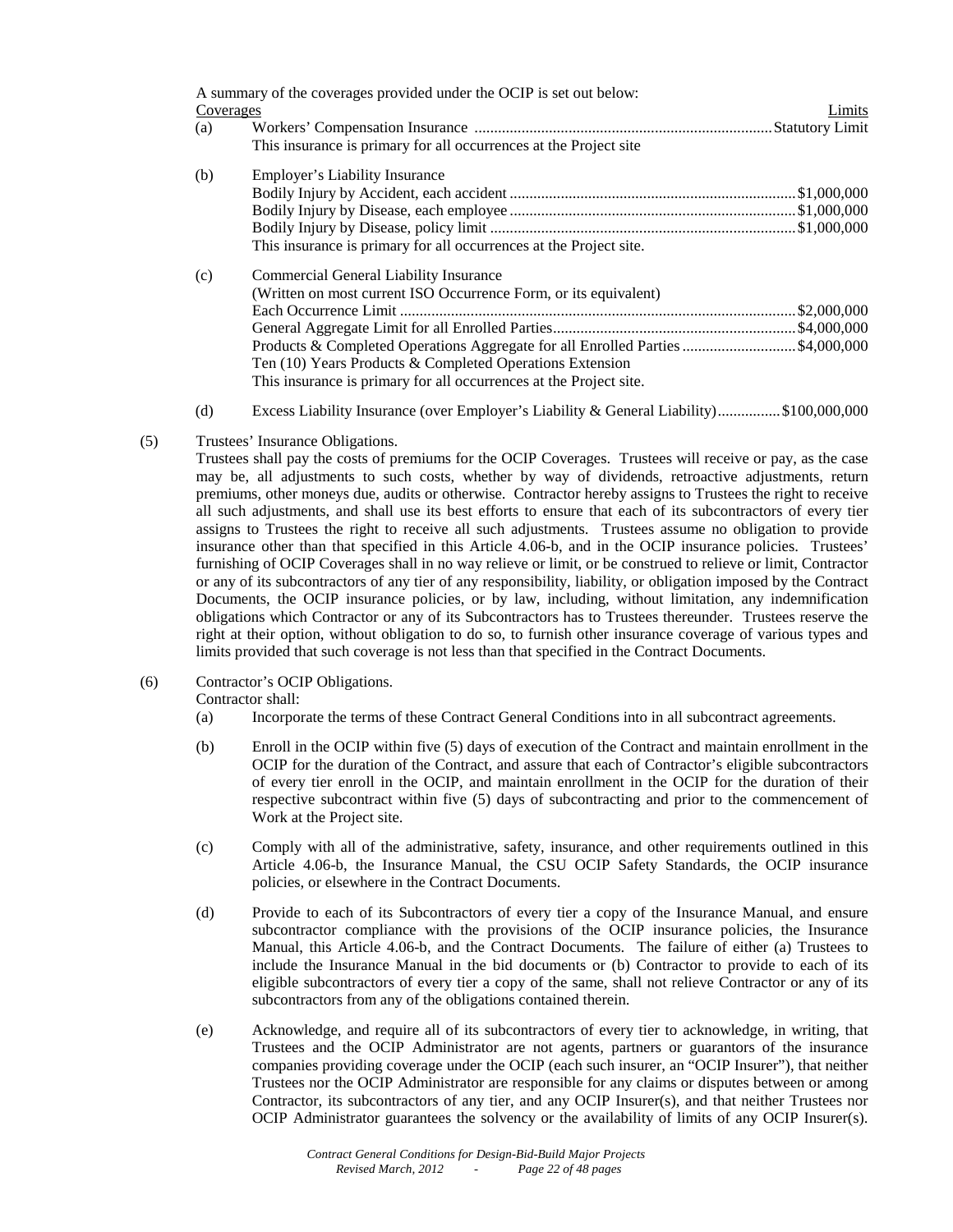Any type of insurance coverage or limits of liability in addition to the OCIP Coverages that Contractor or its subcontractors of any tier require for its or their own protection, or that is required by applicable laws or regulations, shall be Contractor's or its subcontractors' sole responsibility and expense, and shall not be billed to Trustees.

- (f) Cooperate fully with the OCIP Administrator and the OCIP Insurers, as applicable, in its or their administration of the OCIP.
- (g) Provide, within five (5) days of Trustees' request, all documents or information as requested of Contractor or its subcontractors. Such information may include, but may not be limited to, payroll records, certified copies of insurance coverages, declaration pages of coverages, certificates of insurance, underwriting data, prior loss history information, safety records or history, OSHA citations, or construction cost estimates for this Project, or such other data or information as Trustees, the OCIP Administrator, or OCIP Insurers may request in the administration of the OCIP, to verify that the Costs of OCIP Coverages were not included in the Contract Price/Contract Sum or any subcontract amount, or as required by the Insurance Manual. All such records shall be maintained through the term of the Contract and for a period of one (1) year thereafter.
- (h) Comply, and require all of its subcontractors to comply with OCIP Administrator's instructions for electronically enrolling in the OCIP using "Alliant Wrap" and for electronically reporting payroll using "Alliant Wrap."
- (i) Pay to Trustees a sum in accordance with the Contract Amounts in the table below for each occurrence, including court costs, attorneys fees and costs of defense for bodily injury or property damage to the extent losses payable under the OCIP Commercial General Liability Policy are attributable to Contractor's Work, acts, or omissions, the Work, acts, or omissions of any of Contractor's Subcontractors of any tier, or the Work, acts or omissions of any other entity or party for whom Contractor or its Subcontractor may be responsible ("General Liability Obligation").

| <b>Contract Amounts</b>          | Pay to the Trustees for each occurrence |
|----------------------------------|-----------------------------------------|
| \$1,000,000 or less              | \$1,000                                 |
| \$1,000,001 through \$10,000,000 | \$5,000                                 |
| \$10,000,001 and over            | \$25,000                                |

The General Liability Obligation shall remain uninsured by Contractor, and will not be covered by the OCIP Coverages.

- (7) All Bids Net of OCIP Insurance Costs.
	- Contractor and each subcontractor shall bid the Project 'net' of their insurance costs for insurance coverages provided under the OCIP. Contractor shall exclude from its bid, and ensure that each subcontractor of every tier from their respective bids, the "Costs of OCIP Coverages". The Costs of OCIP Coverages is defined as the amount of Contractor's and its subcontractors' reduction in insurance costs due to eligibility for OCIP Coverages, as determined by using Alliant Form-A, Alliant Form-B, and Alliant Form-D which are located in the Insurance Manual. The Costs of OCIP Coverages includes reduction in insurance premiums, related taxes and assessments, markup on the insurance premiums and losses retained through the use of the self-funded program, self-insured retention, or deductible program. The Cost of OCIP Coverages must include expected losses within any retained risk. Contractor must deduct the Cost of OCIP Coverages for all subcontractors in addition to their own Cost of OCIP Coverages. Change orders must also be priced to exclude the Cost of OCIP Coverages.

# (8) Contractor's Representations and Warranties to Trustees. Contractor represents and warrants to Trustees, and shall use its best efforts to ensure that each of its subcontractors of every tier represent and warrant to Trustees that:

- (a) All information they submit to Trustees, or to the OCIP Administrator, shall be accurate and complete.
- (b) They have had the opportunity to read and analyze copies of the OCIP insurance policies that are on file in Trustees' office, and that they understand the OCIP Coverages. Any reference or summary in the Agreement, this Article 4.06-b, the Insurance Manual, or elsewhere in any other Contract Document as to amount, nature, type or extent of OCIP Coverages and/or potential applicability to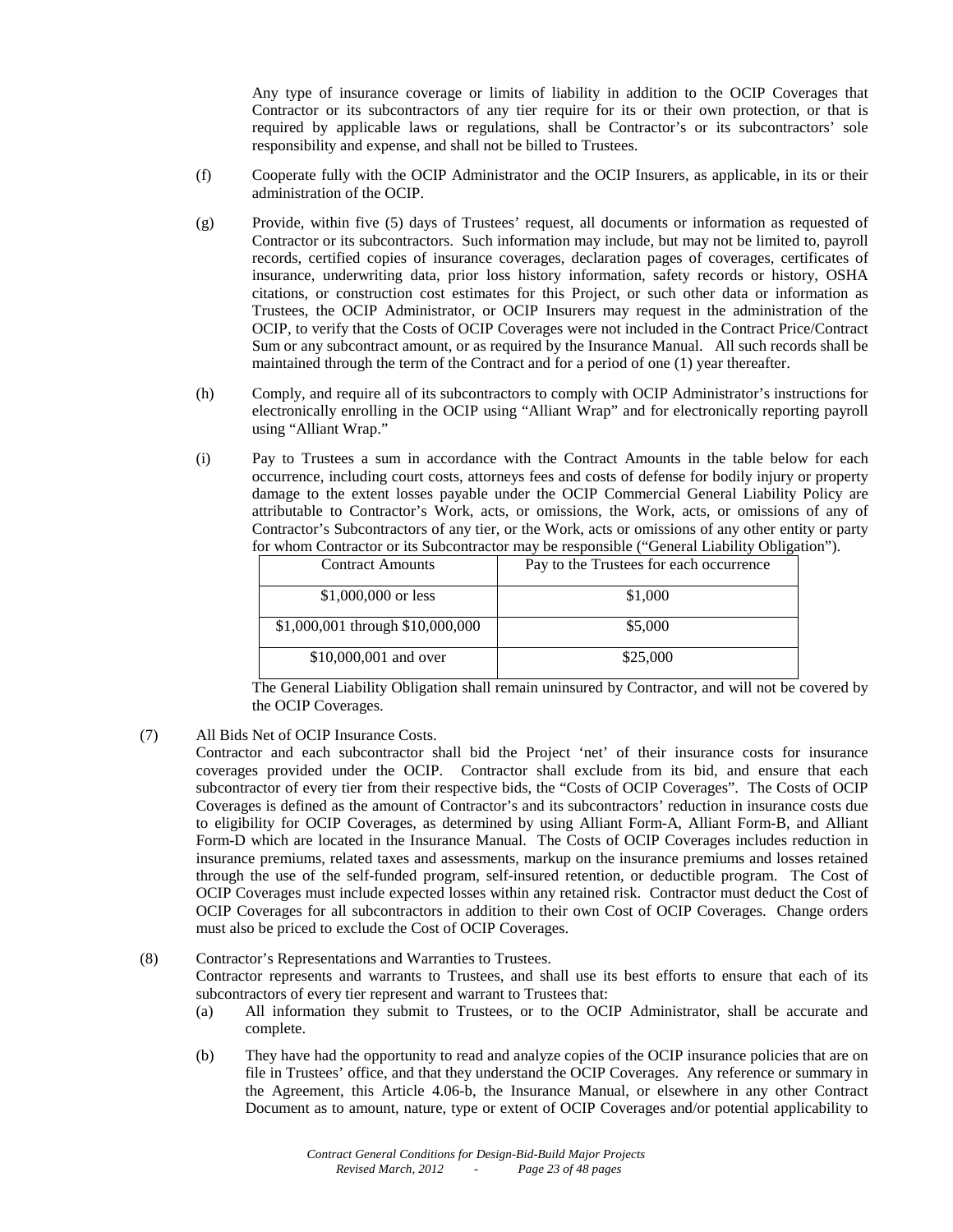any potential claim or loss is for reference only. Contractor and its subcontractors of all tiers have not relied upon said reference, but solely upon their own independent review and analysis of the OCIP Coverages in formulating any understanding and/or belief as to amount, nature, type or extent of any OCIP Coverages and/or its potential applicability to any potential claim or loss.

- (c) The Costs of OCIP Coverages were not included in Contractor's bid or proposal for the Work, the Contract Price/Contract Sum, and will not be included in any change order or any request for payment for the Work or extra work.
- (d) Contractor acknowledges that Trustees shall not pay or compensate Contractor or any subcontractor of any tier, in any manner, for the Costs of OCIP Coverages.
- (9) Audits.

Contractor agrees that Trustees, the OCIP Administrator, and/or any OCIP Insurer may audit Contractor's or any of its subcontractors' payroll records, books and records, insurance coverages, insurance cost information, bid estimates, pricing for any cost in the Contract Price/Contract Sum or any subcontracted Work, or any information that Contractor provides to Trustees, the OCIP Administrator, or the OCIP Insurers to confirm their accuracy, and to ensure that the Costs of OCIP Coverages are not included in any payment for the Work.

#### (10) Trustees' Election to Modify or Discontinue the OCIP.

Trustees may, for any reason, modify the OCIP Coverages, discontinue the OCIP, or request that Contractor or any of its Subcontractors of any tier withdraw from the OCIP upon thirty (30) days written notice. Upon such notice Contractor and/or one or more of its Subcontractors, as specified by Trustees in such notice, shall obtain and thereafter maintain during the performance of the Work, all (or a portion thereof as specified by Trustees) of the OCIP Coverages. The form, content, limits of liability, cost, and the insurer issuing such replacement insurance shall be subject to Trustees' approval. The cost of the replacement coverage shall be at Trustees' expense, but only to the extent of the applicable Costs of OCIP Coverages.

(11) Withholding Payments.

Trustees may withhold from any payment owed or owing to Contractor or its Subcontractors of any tier the Costs of OCIP Coverages if they are included in a request for payment. In the event of a Trustees audit of Contractor's records and information as permitted in the Contract, this Section 4.06-b, or in other Contract Documents reveals a discrepancy in the insurance, payroll, safety, or any other information required by the Contract Documents to be provided by Contractor to Trustees, or to the OCIP Administrator, or reveals the inclusion of the Cost of OCIP Coverages in any payment for the Work, Trustees shall have the right to full deduction from the Contract Price/Contract Sum of all such Costs of OCIP Coverages and all audit costs. Audit costs shall include, but shall not be limited to, the fees of the OCIP Administrator, and the fees of attorneys and accountants conducting the audit and review. If the Contractor or its Subcontractors fail to timely comply with the provisions of this Article 4.06-b, Trustees may withhold any payments due to Contractor and/or its Subcontractors of any tier until such time as they have performed the requirements of this Article 4.06-b. Such withholding by Trustees shall not be deemed to be a default under the Contract Documents.

(12) Waiver of Subrogation.

Where permitted by law, Contractor hereby waives all rights of recovery by subrogation because of deductible clauses, inadequacy of limits of any insurance policy, limitations or exclusions of coverage, or any other reason against Trustees, the OCIP Administrator, their officers, agents, or employees, and any other contractor or subcontractor performing Work or rendering services on behalf of Trustees in connection with the planning, development and construction of the Project. Trustees shall also require that all Contractor maintained insurance coverage related to the Work, include clauses providing that each insurer shall waive all of its rights of recovery by subrogation against Contractor together with the same parties referenced immediately above in this Article 4.06-b (12). Where permitted by law, Contractor shall require similar written express waivers and insurance clauses from each of its subcontractors. A waiver of subrogation shall be effective as to any individual or entity even if such individual or entity (a) would otherwise have a duty of indemnification, contractual or otherwise, (b) did not pay the insurance premium directly or indirectly, and (c) whether or not such individual or entity has an insurable interest in the property damaged.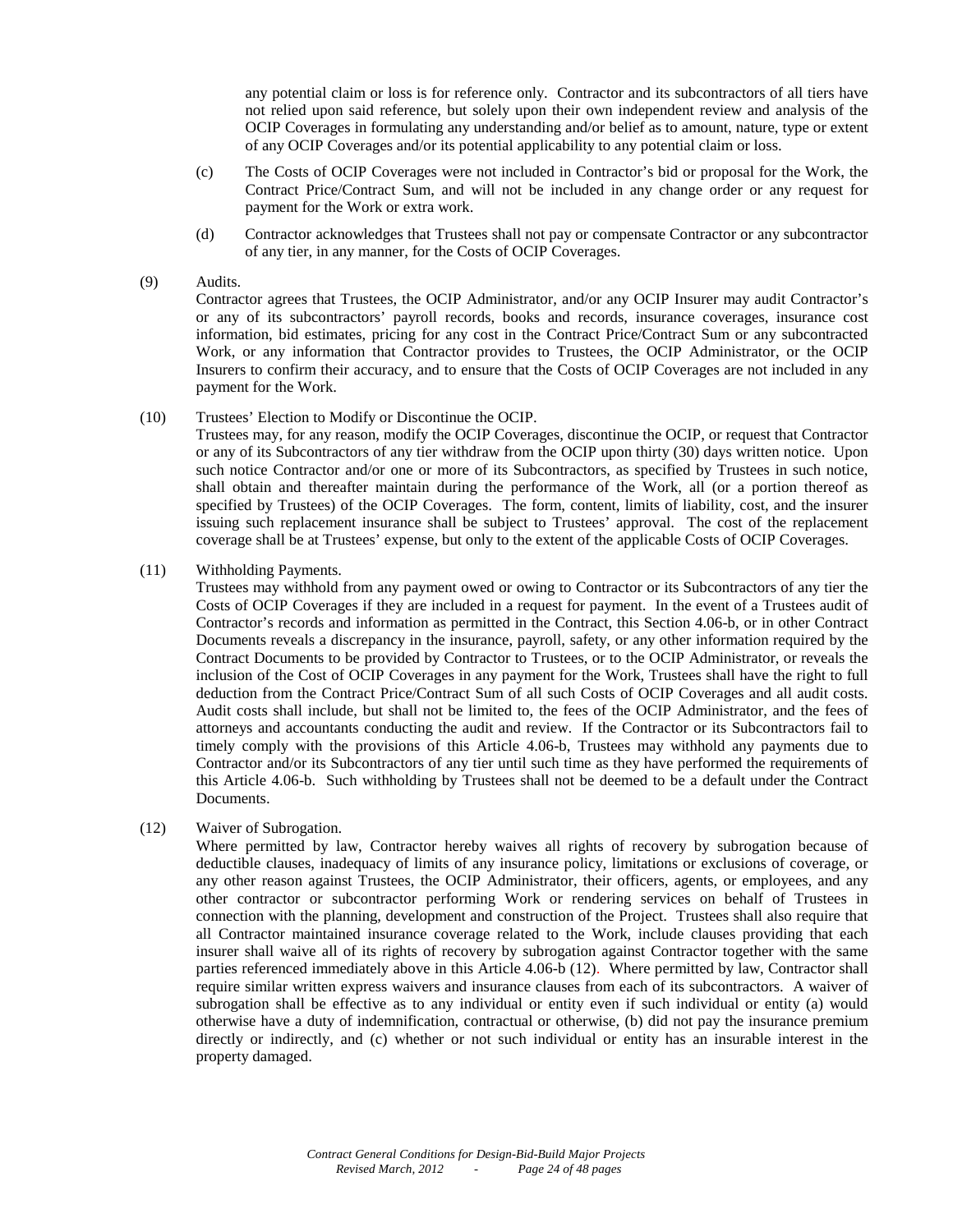(13) Conflicts.

In the event of a conflict between the provisions of this Contract and the OCIP Insurance Manual, this Contract shall govern. In the event of any conflict or difference between the OCIP insurance policies and this Contract or the OCIP Insurance Manual, the actual OCIP policies shall govern.

# c. Trustees' Course of Construction ("Builder's Risk") Property Insurance.

Trustees shall insure or self-insure all Work while in the course of construction, reconstruction, remodeling or alteration, including materials incorporated in the Work, against physical loss or damage resulting from the perils normally insured under a "Standard All Risk Course of Construction" policy, including, but not limited to theft, fire, flood, vandalism, or Acts of God, as defined in Public Contract Code section 7105. The term, Acts of God, as defined in Public Contract Code section 7105, means earthquakes in excess of a magnitude of 3.5 on the Richter magnitude scale and tidal waves. Trustees shall issue to the Contractor a "Summary of Coverage" provided under this Article 4.06-c, upon request of the Contractor.

- (1) Contractor shall be responsible for paying a deductible of \$25,000 per occurrence in the event of loss, except that Contractor shall be responsible for paying a deductible of \$50,000 per occurrence in the case of water damage or \$100,000 per occurrence in the case of flood.
- (2) Contractor shall not be liable for damages proximately caused by acts of God (as defined in Public Contract Code section 7105) in excess of the \$100,000 deductible, if the loss does not involve Contractor negligence and if the Work damaged is built in accordance with the Contract and applicable building standards.
- (3) The proceeds under the Course of Construction Property Insurance taken out by the Trustees will be payable to the Trustees and Contractor as their respective interests, from time to time, may appear.
- (4) Trustees' Course of Construction Property Insurance shall provide limited coverage for materials in transit, and full coverage for materials at the Project site and full coverage for materials stored off site; however, the Contractor is responsible for reviewing the summary of coverage and reporting large values requiring special treatment. Contractor shall advise the Trustees whenever the total value of materials in transit exceeds \$1,000,000 at any time, and whenever the total value of materials stored off site exceeds \$1,000,000 at any time.
- (5) Nothing in this Article 4.06-c shall be construed to relieve the Contractor of Contractor's responsibilities referred to under Article 4.06-a.
- (6) Insurance policies referred to in this Article 4.06-c shall include the following:
	- (a) Provide that the policies are primary and do not participate with nor are excess over any other valid collectible insurance carried by the Contractor.
	- (b) Insurer shall waive of subrogation against the Contractor.

# **4.07 Indemnification**

Nothing in these indemnification provisions shall be deemed to alter the insurance provisions in Article 4.06.

- a. The Contractor shall hold harmless, defend, and indemnify the State of California, the Trustees of the California State University, the University, and the officers, employees, representatives and agents of each of them, from and against all claims, damages and losses arising out of, resulting from, or relating to (1) the failure of the Contractor to perform its obligations under the Contract or the performance of its obligation in a willful or negligent manner; (2) the inaccuracy of any representation or warranty by the Contractor given in accordance with or contained in the Contract Documents; and (3) any claim of damage or loss by any subcontractor, or supplier, or laborer against the Trustees arising out of any alleged act or omission of the Contractor or any other subcontractor, or anyone directly or indirectly employed by the Contractor or any subcontractor.
- b. The Contractor shall hold harmless, defend, and indemnify the State of California, the Trustees of the California State University, the University, and the officers, employees, representatives and agents of each of them from and against all claims, damages and losses arising out of, resulting from, or relating to the negligent acts or omissions or willful misconduct of the Contractor, a subcontractor, or anyone directly or indirectly employed by either of them, or anyone for whose acts either of them may be liable. Such obligation shall not be construed to negate, abridge, or reduce other rights or obligations of indemnity which would otherwise exist as to a party or person described in Article 4.07-c, following. Such obligation shall, however, apply in proportion to and to the extent that any such losses result from the negligent acts or omissions by an employee of the Contractor, a subcontractor, or a person indirectly employed by the Contractor or a subcontractor, or anyone, for whose acts either may be liable.
- c. In claims against any person or entity indemnified under this Article made by an employee of the Contractor or a subcontractor, or indirectly employed by either of them, or anyone for whose acts either may be liable, the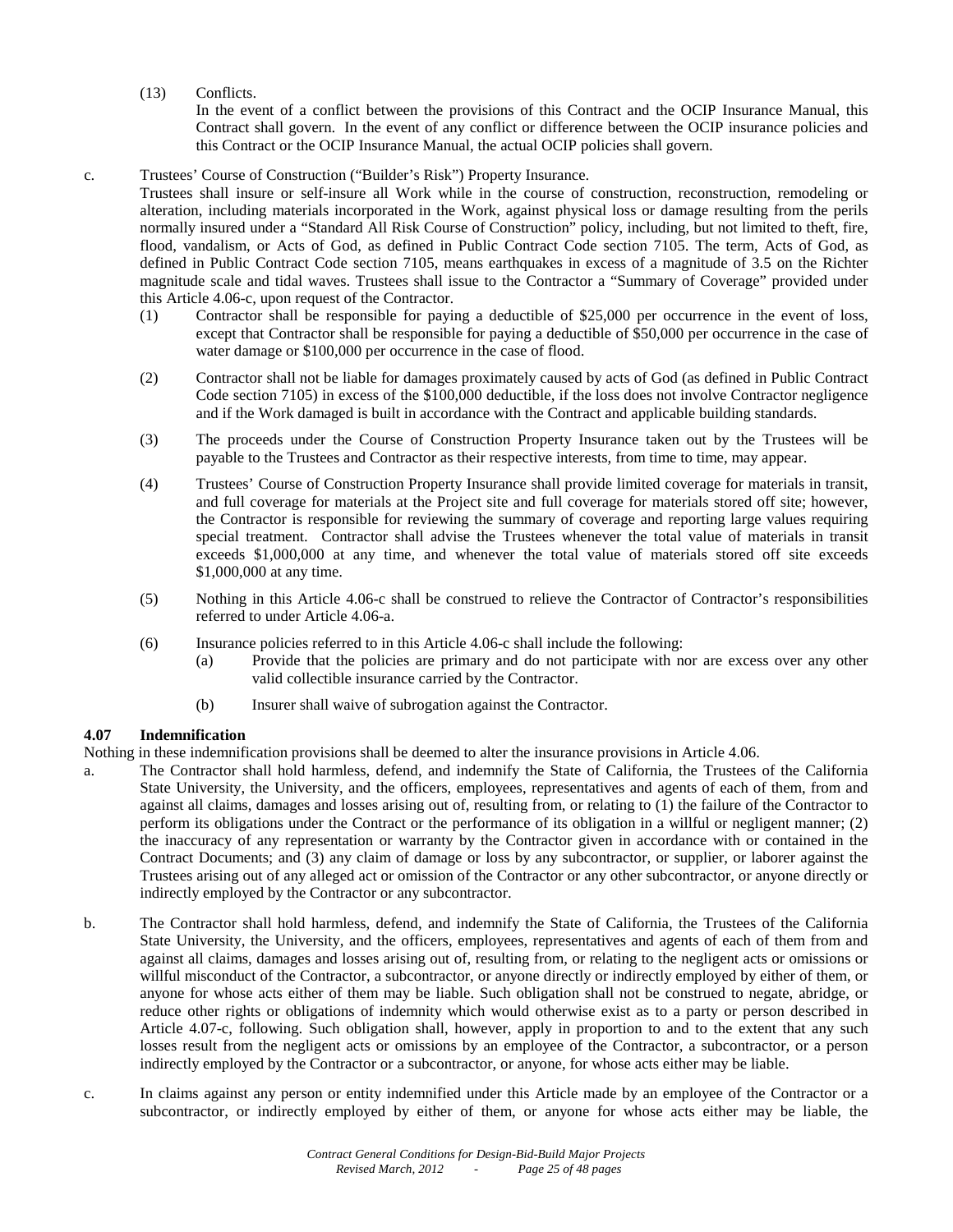indemnification obligation under this Article shall not be limited by a limitation on amount or type of damages, compensation, or benefits payable by or for the Contractor or a subcontractor under workers compensation laws, disability benefit laws, or other laws providing employee benefits.

- d. The indemnification obligations under this Article shall not be limited by any assertion or finding that the person or entity indemnified is liable by reason of a non-delegable duty.
- e. The Contractor shall hold harmless, defend, and indemnify the State of California, the Trustees of the California State University, the University, and the officers, employees, representatives and agents of each of them from and against all claims, damages and losses resulting from any claim of damage made by any separate contractor of the Trustees against the Trustees arising out of any alleged acts or omissions of the Contractor, a subcontractor, anyone directly or indirectly employed by either the Contractor or subcontractor, or anyone for whose acts either the Contractor or subcontractor may be liable.
- f. The Contractor shall hold harmless, defend, and indemnify the separate contractors of the State of California, the Trustees of the California State University, the University, and the officers, employees, representatives and agents of each of them from and against all claims, damages and losses arising out of the negligent acts or omissions or willful misconduct of the Contractor, a subcontractor, anyone directly or indirectly employed by the Contractor or subcontractor, or anyone for whose acts the Contractor or subcontractor may be liable.

The Trustees shall cause a reciprocal indemnification provision in favor of the Contractor to be included in its contracts with separate contractors of the Trustees. Liability for any negligent act or omission or willful misconduct shall be apportioned pursuant to the applicable law of the State of California.

# **4.08 Contractor's Responsibility for the Work**

The Contractor shall be responsible for all Work performed under this Contract, and no subcontractor will be recognized as such. For purposes of assessing responsibility to the Contractor, all persons engaged in the Work shall be considered employees of the Contractor. The Contractor shall give its personal attention to the fulfillment of the Contract and keep all phases of the Work under its control.

Contractor shall create report of construction activities occurring each day, and include a listing of all subcontractors of all tiers and the numbers of workers for each that are on site each day, briefly describing the Work the subcontractors are performing. Each subcontractor shall create report of construction activities occurring each day, and include a listing of all subcontractors of all tiers and the numbers of workers for each that are on site each day, briefly describing the Work the subcontractors are performing. Contractor and every subcontractor shall submit these reports to the Trustees daily. At the end of the Project, Contractor shall submit to the Trustees a complete listing of all subcontractors, suppliers and other businesses that performed Work on the Project.

The Trustees will not arbitrate disputes among subcontractors nor between the Contractor and one or more subcontractors concerning responsibility for performing any part of the Project.

a. Quality Control.

The Contractor shall be fully responsible for the quality of materials and workers' skill in the Project. The Contractor shall not rely upon the inspection and testing provided by the Trustees other than those special inspections and tests performed by the Trustees' selected laboratories for which there are written reports.

On projects with new foundations (for buildings, site improvements, bridges, light poles, others), the Contractor shall prepare a certified survey illustrating dimensions, locations, angles and elevations of the construction associated with the new foundation, and shall show the as-built location of the construction on the Project Site Boundary drawing provided by the Trustees. The Contractor shall specify the horizontal location using California Coordinate System, NAD 83 Coordinates. An appropriately licensed Professional Land Surveyor or Registered Civil Engineer (pre-1982 license) shall stamp the certified survey, after which the Contractor shall submit it promptly to the Architect and the Trustees.

b. Burden for Damage.

From the issuance of the official Notice to Proceed until the formal acceptance of the Project by the Trustees, the Contractor shall have the charge and care of and shall bear the risk of damage to the Project and materials and equipment for the Project.

The Contractor, at its own expense, shall promptly rebuild, repair, restore, and make good all such damage to any portion or to all of the Project and materials therefor before the acceptance of the Project by the Trustees except for such damage as is proximately caused by acts of the federal government or public enemy. In case of suspension of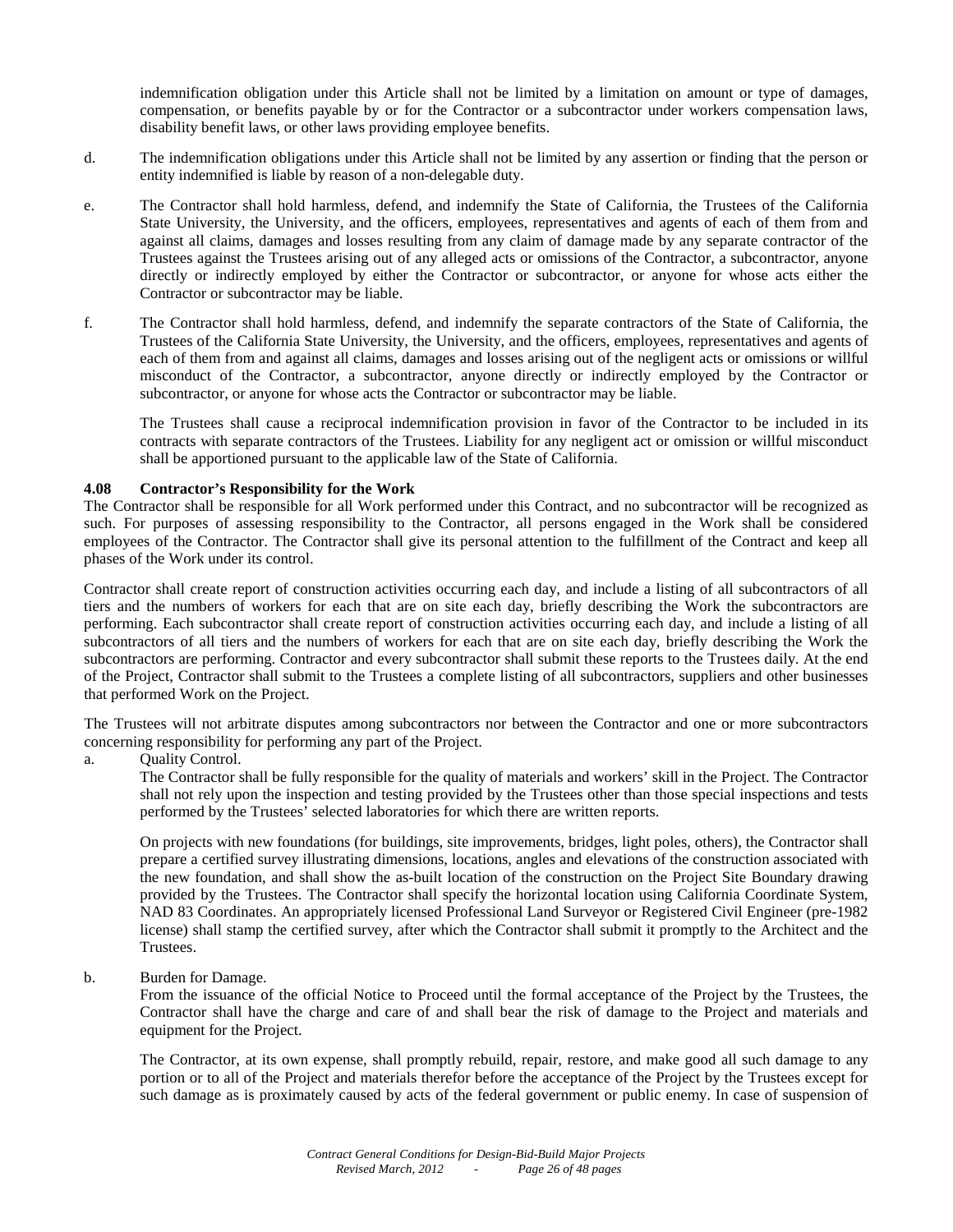Work from any cause whatever, the Contractor shall be responsible for all materials, and shall properly store them, if necessary, and shall provide suitable drainage and erect temporary structures where necessary.

If the Contractor damages any property belonging to the Trustees, the Trustees may, in addition to other remedies available to the Trustees, retain from the money due to the Contractor an amount sufficient to ensure repair of the damage or an amount to contribute toward repair of the damage.

Neither the State of California, the Trustees of the California State University, the University, nor the officers, employees, representatives, nor agents of each of them shall be responsible for any damage to the Project and materials and equipment for the Project.

#### c. Protection of Facilities.

From the issuance of the official Notice to Proceed until the formal acceptance of the Project by the Trustees, Contractor shall protect the Site and Work from theft, acts of malicious mischief, vandalism and unauthorized entry. During all hours that Work is not prosecuted, Contractor shall furnish such watchman's services as necessary to safeguard materials and equipment in storage on the Project site, including Work in place or in process of fabrication, against theft, acts of malicious mischief, vandalism and other losses or damages. The Contractor shall be liable for any loss or damage that result from its failure to protect the Site and the Work.

Contractor shall protect adjoining property and nearby buildings, roads, and other facilities and improvements from dust, dirt, debris and other nuisances arising out of Contractor's operations or storing practices. Dust shall be controlled by sprinkling or other effective methods acceptable to Trustees. An erosion and sedimentation control program shall be initiated, which includes measures addressing erosion caused by wind and water and sediment in runoff from site. A regular watering program shall be initiated to adequately control the amount of fugitive dust in accordance with applicable Air Quality Management District (AQMD) rules, see Article 4.03-a, Air and Water Pollution Control.

#### d. Safety.

The Contractor shall exercise precaution at all times for the protection of persons and their property. The Contractor shall install adequate safety guards and protective devices for all equipment and machinery, whether used in the Work or permanently installed as part of the Project. The Contractor shall also provide and adequately maintain all proper temporary walks, roads, guards, railings, lights, and warning signs. The Contractor shall comply with all applicable laws relating to safety precautions, including the safety regulations of the California Division of Industrial Safety. Unless the Contractor designates other employees, its superintendent shall have the duty of prevention of accidents. The Contractor shall institute a safety program that includes all trades on the site.

Renovation, expansion, or remodel Work of any existing building may expose workers to lead-containing materials such as paint, flashings, and pipe joints. The Contractor shall comply with all applicable laws addressing such exposure, including the Cal/OSHA Lead in Construction Standards (Title 8, California Code of Regulations, section 1532.1).

The Trustees and the Architect may bring to the attention of the Contractor a possible hazardous situation in the field regarding the safety of personnel on the site. The Contractor shall be responsible for verifying the compliance with all local, state, and federal workplace safety guidelines. In no case shall this right to notify the Contractor absolve the Contractor of its responsibility for monitoring safety conditions. Such notification shall not imply that anyone other than the Contractor has assumed any responsibility for field safety operations.

Explosives shall not be used without first obtaining written permission from the Trustees and then shall be used only with the utmost care and within the limitations set in the written permission and in accordance with prudence and safety standards required by law. Storage of explosives on the Project site or University is prohibited. Powder activated tools are not explosive for purposes of this Article; however, such tools shall only be used in conformance with State safety regulations.

In the event of an accident, the Contractor shall make available to the Trustees copies of its accident report to its insurance carrier. The Contractor shall determine the cause of the accident and immediately correct any equipment, procedure, or condition contributing to the accident.

#### e. Utilities.

(1) If the Contractor discovers utility facilities not identified in the Contract Documents, the Contractor shall immediately notify the Trustees and the utility involved, in writing, of such discovery. When the Contractor is required by the Plans and Specifications to locate, remove or relocate utility facilities not identified in the Contract Documents with reasonable accuracy, it shall be compensated for any reasonable actual added cost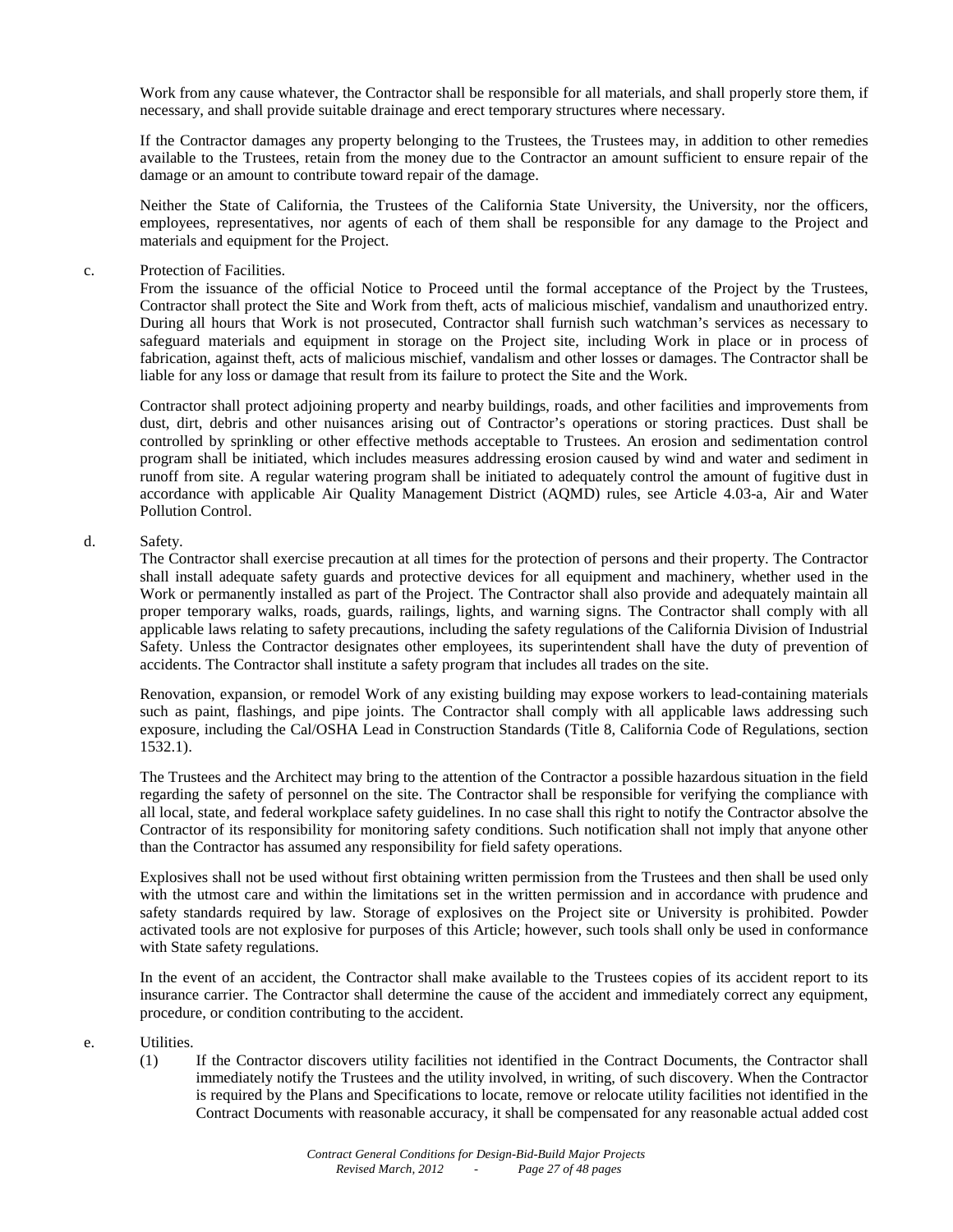incurred. The Contractor shall also be compensated for the cost of repairing any damage resulting from the discovery of such unidentified utility facility when such damage does not result from the failure of the Contractor to exercise reasonable care. All such compensation to the Contractor shall be based on an actual cost plus Contractor and subcontractor mark-up, as identified in Articles 6.01-b, Allowable Costs Upon Change Orders, subdivisions (4), (5), and (6), except that both the Contractor's and the subcontractor's mark-up shall be reduced by six (6) percent each, when the damage results from the failure of the Contractor or subcontractor to exercise reasonable care. The Trustees or the public utility, where it is the owner of the utility facilities, shall have the sole discretion to perform repairs, or relocation Work or permit the Contractor to do such repairs or relocation Work at a reasonable price, where such Work is required to facilitate the Project. The Contractor shall not be assessed liquidated damages for delay in the completion of the Project which is caused by the failure of the Trustees or the owner of the utility to provide for removal or relocation of such unidentified utility facilities.

- (2) With the exception of the identification of main or trunk line utility facilities in the Contract Documents, the foregoing provisions of subdivision (1) shall not apply to, and Trustees shall have no obligation to indicate, the presence of existing service laterals or appurtenances whenever the presence of such utilities on the site of the Project can be inferred from the presence of other visible facilities, such as buildings, meter and junction boxes, on or adjacent to the site of the construction.
- (3) Except as expressly provided in subdivisions (1) and (2) above, the Contractor shall be responsible at its own cost for all Work, expense, or special precautions caused by the existence or proximity of utilities encountered at the site or in the performance of the Project Work including, without limitation, repair of any damage that may result including any damage resulting from hand or exploratory excavation. The Contractor is cautioned that the utilities encountered at the site may include communication cables or electrical cables conducting high voltage. When excavating in the vicinity of the ducts enclosing such cables, special precautions are to be observed by the Contractor at its own cost and shall include the following: all cables and their enclosure ducts shall be exposed by careful hand excavation so as not to damage the ducts or cables nor cause injury to persons, and appropriate warning signs, barricades, and safety devices shall be erected.
- (4) The Contractor shall provide as-built drawings of all utilities encountered and constructed to the University, indicating the size, horizontal location, and vertical location based on the Project benchmark or a stable datum.
- f. Hazardous Materials.
	- (1) Asbestos.

The Contractor is prohibited from installing any asbestos-containing materials or products in any Work to be performed under this Contract. The Contractor shall be responsible for removal and replacement costs should it be determined this provision has been violated; this responsibility shall not be limited in duration by Project completion, the warranty period, or other provisions of this Contract.

(2) Lead.

The Contractor is prohibited from installing any lead-containing materials or products, including paint, in any Work to be performed under this Contract without the written consent of the Executive Facilities Officer and Director of Environmental Health and Safety. The Contractor shall be responsible for removal and replacement costs should it be determined this provision has been violated; this responsibility shall not be limited in duration by Project completion, the warranty period, or other provisions of this Contract.

#### **4.09 Occupancy by Trustees Prior to Acceptance**

The Trustees reserve the right to occupy all or any part of the Project before completion of the entire Contract, upon issuance of a Field Instruction and subsequent written Contract Change Order, or upon issuance of a written Contract Change Order therefor. In such event, the Contractor shall be relieved of responsibility for any injury or damage to such occupied part as results from the Trustees' occupancy and use. If the Contractor carries insurance against damage to such premises or against liability to third persons covering the premises so used and occupied by the Trustees, and if such occupancy results in increased premiums for such insurance, the Trustees will pay to the Contractor the added premium costs for such insurance during the period of occupancy. The occupancy change order shall be the vehicle for such payment, if applicable.

The Trustees' occupancy shall not constitute acceptance by the Trustees (see Article 8.01, Acceptance) either of the Project as completed or of any portion thereof, nor will it relieve the Contractor of full responsibility for correcting defective Work or materials found at any time before the formal written acceptance of the Project as completed by the Trustees and during the full guarantee period after such acceptance, nor does it stop the assessment of liquidated damages. However, when the Project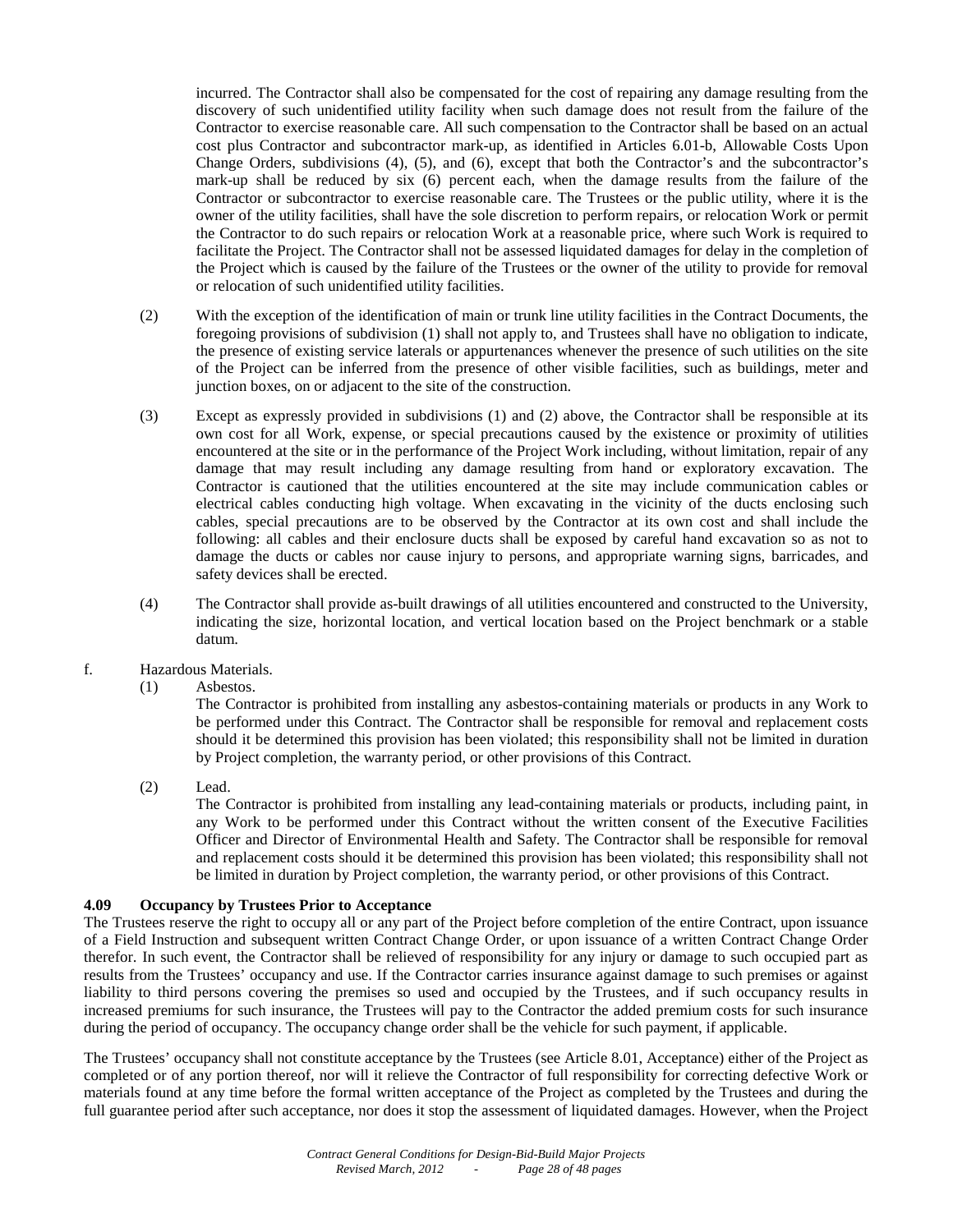includes several separate facilities, and one or more of such facilities is entirely occupied by the Trustees, then upon written request of the Contractor, the guarantee period for the occupied facility may commence from the date of occupancy subject to Trustees' written consent thereto by the Trustees.

# **4.10 Payments by Contractor**

In accordance with section 7108.5 of the Business and Professions Code, the Contractor agrees to promptly pay all subcontractors within seven (7) Days of receipt of each progress payment, unless otherwise agreed in writing by the parties, the respective amounts allowed Contractor on account of the Work performed by its subcontractors, to the extent of each such subcontractor's interest therein.

The Contractor shall pay and shall require its subcontractors to pay each employee engaged in Work on the Project under this Contract in full (less deductions made mandatory by law) not less often than once each week.

# **4.11 Responsibility to Secure and Pay for Permits, Licenses, Utility Connections, Etc.**

The Contractor shall secure all permits and licenses required for any operations required under this Contract and shall pay all costs relating thereto as well as all other fees and charges that are required by the United States, the State, the county, the city, a public utility, telephone company, special district, or quasi-governmental entity. It is the Contractor's responsibility to ascertain the necessity of such permits and licenses in preparing its bid and include in its bid the cost thereof as well as adjustments for any delays that may be caused by securing permits and licenses.

# **4.12 Patented or Copyrighted Materials**

The Contractor shall assume all costs arising from the use of patented or copyrighted materials, equipment, devices, or processes used on or incorporated in the Project. The Contractor agrees to save harmless, defend, and indemnify the State of California, the Trustees of the California State University, the University, and the officers, employees, representatives, and agents of each of them from all suits, actions, or claims for, or on account of, the use of any patented or copyrighted materials, equipment, devices, or processes.

# **4.13 Property Rights in Materials and Equipment**

Nothing in the Contract shall be construed as vesting in the Contractor any property right in the materials or equipment after they have been attached to or permanently placed in or upon the Work or the soil or after payment has been made for fifty percent or more of the value of the materials or equipment delivered to the site of the Work whether or not they have been so attached or placed. All such materials or equipment shall become the property of Trustees upon being so attached or placed or upon payment of fifty percent or more of the value of the materials or equipment delivered on the site but not yet installed and the Contractor warrants that all such property shall pass to Trustees free and clear of all liens, claims, security interests, or encumbrances.

# **4.14 Taxes**

The Contractor shall pay all taxes imposed by law which are levied or become payable as a result of the Contractor's performance under this Contract.

#### **4.15 Contract Time**

a. Time of the Essence.

All time limits specified in this Contract are of the essence of the Contract.

b. Starting and Completion Date.

The Trustees shall designate in the Notice to Proceed the starting date of the Contract on which the Contractor shall immediately begin and thereafter diligently prosecute the Work to completion. The Contractor agrees to complete the Work on the date specified for completion of the Contractor's performance in the Contract unless such time is adjusted, in writing, by change order by the Trustees. The Contractor may complete the Work before the completion date if it will not interfere with the Trustees or their other contractors engaged in related or adjacent Work. The Work shall be regarded as completed on the acceptance date noted on the Trustees' Notice of Completion. This date shall be used as the date the guarantee period begins as defined in Article 8.06, Guarantee.

# c. Adjustment of Contract Time Due to Acts of God, etc.

The Contractor shall not be assessed with liquidated damages, nor the cost of engineering and inspection during any delay in the completion of the Project caused by acts of God, the public enemy, fire, flood, epidemic, quarantine restriction, strike, freight embargo, discovery of archaeological or paleontological artifacts, and unusual action of the elements; provided that the Contractor shall notify the Architect and the Trustees in writing of the causes of delay within 24 hours from the beginning of any such delay. The Architect, in conjunction with the Trustees, shall determine the facts with regard to the delay and the reasonable period of time by which the date of completion should be extended by reason thereof, if any, and advise the Trustees. The Trustees' findings thereon shall be final and conclusive.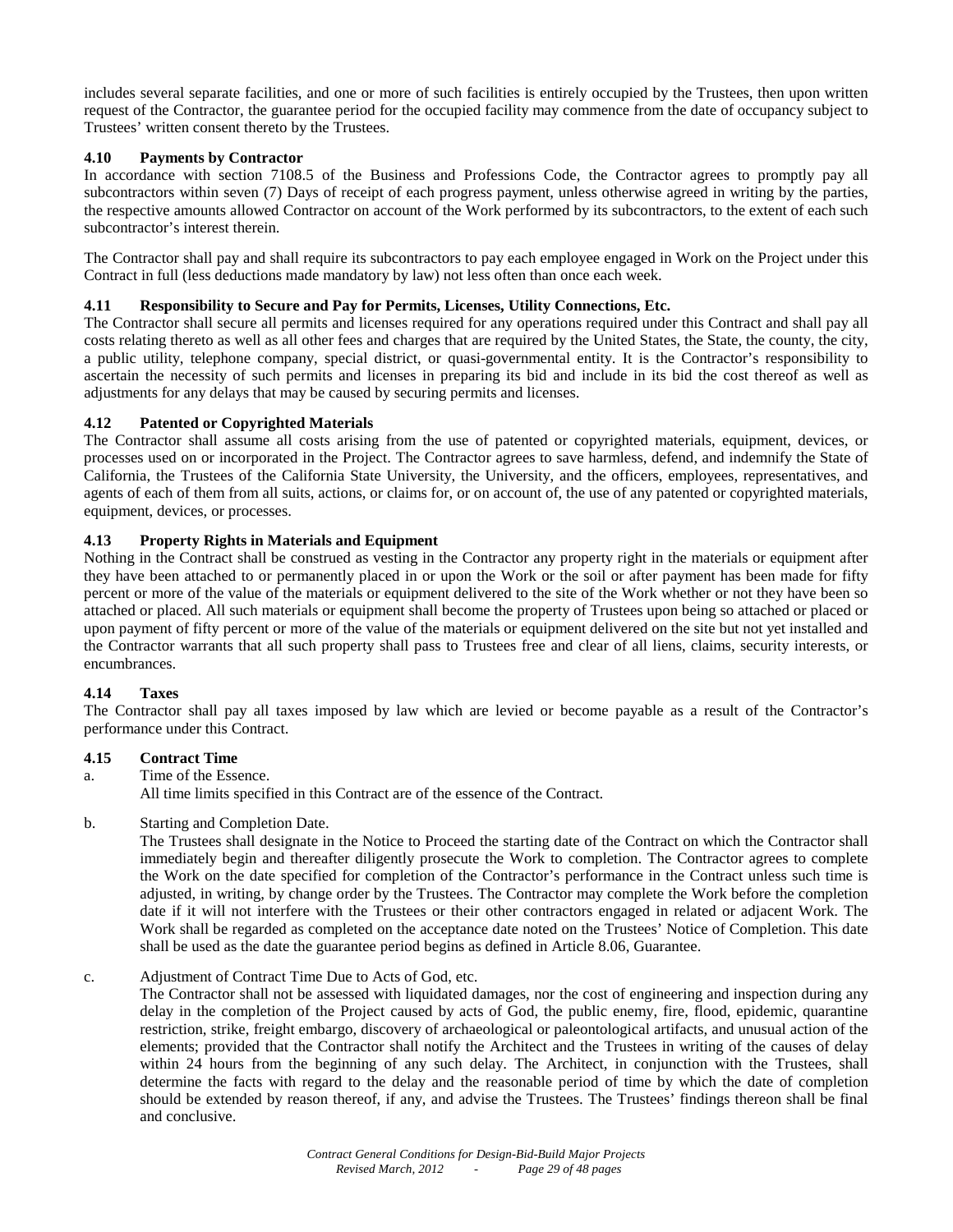There shall be no compensation to the Contractor for costs associated with this kind of delay.

The term "unusual action of the elements" is limited to extraordinary, adverse weather conditions and conditions immediately resulting therefrom which cause a cessation in the progress of the Work which will delay the time of completion of the Contract.

The Contractor shall have no right to an adjustment in the time of completion due to weather conditions or industrial conditions which are normal for the locality of the site. The time for completion of the Contract has been calculated with consideration given to the average climatic range and usual industrial conditions prevailing in the locality of the site.

d. Adjustment of Contract Time Due to Acts of the Trustees or the Architect.

If the Contractor is delayed in completing the Contract by reason of any act of the Architect or the Trustees not provided by the Contract, or by reason of changes made pursuant to Article 6.01, Change Orders, without reaching agreement as to any time adjustments, the time for completion of the Contract may be extended for a period commensurate with the delay. The Contractor shall notify the Architect and the Trustees in writing of the causes of the delay within seven Days from the beginning of the delay.

e. Contractor to Fully Prosecute Work.

No extension of time will be granted for any of the causes for which extensions are granted unless the Contractor demonstrates to the satisfaction of the Trustees that the Contractor has made every reasonable effort to fully prosecute the Work and complete the Work within the Contract Time. The causes of delay shall be subject to the same determinations as stated in Article 4.15-c, Adjustment of Contract Time Due to Acts of God, etc., above. Contractor shall refer to Article 4.16, Schedule.

f. Trustees' Adjustment of Contract Time. Even though the Contractor has no right to an extension of time for completion, the Trustees may extend the time at the request of the Contractor if they determine it to be in the best interest of the State. If the time is extended, the Trustees may, in lieu of assessing liquidated damages, charge the Contractor, its successors, heirs, assigns, or sureties, and deduct from the final payment for the Work all or any part, as they may deem proper, the value of the lost use of the completed Project, and of the actual cost to the Trustees of engineering, inspection, superintendence,

and other overhead expenses which are directly chargeable to the Contract, and which accrue during the period of such extension.

g. Adjustment of Contract Time Due to Reasons beyond Trustees' Control. Should the Trustees be prevented or enjoined from proceeding with Work either before or after the start of construction by reason of any litigation or other reason beyond their control, the Contractor shall not be entitled to make or assert any claim for damage by reason for said delay; but time for completion of the Work will be extended to such reasonable time as the Trustees may determine will compensate the Contractor for time lost by such delay. Any such determinations will be set forth in writing.

h. Liquidated Damages. Attention is directed to Article 7.02, Delay in Completion--Liquidated Damages.

#### **4.16 Schedule**

- a. Time is of the essence of this Contract, including the time of beginning, the rate of progress, and the time of completion of the Work. The Work shall be prosecuted at such time, in such manner, and on such part or parts of the Project as may be required to complete the Project as contemplated in the Contract Documents and the Contractor's Construction Schedule.
- b. The Contractor shall prepare and submit to the Trustees with copy to the Architect and the Construction Administrator's on-site representative the Contractor's initial Construction Schedule within thirty (30) Days after the starting date on the Notice to Proceed. The Contractor's initial Construction Schedule shall be comprised of a critical path method network. The Contractor shall input the critical path Construction Schedule on the computer using Primavera Project Planner, Primavera SureTrak, or Trustees-approved equal software. All programs shall be capable of converting the data to a format that is readable using the latest version of Primavera SureTrak, unless another format is specified in the Supplementary General Conditions. Trustees' approval of the equal software shall be conditioned upon the Trustees' ability to read the required electronic submittals. If the Trustees are unable to read these required electronic submittals, Contractor shall provide fully licensed software to the Trustees for their exclusive use to meet the readability requirement of the submittals.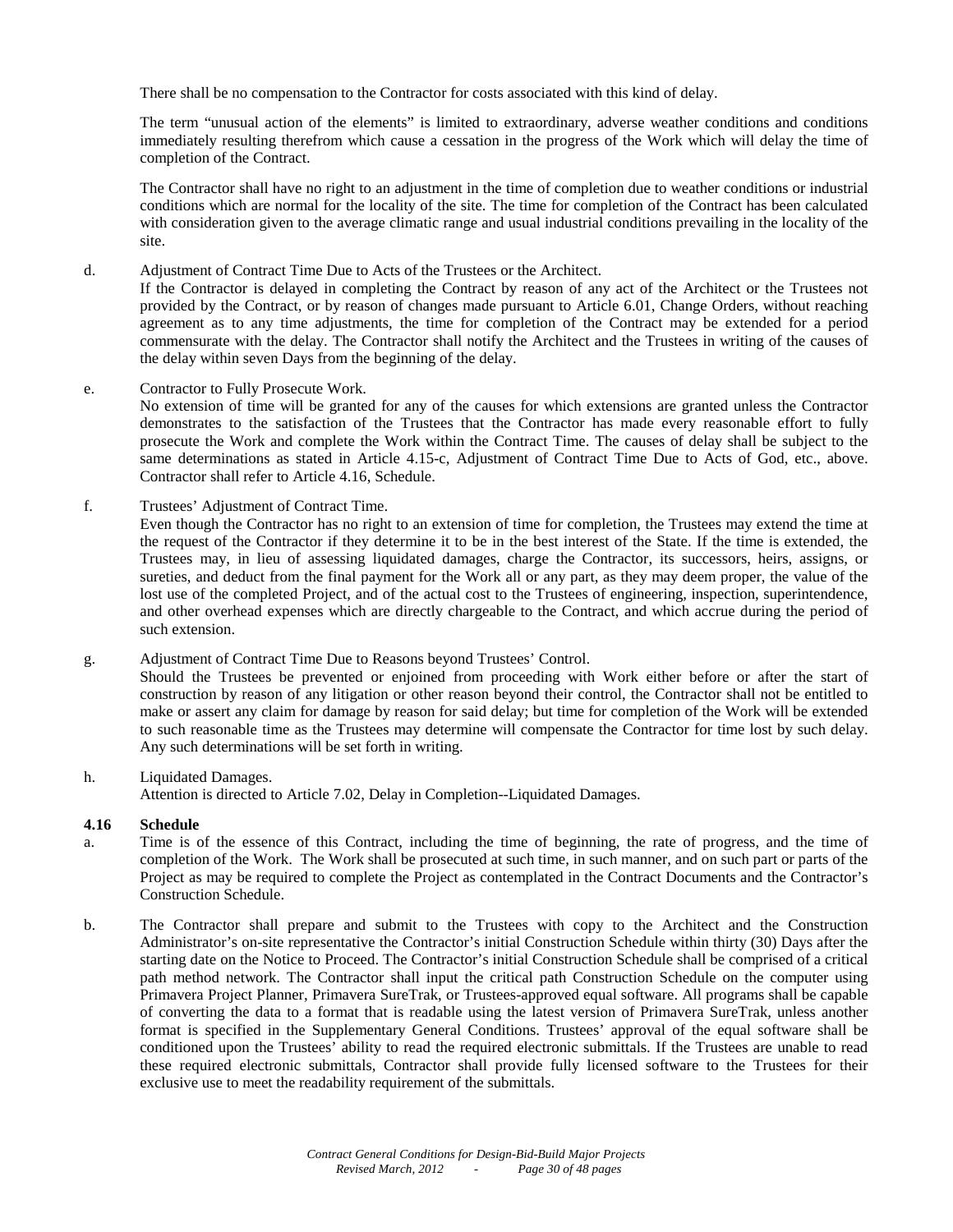The Contractor's initial Construction Schedule shall show the dates on which each part or division of the Work is expected to be started and completed. The initial Construction Schedule shall also show all submittals associated with each Work activity, required by the Contract with activities for the submittal development, its review, and the fabrication/procurement for each procurement, allowing 21 Days for the Architect's review of each submittal. The Work activities making up the Construction Schedule shall be of sufficient detail to assure that adequate planning has been done for proper execution of the Work and such that, in the sole judgment of the Trustees, it provides an appropriate basis for monitoring and evaluating the progress of the Work. The Construction Schedule shall show the interdependence of each activity and a critical path. The Contractor shall also submit a separate listing of all submittals required under the Contract and noting the anticipated date that each submittal will be submitted.

Contractor shall submit a monthly cash flow schedule with the initial Construction Schedule and shall revise the cash flow schedule with each Construction Schedule revision. The cash flow schedule is the Contractor's estimate of the dollar value of Contract Work completed and billable each month of the Project.

- c. The Contractor's initial Construction Schedule shall show the sequence, duration in Calendar or Working Days, and interdependence of activities required for the complete performance of all Work. The Construction Schedule shall show milestones, including milestones for Trustees-furnished information, and shall include activities for Trusteesfurnished equipment and furniture when those activities are interrelated with the Contractor's activities. The Contractor's initial Construction Schedule shall begin with the effective date of the Notice to Proceed and conclude with the date of final completion. No more than twenty percent of the activities will have less than five Work days of float unless approved by the Trustees. The Construction Schedule shall include a critical path activity that reflects anticipated rain delay during the performance of the Contract. The duration shall reflect the average climatic range and usual industrial conditions prevailing in the locality of the site. Weather data shall be based on information provided by the National Weather Service or other approved source. The Construction Schedule shall be developed using an appropriate Work breakdown structure. The transmittal provided with the initial Construction Schedule shall state whether the durations are in Work days or Days.
- d. The Contractor may submit an initial Construction Schedule that shows the Work completed in less time than the specified Contract Time. However, the acceptance of such a Construction Schedule will not change the Contract Time. The Contract Time shall control in any determination of liquidated damages or extension of the Contract Time. Total float, slack time or contingency is the unused time within the Construction Schedule and the difference in time between the Project's early completion date and the required Contract completion date. Total float is not for the exclusive use of either the Trustees or the Contractor, but is jointly owned by both and is a resource available to and shared by both parties as needed to meet Contract milestones and the Contract completion date.
- e. The Contractor shall not sequester shared float through such strategies as extending activity duration estimates to consume available float, using preferential logic, or using extensive crew/resource sequencing, constraints, unnecessary milestones, leads or lags on logic ties, and hammock type activities. Since float within the Construction Schedule is jointly owned, no time extensions will be granted nor delay damages paid until a delay occurs which extends the Work beyond the Contract completion date. Since float within the Construction Schedule is jointly owned, it is acknowledged that Trustees-caused delays on the Project may be offset by Trustees-caused time savings (i.e., critical path submittals returned in less time than allowed by the Contract, approval of substitution requests and credit changes which result in a savings of time to the Contractor, etc.). In such an event, the Contractor shall not be entitled to receive a time extension or delay damages until all Trustees-caused time savings are exceeded and the Contract completion date is also exceeded.
- f. Comments made by the Trustees on the Contractor's initial Construction Schedule during review will not relieve the Contractor from compliance with the requirements of the Contract Documents. The review is only for general conformance with the scheduling requirements of the Contract Documents. Upon the Trustees' request, the Contractor shall participate in the review of the Contractor's initial Construction Schedule submissions (including the original submittal, all update submittals, and any re-submittals). The Trustees may request the participation of subcontractors in these reviews, as determined necessary by the Trustees. All revisions shall be resubmitted within fifteen (15) Days after the Trustees' review.
- g. The submittal of a fully revised and acceptable Contractor's initial Construction Schedule shall be a condition precedent to the processing of the second monthly payment application, unless the Trustees grant a time extension due to unusual circumstances.
- h. The Contractor's Construction Schedule shall provide a workable plan for monitoring the progress of all the elements of the Work, establish and clearly display the critical elements of the Work, forecast completion of the construction, and match the Contract duration in time. Exclusive of those activities for submittal review and material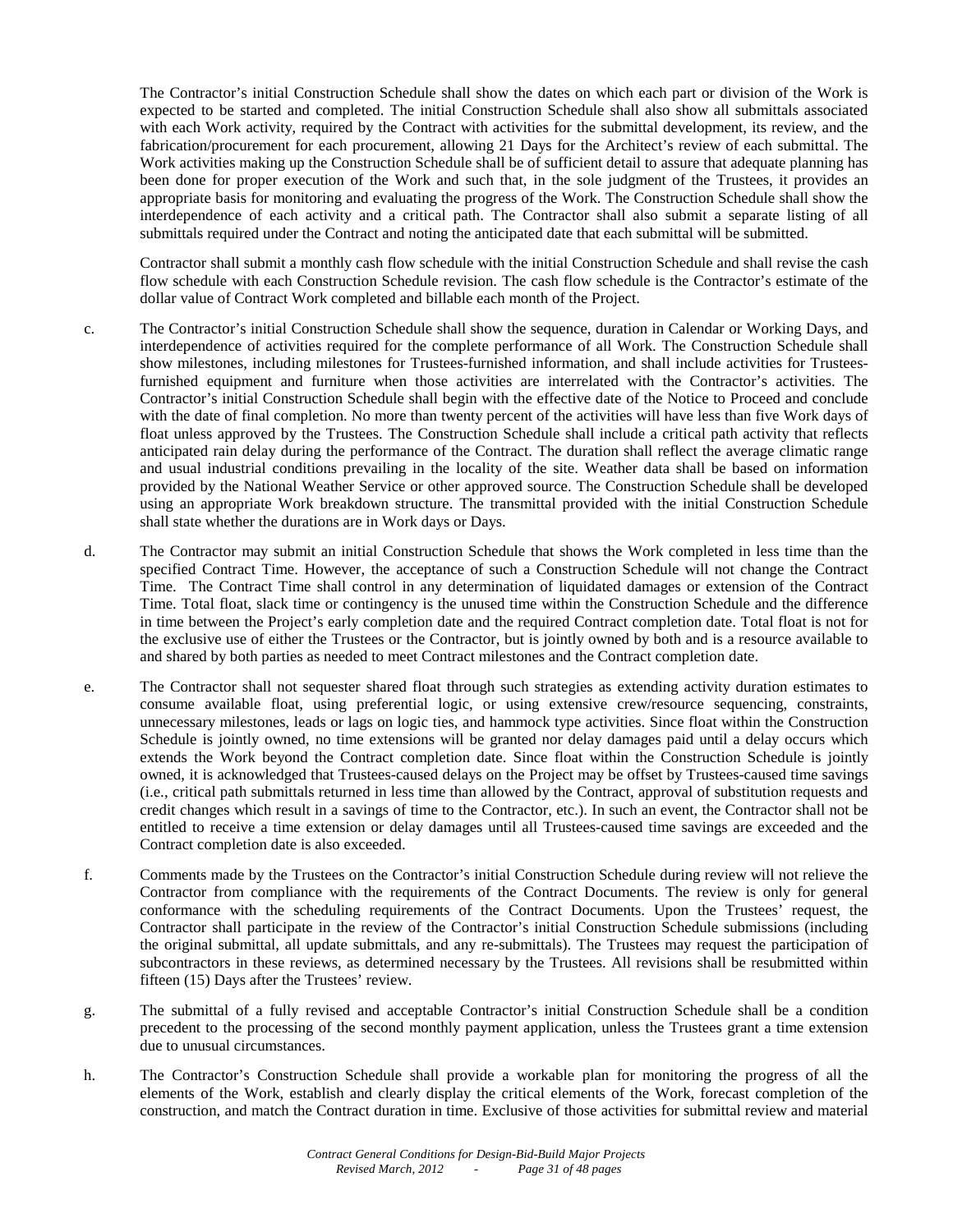fabrication and delivery, activity duration shall not be less than one (1) nor more than thirty (30) Days, unless otherwise approved by the Trustees. In addition to the detailed network diagram, the Contractor shall submit the following reports with the original submittal and all updates and revisions:

- (1) Predecessor/Successor Report or a list showing the predecessor activities and successor activities for each activity in the Construction Schedule.
- (2) Activity Report sorted by early start or a list showing each activity in the Construction Schedule, arranged by early start dates.

Electronic data files shall be provided. The electronic data files shall be readable using the latest version of Primavera SureTrak Project Manager or Trustees-approved equal software, as specified herein.

i. The Contractor a shall submit an updated Construction Schedule to the Construction Administrator with a copy to the Architect five (5) Days prior to the submittal of the Contractor's monthly payment request. The submittal of the Progress Schedule that satisfies the requirements of this Article, accurately reflects the status of the Work, revises the cash flow schedule, and incorporates all changes into the Construction Schedule, shall be a condition precedent to the processing of the monthly payment application. Progress Schedules shall also be submitted at such other times as the Trustees may direct. If the Contractor fails to comply or is late in compliance with this requirement, and the Trustees find it to be in their best interest to process the monthly payment, an amount not exceeding \$10,000 shall be retained from each monthly progress payment until compliance is effected.

The Contractor's monthly Progress Schedule update shall include a report containing a narrative that includes the following:

CONTRACTOR'S PROGRESS SCHEDULE NARRATIVE REPORT OUTLINE

- **•** Contractor's transmittal letter
- **•** Description of problem tasks, referenced to field instructions, Requests for Information (RFIs), change orders or claim numbers, as appropriate.
- **•** Current and anticipated delays not resolved by approved change order, including:
	- Cause of the delay
	- Corrective action and schedule adjustments to correct the delay
	- Known or potential impact of the delay on other activities, milestones, and Project completion date
- **•** Changes in construction sequence
- **•** Pending items and status thereof including but not limited to:
	- Pending change orders
	- Time extension requests
	- Other items
- **•** Contract completion date status:
	- If ahead of Construction Schedule, the number of Days ahead
	- If behind Construction Schedule, the number of Days behind
- **•** Other Project or scheduling concerns
- **•** Updated network diagram with target bars shown.
- **•** Tabular report as specified in subdivision (h) above, including a listing of completed activities and activities in progress.
- Compact disc or other media with the latest data files as specified in subdivision (h) above.

If the Contractor makes revisions to the logic or durations of the approved schedule as part of the monthly updates, the Contractor shall submit a narrative detailing the revisions with the monthly update.

The Contractor shall set the Primavera schedule calculation setting for the monthly updates to retained logic, and may only utilize the progress override setting to identify the differential in the calculated finish date due to out of sequence progress. Should the differential in the Project completion exceed ten (10) Days utilizing the retained logic setting vs. the progress override setting, the Contractor shall revise the successor logic of the out of sequence activities to eliminate the differential.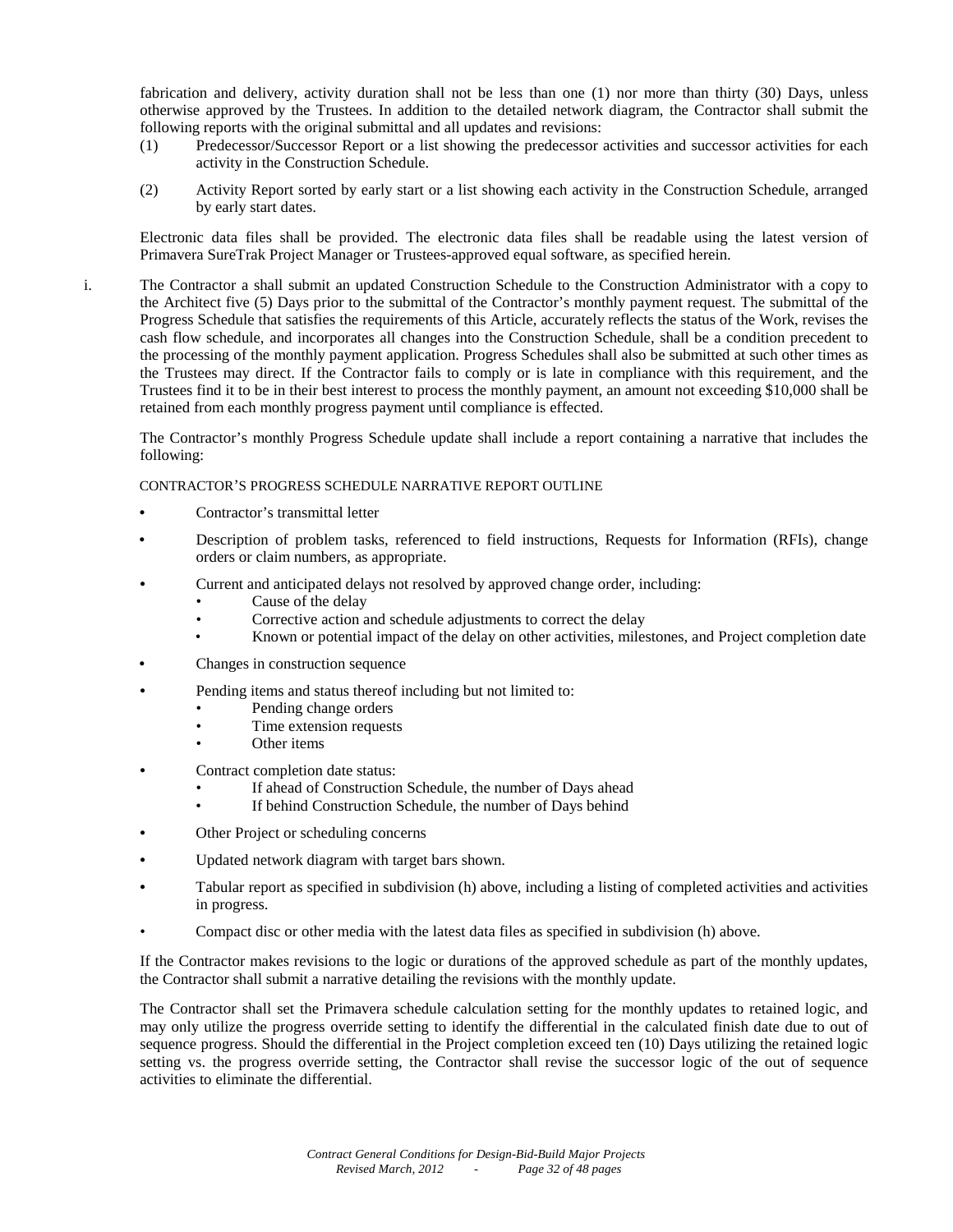- j. If completion of any part of the Work, delivery of equipment or materials, or submission of the Contractor submittals is behind the approved Construction Schedule and will impact the end date of the Work past the Contract completion date (create negative float), the Contractor shall submit in writing, a revised Construction Schedule acceptable to the Trustees for completing the Work on or before the current Contract completion date. The revised Construction Schedule shall take some or all of the following actions:
	- (1) Increase construction manpower in such quantities and crafts as shall substantially eliminate the backlog of Work and meet the current Contract completion date.
	- (2) Increase the number of working hours per shift, the number of shifts per day, the number of Work days per week, or the amount of construction equipment, or any combination of the foregoing sufficient to substantially eliminate the backlog of Work.
	- (3) Reschedule Work items to achieve concurrent accomplishment of Work activities.

Under no circumstances is adding equipment or construction forces, increasing the working hours, or employing any other method, manner, or procedure to return to the contractually required completion date justification for a change order or justification for a compensable acceleration, unless prior written approval is received from the Trustees.

# k. Adjustment of Contract Times for Completion.

In addition to the provisions in the Contract General Conditions, the Contract Time for completion of the Work will be adjusted in accordance with these procedures.

(1) Time Impact Analysis.

Whenever the Contractor submits a request for an adjustment of the Contract Time for completion for changes or alleged delays, the Contractor shall also submit a complete Time Impact Analysis (TIA). The Contractor shall submit the TIA for review within seven (7) Days after the request. The Trustees will not grant time extensions unless substantiated by the TIA, and then not until the Project float becomes zero. If the Contractor fails to submit a TIA within the aforementioned time specified, then the Contractor shall be deemed by the Trustees to have agreed that there is no time impact and that the Contractor has irrevocably waived its rights to any additional Contract Time.

The Contractor shall ensure that each TIA provides information justifying the request and stating the extent of the adjustment requested for each specific change or alleged delay. Each TIA shall be in the form and content acceptable to the Construction Administrator, and shall include, but not be limited to, the following:

- (a) A fragmentary critical path method type network (Fragnet) illustrating how the Contractor proposed to incorporate the change or alleged delay into the current Monthly Baseline Schedule.
- (b) Identification of activities in the current Monthly Baseline Schedule which are proposed to be amended due to the change or alleged delay, together with estimates and other appropriate data justifying the proposal.

The Contractor shall determine the TIA based on the date or dates when the change or changes were issued or the date or dates when the alleged delay or delays began. The status of the construction Project and TIA shall include event time computations for all affected activities including, but not limited to, Work around sequencing or recovery options to maintain the original Contract completion date.

The Construction Administrator may require that the TIA be provided in order to demonstrate the time impact upon the overall Project and the time for completion, at no additional cost to the Trustees.

If the Construction Administrator finds, after review of the TIA, that the Contractor is entitled to any extension of time for completion, the Contract Time for completion will be adjusted accordingly by the Construction Administrator, and the Contractor shall then revise the Monthly Baseline Schedule accordingly.

- (2) No time extensions shall be granted nor indirect costs paid unless the Contractor can clearly demonstrate the delay on the basis of the Progress Schedule current as of the month the change is issued or the delay occurred and which delay cannot be mitigated, offset, or eliminated through such actions as revising the intended sequence of Work or other means. The Contractor shall include field instructions and change orders in the revised Construction Schedule. Failure to include field instructions or change orders shall waive rights to a Contract Time extension or delay damages.
- l. Once each week, or as approved in writing by the Trustees, the Contractor shall submit a Progress Schedule listing the activities begun, completed, and in progress in the past week, and the activities scheduled to begin, be completed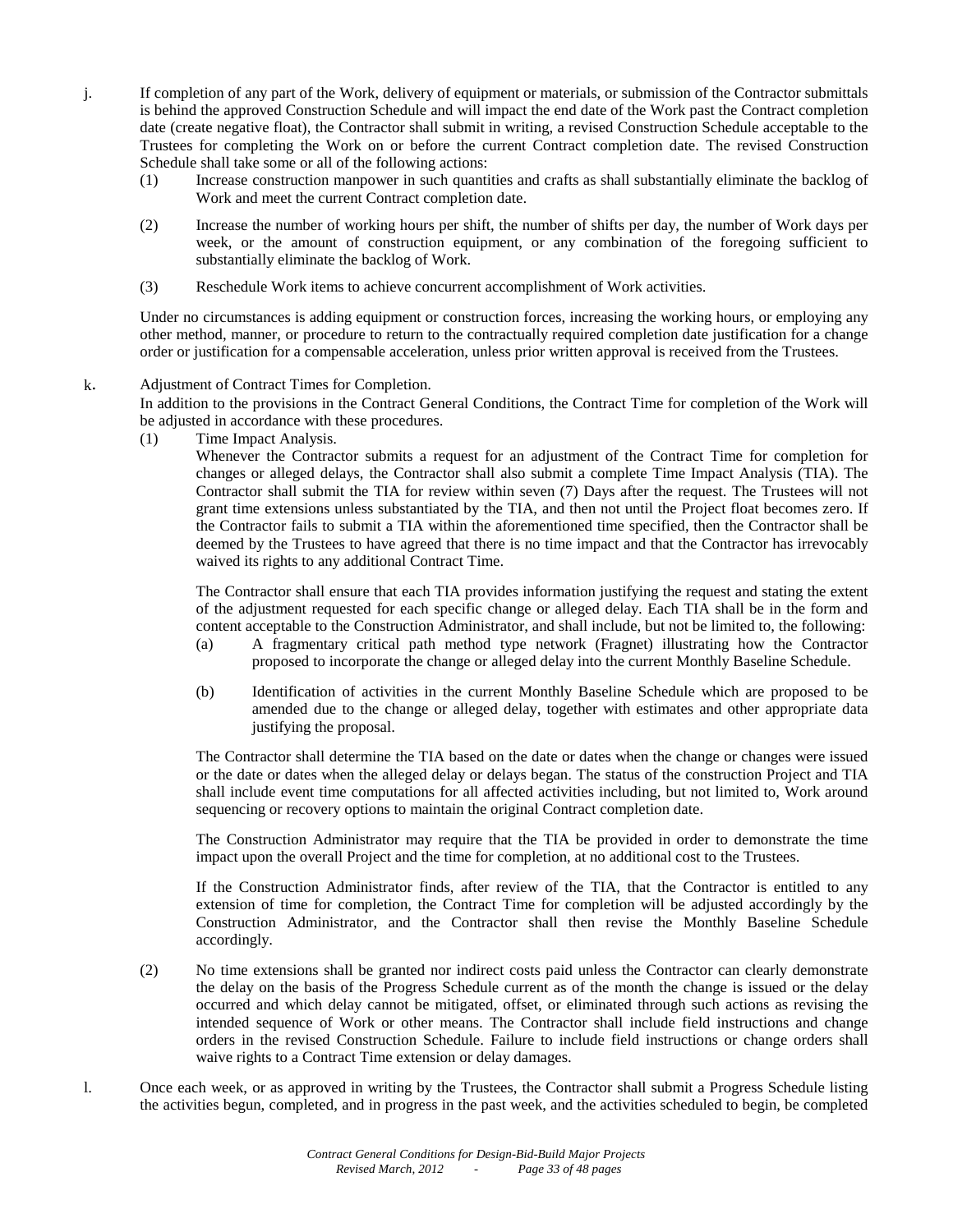or be in progress for the succeeding three (3) weeks. This schedule shall cover all Work activities listed on the Progress Schedule for the reporting period.

- m. As a condition precedent to the release of retained funds, the Contractor shall, after completion of the Work has been achieved, submit a final Contractor's Progress Schedule which accurately reflects the manner in which the Project was constructed and includes actual start and completion dates for all Work activities.
- n. The Trustees may require a more detailed and comprehensive scheduling requirement. In this case, the schedule requirement shall be included in the Contract as Supplementary General Conditions.

# **4.17 Labor Force and Superintendent**

At all times the Contractor shall provide sufficient labor to properly prosecute the Work and to ensure completion of each part in accordance with the Construction Schedule and within the Contract Time (Public Contract Code section 10843). The Contractor shall employ competent workers who are skilled in the type of Work required and whose workmanship is of the best, regardless of the quality of material. If, in the judgment of the Trustees, any person is incompetent or disorderly, the Contractor shall promptly remove such person from the Project and shall not re-employ such person thereon.

The Contractor shall retain a competent, full-time, on-site superintendent to represent the Contractor and to direct the Project at all times while any Work under this Contract is underway. The Contractor shall not replace a Superintendent without advanced written approval from the Trustees. If, in the judgment of the Trustees, the Superintendent is incompetent, unqualified, poorly performing or disorderly, the Contractor shall, upon request by the Trustees, promptly remove such person from the Project and shall not re-employ such person thereon. In this event, the Trustees shall approve the replacement Superintendent.

The Superintendent shall prepare a daily report that includes worker count, Work in progress, etc., and shall provide it to the Trustees upon request.

The Contractor shall make certain that all subcontractors employed are properly licensed and are in good standing with the California Department of Industrial Relations.

#### **4.18 Limitation of Construction Operations**

The Contractor shall limit the area and nature of the construction operations to that area authorized in the Plans and Specifications or approved by the Trustees.

# **4.19 Coordination with Other Work**

The Trustees reserve the right to do other Work in connection with the Project or adjacent thereto by Contract or otherwise, and the Contractor shall at all times conduct the Work so as to impose no hardship on the Trustees or others engaged in the Trustees' Work nor to cause any unreasonable delay or hindrance thereto. Where two or more contractors are employed on related or adjacent Work, each shall conduct its operation in such a manner as not to cause delay or additional expense to the other.

The Contractor shall be responsible to others engaged in the related or adjacent Work for all damage to Work, to persons and to property, and for loss caused by failure to complete the Work within the specified time for completion. The Contractor shall coordinate its Work with the Work of others so that no discrepancies shall result in the Project.

#### **4.20 Drawings Reflecting Actual Construction**

During the course of construction, the Contractor shall maintain drawings daily to show the Project as it is actually constructed. Every sheet of the Plans and Specifications that differs from the actual construction shall be marked, and sheets so changed shall be noted on the title sheets of the Plans and Specifications. All change orders shall be shown by reference to sketch drawings, and any supplementary drawings or change order drawings shall be included. The Contractor shall review the "as-built" drawings with the Construction Inspector at least once a month to demonstrate that the Contractor is fully and accurately recording all changes that have occurred. The altered Contract drawings shall be sufficiently detailed so that future Work on the Project or in adjacent areas may be conducted with a minimum of difficulty. Before the completion of the Project, and before release of the final retention payments, the "as-built" drawings and Specifications shall be transmitted to the Architect for further handling, with a copy of the transmittal to the Trustees and the University representative assigned to the Project.

#### **4.21 Access for Inspection**

The Contractor shall at all times permit the Trustees, the Architect, the Construction Inspector and the Project Manager to visit and inspect the Work and the shops where Work is in preparation and shall maintain proper facilities and provide safe access for such inspection. Work requiring testing, inspection or verification shall not be covered up without such test, inspection, or approval. The Contractor shall notify the Construction Inspector in writing at least one (1) Working Day before the Construction Inspector is required to inspect the Work. For a Project with part-time inspection, a minimum of two (2)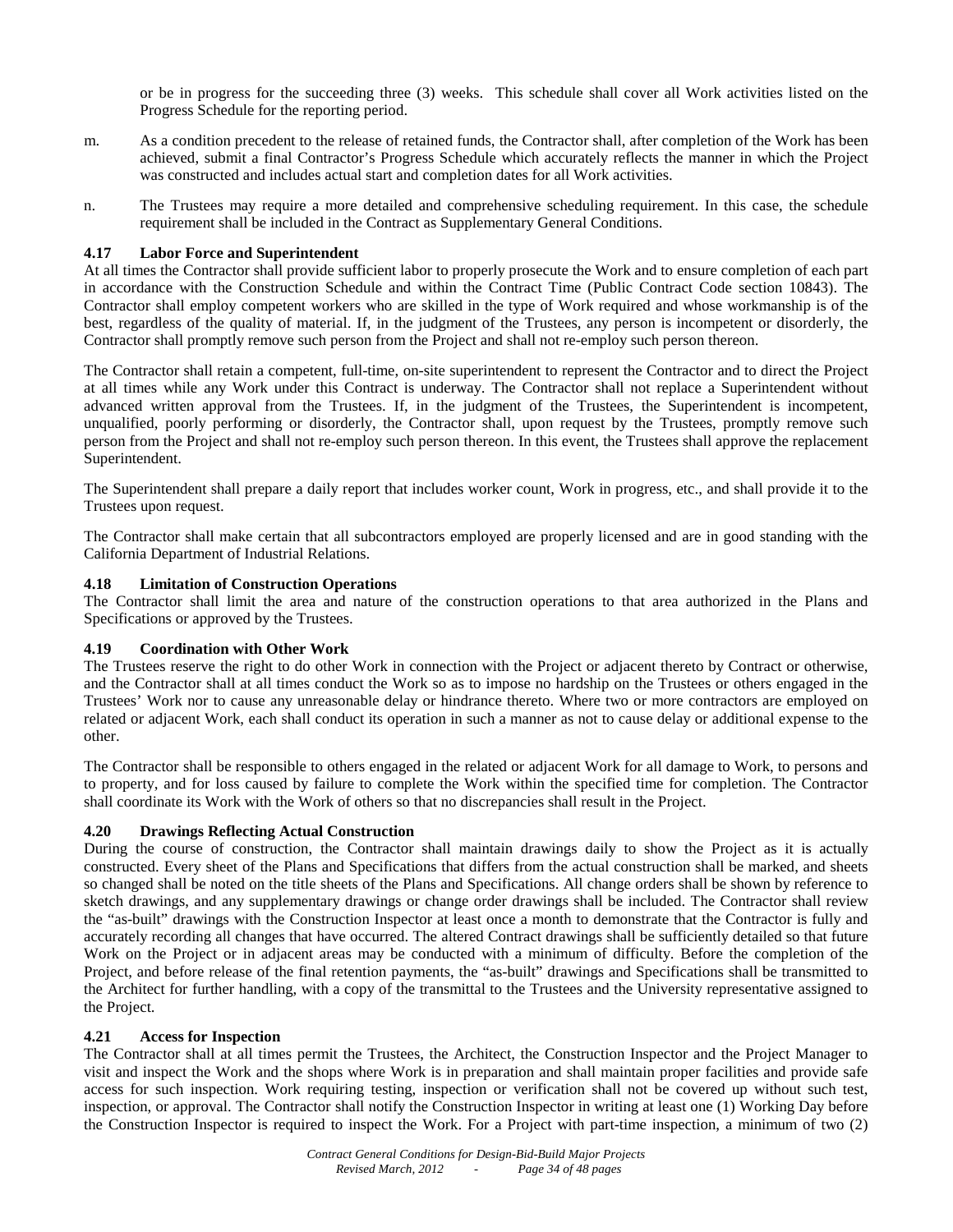Working Days written notification by the Contractor to the Construction Inspector is required before the Construction Inspector is required to inspect the Work.

- a. Inspections on Premium Time.
	- Premium time is defined as Work performed in excess of eight hours per day Monday through Friday and any Work performed on Saturday, Sunday or holiday. Whenever the Contractor intends to perform Work during premium time, it shall provide a minimum of two (2) Working Days written notice of such intention before performing such Work. If such Work during premium time is discretionary and for the sole benefit of the Contractor, the premium cost of inspection shall be reimbursed to the Trustees.

# b. Reinspections.

The Trustees may back-charge all reinspection costs to the Contractor.

c. Additional Inspections.

If a fabricator or manufacturer of a material or equipment requiring inspection is inefficiently performing or performing at multiple locations, then the Trustees may charge the Contractor for the extraordinary costs incurred.

# **4.22 Cleanup of Project and Site**

The Contractor shall clean up its Work at frequent intervals and at other times when directed by the Architect or the Trustees. At all times while finish Work is underway, floors shall be kept broom clean. Upon completion of the Work, the Contractor shall promptly remove from the premises construction equipment and any waste materials not previously disposed of, leaving the premises thoroughly clean and ready for occupancy.

When two or more contractors are engaged in Work at or near the site, each shall be responsible for cleanup and removal of its own rubbish, equipment, and any waste materials not previously disposed.

In the event the Contractor does not maintain the Project or the site clear of debris and rubbish in a manner acceptable to the Architect, the Trustees may, at their option, cause the Project or site to be properly cleaned and may withhold the expense incurred therefor from payments due the Contractor.

# **4.23 Project Sign, Advertising**

The Contractor shall furnish and install a Project sign designed by the Architect required as part of the Work under the Contract. As a minimum, the sign shall be four feet by eight feet, made from three-quarter inch plywood. The sign shall identify the Project name, the Trustees, the Architect, and the Contractor. No advertising is permitted on the Project or site without written permission from the Trustees.

# **5.00 INTERPRETATION OF AND ADHERENCE TO CONTRACT REQUIREMENTS**

#### **5.01 Interpretation of Contract Requirements**

a. Correlation.

Contract Documents shall be interpreted as being complementary, requiring a complete Project. Any requirement occurring in any one of the Contract Documents is as binding as though occurring in all Contract Documents. Generally, the Specifications address quality, types of materials and Contract conditions, while the Plans show placement, sizes, and fabrication details of materials.

b. Conflicts.

In the event of conflict in the Contract Documents, the priorities stated below shall govern:

- (1) Addenda shall govern over all other Contract Documents, and subsequent Addenda shall govern over prior Addenda only to the extent modified.
- (2) Supplementary General Conditions shall govern over Contract General Conditions.
- (3) Contract General Conditions shall govern over all sections of the Specifications and any notation on the Plans. No other section of the Specifications shall modify the Contract General Conditions.
- (4) In case of conflict between Plans and Specifications, the Specifications shall govern.
- (5) Conflicts within the Plans:
	- (a) Material and equipment schedules, when identified as such, shall govern over all other portions of the Plans.
	- (b) Specific notes shall govern over all other notes and all other portions of the Plans except the material and equipment schedules described in Article 5.01-b (5) (a), above.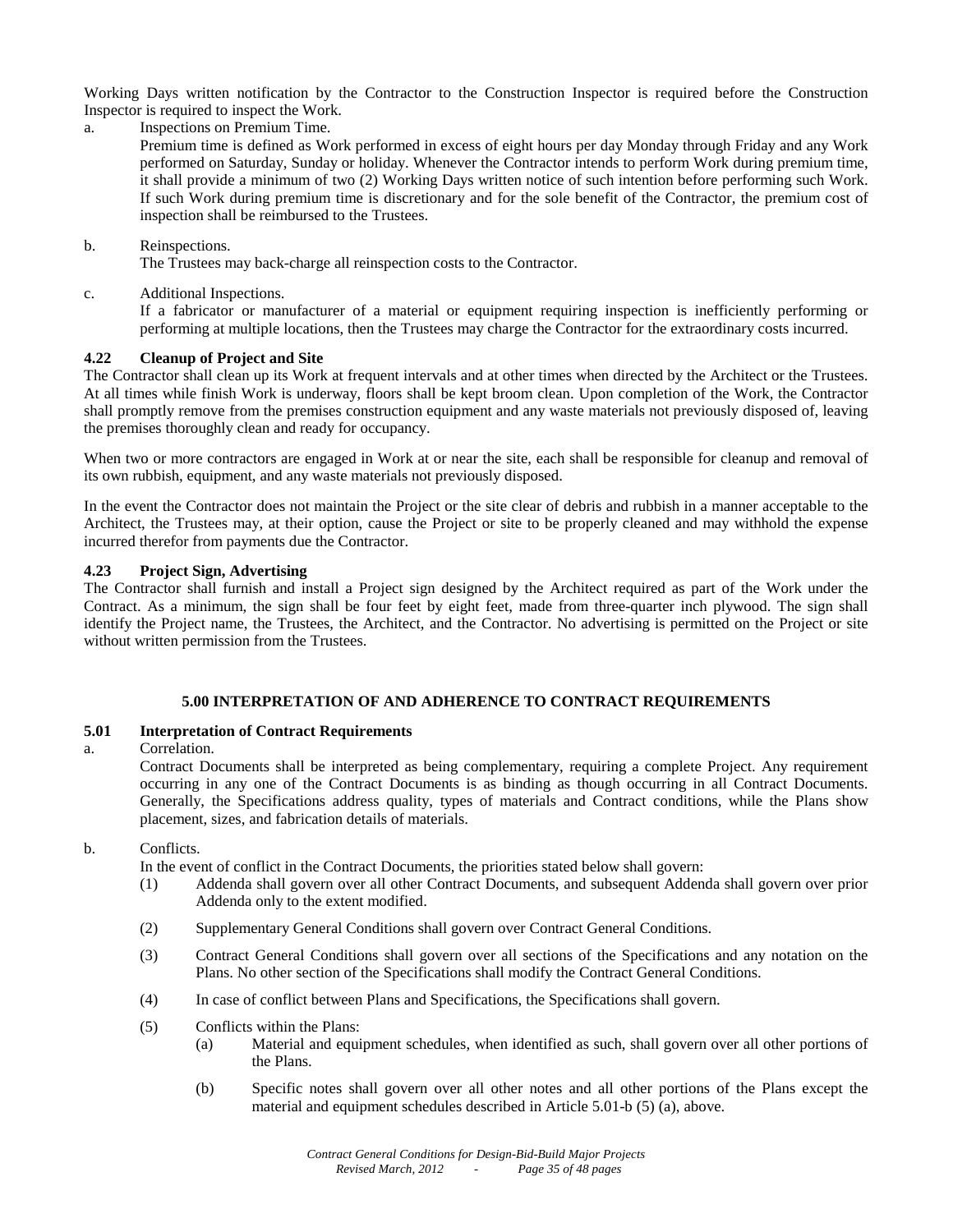- (c) Larger scale drawings shall govern over smaller scale drawings.
- (d) Figured or numerical dimensions shall govern over dimensions obtained by scaling.
- (6) In the event that provisions of codes, safety orders, Contract Documents, referenced manufacturers' specifications or industry standards are in conflict, the more restrictive or higher quality shall govern.

# c. Omissions.

In the event of omissions in the Contract Documents, the following shall apply:

- (1) If the Contract Documents are not complete as to any minor detail of a required construction system or with regard to the manner of combining or installing of parts, materials, or equipment, but there exists an accepted trade standard for good and skillful construction, such detail shall be deemed to be an implied requirement of the Contract Documents in accordance with such standard. "Minor Detail" shall include the concept of substantially identical components, where the price of each such component is small even though the aggregate cost or importance is substantial, and shall include a single component that is incidental, even though its cost or importance may be substantial.
- (2) The quality and quantity of the parts or material so supplied shall conform to trade standards and be compatible with the type, composition, strength, size, and profile of the parts of materials otherwise set forth in the Contract Documents.

# **5.02 Issuance of Interpretations, Clarifications, Additional Instructions**

Should the Contractor discover any conflicts, omissions, or errors in the Contract or have any question concerning interpretation or clarification of the Contract, the Contractor shall request in writing interpretation, clarification, or additional detailed instructions, before proceeding with the Work affected. The written request shall be given to the Architect with copies to the Project Manager/Construction Inspector and the Trustees.

The Architect, with review as required by the Trustees, shall, within a reasonable time, issue in writing the interpretation, clarification, or additional detailed instructions requested.

Should the Contractor proceed with the Work affected before receipt of the interpretation, clarification, or instructions from the Architect, the Contractor shall replace or adjust any Work not in conformance therewith and shall be responsible for any resultant damage or added cost.

Should any interpretation, clarification, or additional detailed instructions, in the opinion of the Contractor, constitute Work beyond the scope of the Contract, the Contractor must submit written notice thereof to the Architect within seven (7) Days following receipt of such interpretation, clarification, or additional detailed instructions and in any event prior to commencement of Work thereon. The Contractor shall send copies of such correspondence to the Trustees and the Project Manager/Construction Inspector. Within seven (7) Days after the Contractor issues its written notice, the Contractor shall submit an explanation of how the interpretation, clarification, or additional detailed instruction constitutes Work beyond the scope of the Contract, along with a detailed cost breakdown and an explanation of any delay impacts.

The Architect shall consider such notice and make a recommendation to the Trustees. If, in the judgment of the Trustees, the notice is justified, the interpretation, clarification or additional detailed instructions shall be revised or the extra Work authorized by Contract Change Order or by Field Instruction with a Change Order to follow. If the Trustees decide that the claim is not justified, the Trustees shall give the Contractor a written order that the claim is not justified and direct the Contractor to perform such Work.

The Contractor must proceed with the Work upon receipt from the Trustees of a written order to do so, in accordance with the Architect's interpretation of the Contract requirements. If the Contractor objects to the order, the Contractor must notify the Architect and the Trustees in writing of its objection and the reasons therefor, within seven (7) Days of receipt of the order. The Contractor shall have the right to have this claim later determined by a Claims Review Board pursuant to this Contract (see Article 7.01, Claims). When performing disputed Work, the Contractor shall prepare time and materials records for each day, and the Construction Inspector shall verify these records at the conclusion of each day. The Contractor shall have no claim for additional compensation because of such interpretation, clarification, or additional detailed instruction, unless it gives the written notices required to the Architect within seven (7) Days as specified above.

# **5.03 Product and Reference Standards**

a. Product Designation.

When descriptive catalog designations, including the manufacturer's name, product brand name, or model number are referred to in the Contract, such designations shall be considered as those found in industry publications of current issue at the date specified in the Notice to Contractors.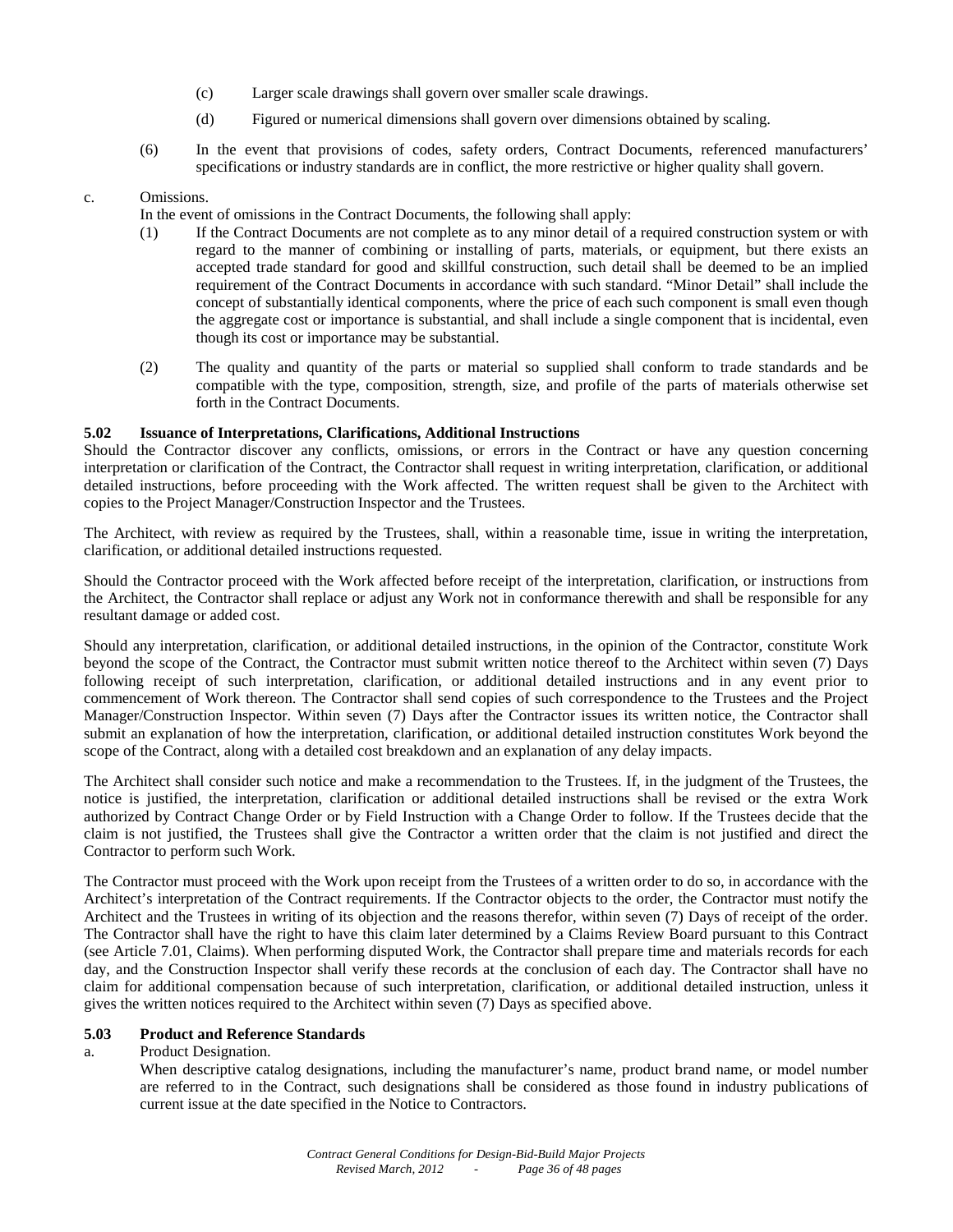# b. Reference Standards.

When the Contract references standards of the federal government, trade societies, or trade associations by specific date of issue, these shall be considered a part of this Contract. When such references do not bear a date of issue, the current and most recently published edition at the date specified in the Notice to Contractors shall be considered a part of this Contract.

#### **5.04 Shop Drawings, Samples, Alternatives or Equals, Substitutions**

a. Submittal Procedure.

The Contractor shall review and approve all shop drawings. "Shop drawings" include drawings, diagrams, illustrations, material and equipment schedules, performance charts, brochures and catalogs and other data prepared by the Contractor or any subcontractor, manufacturer, supplier or distributor, and which illustrate some portion of the Work. The Contractor shall promptly review and mark the shop drawing approved and submit to the Architect, so as to cause no delay in the Work, together with samples as required by the Contract and shall also submit any offers of alternatives or substitutions. At least six copies of shop drawings shall be submitted as well as additional copies as required by Architect. All such submittals shall be sent to the Architect at the address given in the instructions to the Contractor at the job start meeting. A letter shall accompany the submitted items which shall contain a list of all matters submitted and shall identify all deviations in the shop drawings and samples from the requirements of the Contract. Failure by the Contractor to identify all deviations may render any action taken by the Architect on the materials submitted to be void. Whether to void such action shall be in the discretion of the Architect. The letter and all items accompanying it shall be fully identified as to Project name and location, the Contractor's name, and Contract number. By submitting the approved shop drawings and samples, the Contractor represents that the data contained therein have been verified with conditions as they actually exist and that the shop drawings and samples have been checked and coordinated with the Contract.

b. Samples.

Samples are physical examples furnished by the Contractor to illustrate materials, equipment, color, texture, or workership, and to establish standards by which the Work will be judged.

The Work shall be in accordance with the samples, submitted as required by the Contract and reviewed by Architect. The Contractor shall remove samples from the site when directed by the Trustees. Samples not removed by the Contractor, at the Trustees' option, will become the property of the Trustees or will be removed or disposed of by the Trustees at the Contractor's expense.

c. Alternatives or Equals.

For convenience in designation on the Plans or in the Specifications, certain materials or equipment may be designated by a brand or trade name or the name of the manufacturer together with catalog designation or other identifying information, hereinafter referred to generically as "designated by brand name." Alternative material or equipment which is of equal quality and of the required characteristics for the purpose intended may be proposed for use provided the Bidder/Contractor complies with the following requirements:

- (1) The Bidder/Contractor shall submit its proposal to the Architect for an alternative as an "equal" in writing no later than 35 Days after the award of the Contract, unless otherwise specified in the Supplementary General Conditions (Public Contract Code section 3400). In exceptional cases where the best interests of the Trustees so require, the Construction Administrator may give written consent to a submittal or resubmittal received after the expiration of the time limit designated. The Bidder/Contractor is responsible for timely submittal of its proposed "or equal."
- (2) No proposal will be considered unless accompanied by complete information necessary to permit determination of the equality of the offered materials or equipment. Samples shall be provided when requested by the Architect or the Trustees.
- (3) The burden of proof as to the comparative quality and suitability of the offered materials or equipment shall be upon the Bidder/Contractor. Where the material is specified by capacity or performance, the burden of proof shall be on the Bidder/Contractor to show that any particular equipment or materials meet the minimum capacities or the performance requirements specified. The Bidder/Contractor shall furnish at its own expense all information necessary for a determination as to whether the minimum capacities or performance requirements will be met.

The Architect shall be the judge of such matters. If the Architect rejects the use of any alternative materials or equipment, then one of the products designated by brand name shall be furnished.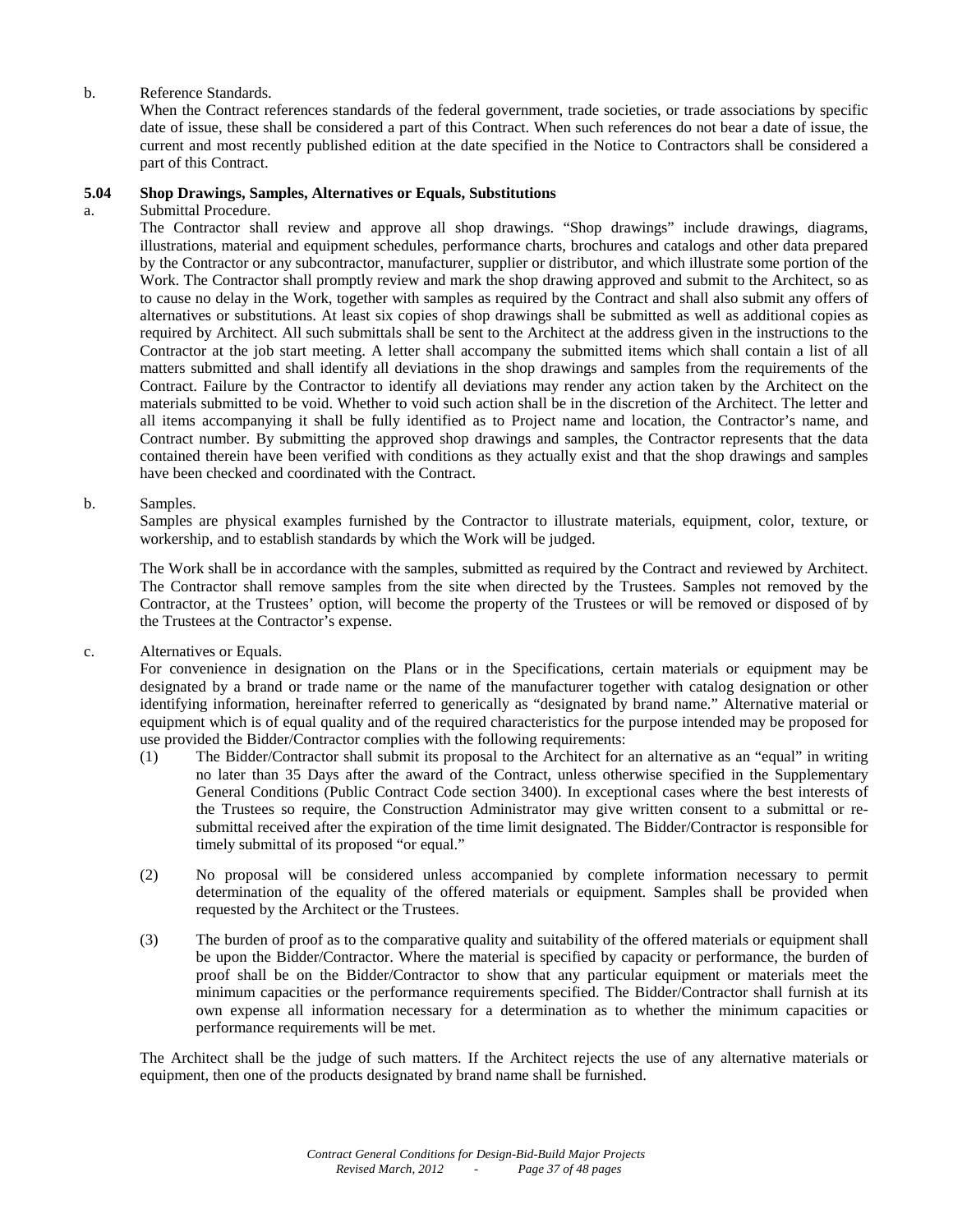If changes or delays are required for proper installation or fit of alternative materials, articles, or equipment, or because of deviations from Contract Documents, such changes or delays shall be made at the Contractor's expense without recourse for reimbursement from the Trustees.

d. Substitutions.

If the Contractor proposes a product that is of lesser or greater quality or performance than the specified material or equipment, it must comply with these provisions of Article 5.04, but, in addition, the Contractor must submit any cost impact, and must pay the Architect's fees associated with the review of this substitution. By submitting a substitute, the Contractor waives any rights to claim a delay due to the processing of this substitution. The time for submittal of a substitution of an unequal product shall be restricted to 35 Days after the effective date on the Notice to Proceed unless the Trustees allow a longer period in writing. The Trustees are not obligated to review or accept substitutions.

# **5.05 Quality of Materials, Articles and Equipment**

Materials, articles and equipment furnished by the Contractor for incorporation into the Work shall be new. When the Contract requires that materials, articles or equipment be furnished, but the quality or kind thereof is not specified, the Contractor shall furnish materials, articles or equipment at least equal to the kind or quality or both of materials, articles or equipment which are specified.

# **5.06 Testing Materials, Articles, Equipment and Work**

- a. Materials, articles, equipment or other Work requiring tests are specified in the Contract. Materials, articles and equipment requiring tests shall be delivered to the Site in ample time before intended use to allow for testing and shall not be used prior to testing and receipt of written approval. The Contractor shall be solely responsible for notifying the Trustees where and when materials, articles, equipment and Work are ready for testing. Should any such materials, articles, equipment or Work be covered without testing and approval, if required, they shall be uncovered at the Contractor's expense. The Trustees have the right to order the testing of any other materials, articles, equipment or Work at any time during the progress of the Work. Unless otherwise directed, all samples for testing shall be taken by the Trustees from materials, articles or equipment to be used on the Project or from Work performed. All tests will be under the supervision of, and at locations convenient to, the Trustees. The Trustees shall select the laboratories for all tests. Decisions regarding the adequacy of materials, articles, equipment or Work shall be issued to the Trustees in writing.
- b. All costs of the initial required tests shall be borne by the Trustees. The Trustees may decide to take further samples and tests, and if the results show that the Work was not defective, the Trustees shall bear the costs of such samples and tests.
- c. In the event the results of such additional samples and tests show that the Work was defective, the Contractor shall bear the cost of such samples and tests. Samples that are of value after testing shall remain the property of the Contractor. All retesting costs may be back-charged to the Contractor by the Trustees.

#### **5.07 Rejection**

Should any portion of the Work fail to comply with the requirements of the Contract, such Work shall be rejected in writing and shall immediately be made satisfactory to the Architect and the Trustees, by the Contractor, at no additional expense to the Trustees. Any Work that is rejected shall immediately be removed from the premises at the Contractor's expense. The Trustees may retain one and one-fourth times the cost of the rejected Work from any payments due the Contractor until it is made acceptable to the Architect and the Trustees. The Trustees may back charge the Contractor for design costs incurred in the correction of Contractor's rejected Work.

# **5.08 Off-Site Testing**

The Trustees shall bear the cost of off-site testing up to a distance of fifty (50) miles from the Project site and up to one fabrication yard or manufacturing plant per manufactured item, for example, structural steel. If the cost of testing is increased because the fabrication yard or manufacturing plant is located beyond this fifty-mile radius, then the increased costs shall be borne by the Contractor. The increased cost due to the use of multiple fabrication yards or manufacturing plants for similar materials shall be borne by the Contractor.

# **5.09 Responsibility of Quality**

The testing and inspection provided by the Trustees shall not relieve the Contractor of its responsibility for the quality of materials and workership provided by the Contractor, and the Contractor shall make good all defective Work discovered during or after completion of the Project.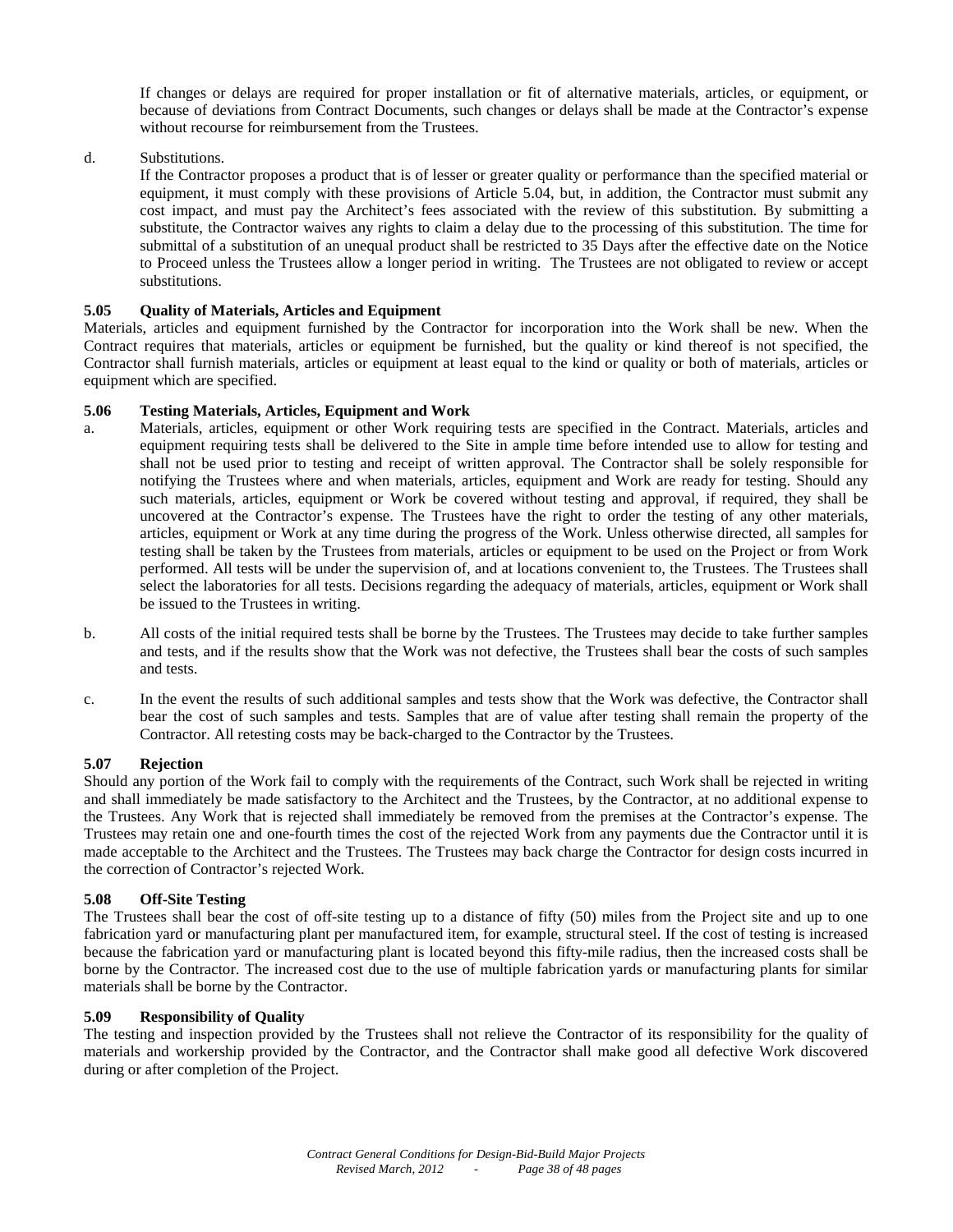# **6.00 CHANGES IN THE WORK**

#### **6.01 Change Orders**

The Trustees reserve the right to issue written orders, or Field Instructions, to the Contractor, which shall be signed by the Trustees' Construction Administrator. Through the use of Field Instructions, the Construction Administrator may direct changes in the Work at any time prior to the acceptance of the Project without voiding the Contract, and Contractor shall promptly comply with such orders. The Contractor may request changes in the Work, but shall not act on the changes until approved in writing by the Trustees. Any change made without the Trustees' written authorization shall be the responsibility of the Contractor; in this case the Trustees will not increase compensation or extend time for a change involving greater expense to the Contractor and may reject changes. The consequent responsibility falls on the Contractor to replace at its own expense the changed Work with that originally specified (Public Contract Code section 10827).

On the basis set forth herein, the Contract price shall be adjusted for any written order or Field Instruction requiring a different quantity or quality of labor, materials or equipment from that originally required, and the partial payments to the Contractor, set forth in Article 8.02, Partial Payments, shall be adjusted to reflect the change. Whenever the necessity for a change arises, and when so ordered by the Trustees in writing, the Contractor shall take all necessary steps to halt such other Work in the area of the change that might be affected by the change. Changed Work shall be performed in accordance with the original Contract requirements except as modified by the change. Except as herein provided, the Contractor shall have no claim for any other compensation due to changes in the Work (Public Contract Code section 10841).

#### a. Proposed Change Orders.

The Trustees shall issue to the Contractor a cost request bulletin via the Architect, for a proposed change order describing the intended change and shall require the Contractor to respond with a proposed amount to be added to or subtracted from the Contract price due to the change supported by a detailed estimate of cost (hereinafter called a change order request). Upon request by the Trustees, the Contractor shall permit inspection of the original Contract estimate, subcontract agreements, or purchase orders relating to the change. The Contractor shall also include in its response to the cost request bulletin, with substantiating detailed explanation, any request for adjustment in time of final completion of the Project that is directly attributable to the changed Work. Contractor's failure to request adjustment of time on the change order request shall waive any right to subsequently claim an adjustment of the time for final completion based on the changed Work. The Contractor shall submit the change order request with detailed estimates and any time extension request thereon to the Architect and the Trustees within fifteen (15) Days after issuance of the cost request bulletin, with a copy to the Project Manager/Construction Inspector. If not submitted within the required fifteen (15) Days, and the Contractor has not obtained the Architect's and the Trustees' permission for a delay in submission, the Trustees may order the Contractor in writing to begin the Work immediately, in accordance with Article 6.01-c or Article 6.02, and the Contract price shall be adjusted in accordance with the Trustees' estimate of cost, unless the Contractor within fifteen (15) Days following completion of the changed Work presents proof convincing to the Trustees that the Trustees' estimate was in error. For any amount to be added to the Contract price for the changed Work, the Trustees shall determine payment will be made in one of the following three ways: a lump sum amount, time and materials with a guaranteed maximum price, or time and materials with no guaranteed maximum price. If either of the latter two methods is agreed upon, the Contractor shall keep and submit time and materials records verified daily by the Construction Inspector to substantiate its costs and to furnish such proof.

When the Trustees and the Contractor agree on the amount to be added to or deducted from the Contract price and the time to be added to or deducted from the completion date, and a Contract change order is signed by the Trustees and the Contractor, the Contractor shall proceed with the changed Work. When the Trustees and the Contractor agree to the adjustment in the Contractor's compensation for the performance of changed Work, but fail to agree to the time adjustment for such Work, the Contractor shall proceed with the Work at the agreed price, reserving the right to further pursue its claim for a time adjustment (see Article 4.15-d, Adjustment of Contract Time Due to Acts of the Trustees or the Architect). Any costs incurred to acquire information relative to a proposed change order shall not be borne by the Trustees.

#### b. Allowable Costs upon Change Orders.

The only costs (estimated or actual) allowable due to changed Work, and the manner in which such costs are computed, shall be in accordance with the following eight provisions. In submitting a change order request, the Contractor affirms that the cost is submitted in good faith, that the cost is accurate and is in accordance with the provisions of the Contract requirements, and the Contractor submits the cost recognizing the significant civil penalties and treble damages which follow from making a false claim or presenting a false claim to the Trustees (Government Code sections 12650 *et seq*.). Direct cost is defined as the actual cost of Work before the application of any mark-ups for overhead and profit. In addition to items identified in the following provisions, direct cost items may include: hoisting, clean-up (both periodic and final), trash removal, traffic control and dust control.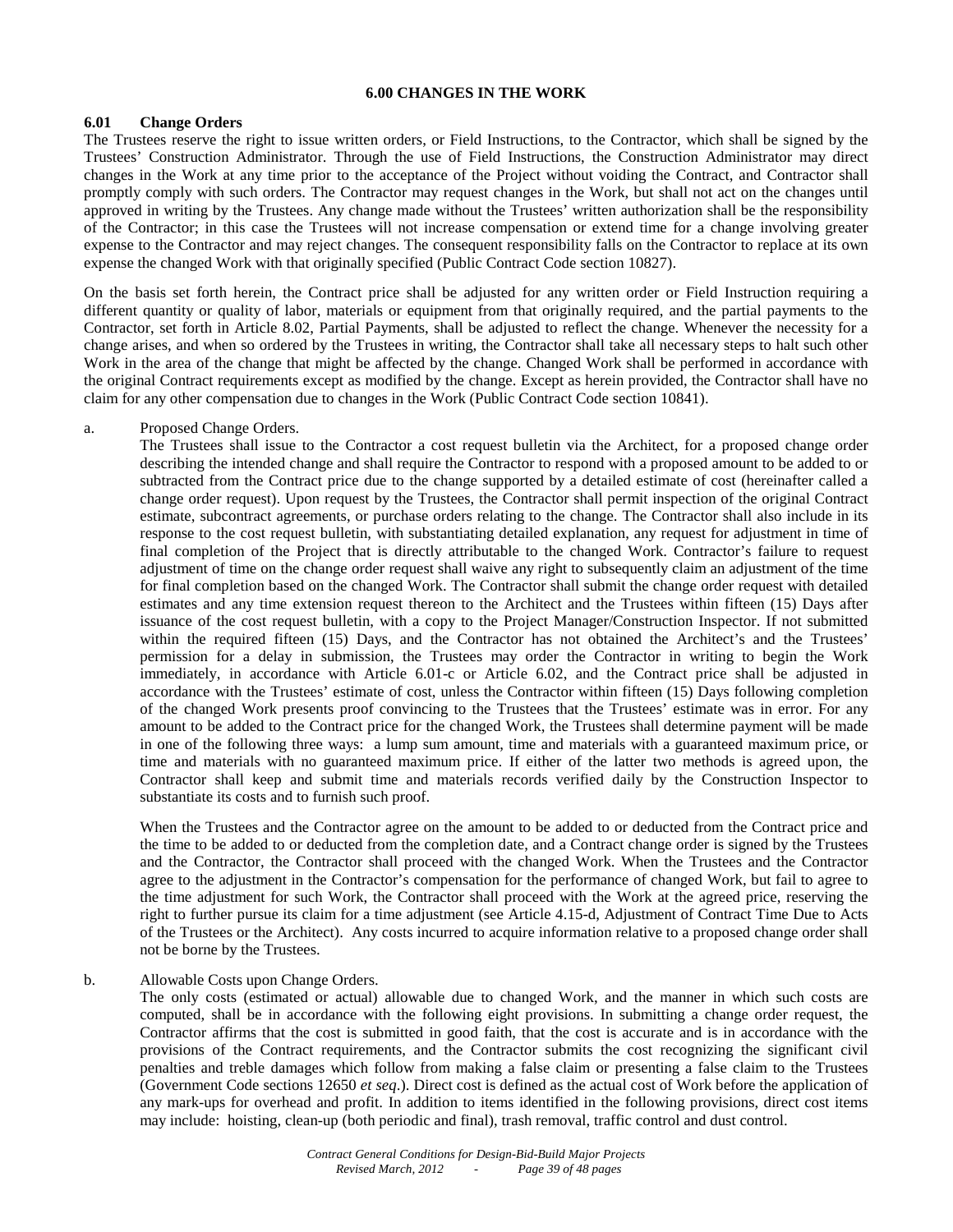# (1) Labor.

Costs are allowed for the actual payroll cost to the Contractor for labor, field supervision of changed Work, (but not field office supervision nor indirect supervision) and engineering or technical services directly required for the performance of the changed Work (but not site management such as field office estimating, clerical, purchasing, as-builts, change order coordination, or warranty). Costs include payments, assessments, or benefits required by lawful labor union collective bargaining agreements, compensation insurance payments, contributions made to the State pursuant to the Unemployment Insurance Code, and for taxes paid to the federal government required by the Social Security Act.

No labor cost will be recognized at a rate in excess of the prevailing wages that are paid by the Contractor for similar Work on the Project at the time the Work is performed, nor will the use of a classification which would increase the labor cost be permitted unless the Contractor established to the satisfaction of the Trustees the necessity for use of such higher classifications of workers. The Contractors and subcontractors shall submit a fully detailed breakdown of the cost of every labor classification to be utilized on a proposed change on the Hourly Labor Rate Worksheet. The Trustees may verify wage and burden per Article 4.02-c, Prevailing Wage, subdivision (6). The unit cost of labor shall be an accurate accounting of actual costs paid in accordance with the allowances herein, and it shall be submitted under penalty of perjury.

#### (2) Materials.

Contractor's costs are allowed for the cost of the materials directly required for the performance of the changed Work. Such cost of materials may include the costs of transportation, sales tax, and delivery if necessarily incurred. If a trade discount by the actual supplier is available to the Contractor, it shall be credited to the Trustees. If the materials are obtained from a supply or source owned wholly or in part by the Contractor, payment therefor will not exceed the current wholesale price for such materials. Cost for consumed materials may be charged on a reasonably estimated basis, but may not be a percentage of labor.

If, in the opinion of the Trustees, the cost of materials is excessive, or if the Contractor fails to furnish satisfactory evidence of the cost from the actual suppliers thereof, then in either case the cost of the materials shall be deemed to be the lowest wholesale price at which similar materials are available in the quantities required at the time they were needed. The Trustees reserve the right to furnish such materials as they deem advisable, and the Contractor shall have no claim for costs or profits on material furnished by the Trustees.

(3) Equipment.

Contractor's costs are allowed for the actual cost of the use of equipment directly required in the performance of the changed Work except that no payment will be made for time while equipment is inoperative due to breakdowns or for non-working days. The rental time shall include the time required to move the equipment to the Project site from the nearest available source for rental of such equipment, and to return it to the source. If such equipment is not moved by its own power, then loading and transportation costs will be paid. However, neither moving time nor loading and transportation costs will be paid if the equipment is used on the Project in any other way than upon the changed Work. Individual pieces of equipment having a replacement value of \$200.00 or less shall be considered to be small tools or small equipment, and no payment therefor will be made unless it has been rented specifically for the changed Work. Consumed equipment or tools, such as paint brushes, rollers, drill bits, etc. may be charged on an actual or reasonably estimated cost basis and are not to be charged as a percentage.

For equipment owned, furnished, or rented by the Contractor, no cost therefor shall be recognized in excess of the rental rates established by distributors or equipment rental agencies in the locality where the Work is performed.

The amount to be paid to the Contractor including mark-up for the use of equipment as set forth above shall constitute full compensation to the Contractor for the cost of fuel (unless the Contractor has demonstrated that mark-up does not cover consumed fuel cost), power, oil, lubrication, supplies, small tools, small equipment, necessary attachments, repairs and maintenance of any kind, depreciation, storage, insurance, and any and all costs to the Contractor incidental to the use of such equipment. Equipment operators shall be paid for as provided in Article 6.01-b (1), above.

#### (4) Mark-ups on Change Orders.

The mark-ups allowed on the direct cost of changed Work include all incidental overhead support costs and profit. Such incidental overhead support costs include: estimating and purchasing; indirect supervision and Project management; home office overhead; site overhead including facilities and utilities; change order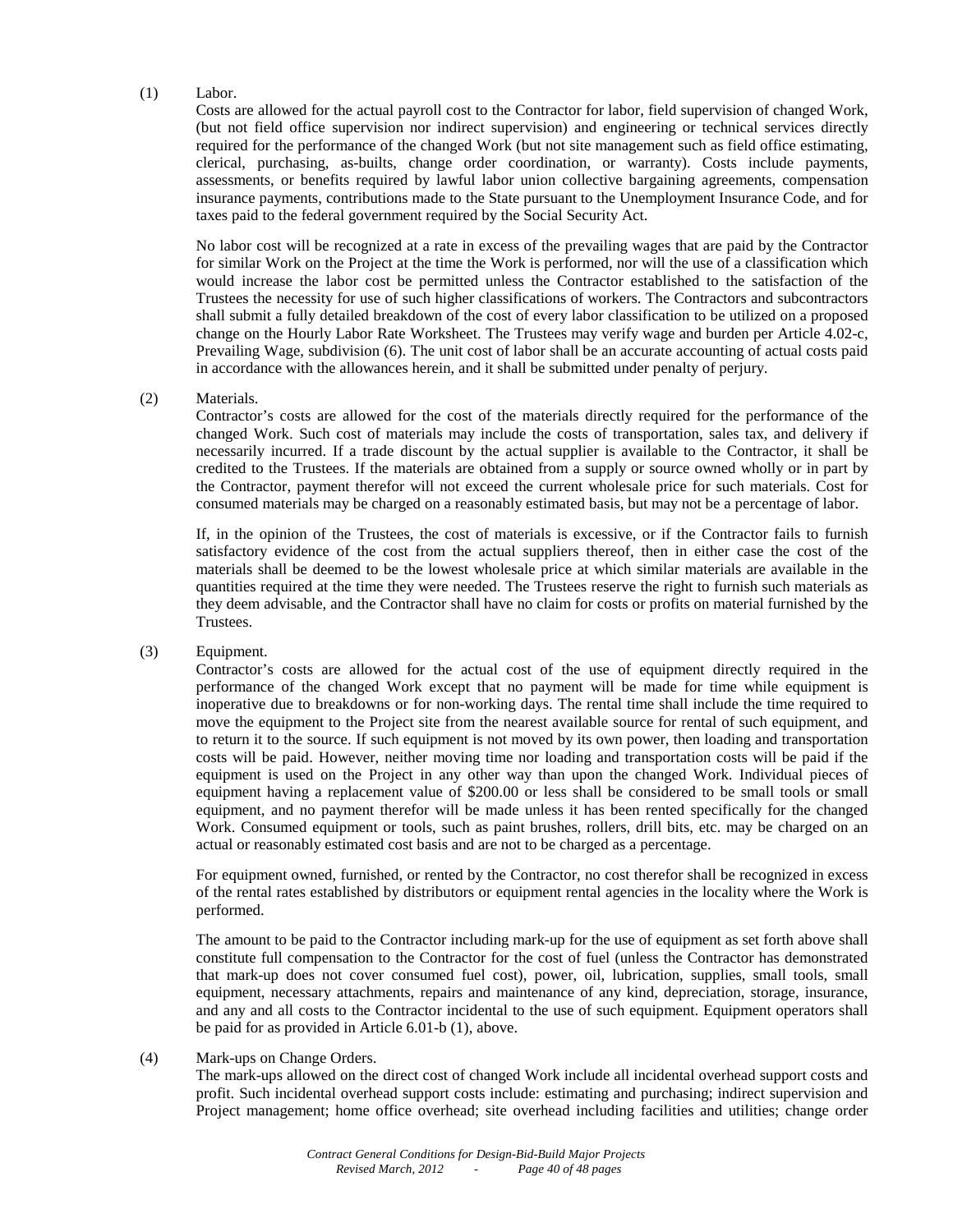coordination; as-built drawings; warranties; bonds; liability insurance including labor; and small tools. Any incidental overhead support cost not expressly identified herein shall be included in the Contractor's markup. No mark-up on mark-up is permitted. If the subcontractor is owned, partially owned, or has a shared profits arrangement with the Contractor, any mark-up otherwise applicable to a change shall be reduced in proportion with the shared profits.

(5) Work by Subcontractors and Vendors.

For any portion of the changed Work which is to be performed by a subcontractor (any tier), the Contractor shall furnish to the Trustees a detailed estimate prepared and signed by subcontractor of the cost to subcontractor for performing the changed Work. At the option of the Trustees, a lump sum estimate of such cost to subcontractor may be accepted in lieu of the detailed estimate. The combined costs for subcontractor's overhead, profit, taxes, indirect supervision, insurance, bonds, warranty and any other costs not specifically allowed by Article 6.01-b (1), (2) and (3), shall not exceed fifteen (15) percent on the first \$50,000 of the direct cost; thereafter, ten (10) percent on the balance beyond \$50,000. The maximum allowable mark-up of a first tier subcontractor on any subsequent tiers shall be seven (7) percent. The aggregate mark-ups allowed by multiple tiered subcontractors shall not exceed twenty-six (26) percent of the direct cost on the first \$50,000; thereafter, twenty-one (21) percent on the balance beyond \$50,000. Estimates of the amount to be deleted from subcontractor's portion of the Work shall be gross value of the deducted Work plus at least six percent for overhead, bonds, insurance, and related savings added to the direct value of the deleted Work. For changed Work to be furnished by a vendor, the Contractor shall furnish upon demand of the Trustees, a lump sum estimate of the cost of the items including taxes and cartage to the Contractor prepared by the vendor. No vendor mark-up for overhead, profit, layout, supervision or bonds will be allowed for changed Work furnished by a vendor.

#### (6) General Contractor Mark-up for Added Work.

When changed/added Work is performed by a subcontractor, the Contractor may add no more than ten (10) percent mark-up to the subcontractor's total direct cost estimate (excluding the subcontractor's mark-up) for such Work on the first \$50,000; thereafter the mark-up is seven (7) percent on the balance beyond \$50,000. The Contractor's ten percent mark-up in this case is for profit, overhead, insurance, taxes, indirect supervision, bonds, warranty and any other costs not specifically allowed by Article 6.01-b (1), (2) and (3). Also refer to Article 4.08-e, Utilities, for special mark-up on repair of utilities. The Contractor may add up to fifteen (15) percent to its direct cost when self-performing the changed Work on the first \$50,000 and ten (10) percent thereafter on the balance beyond \$50,000.

(7) Credit for Deleted Work.

Where an entire item or section of Work is deleted from the Contract, the entire subcontract value or bid value shall be considered the appropriate deduction less the value of Work performed, and shall have at least six percent mark-up added thereto for the Contractor's saved overhead, bonds and insurance. If the subcontract value or bid value is not identifiable, then the amount to be deducted from the Contract amount shall be the estimated value of the deducted Work plus at least six percent for saved overhead, bonds and insurance. The value submitted on the schedule of values shall be used to calculate the credit amount, and may not be further marked up if it includes the value for general conditions (overhead, bonds, insurance, etc.).

For a proposed change order that involves both added and omitted Work, the Contractor shall separately calculate its total added costs and its total deducted costs, and shall then sum its total added and deducted costs, resulting in the Contractor's net cost for the change order. The Contractor shall then apply the markup to this net cost. Similarly, the Contractor shall separately calculate each subcontractor's total added costs and total deducted costs, and shall then sum each subcontractor's total added and deducted costs, resulting in each subcontractor's net cost for the change order. If the resulting net costs for each subcontractor will increase the Contract price, then the Contractor shall apply separate mark-ups for added Work as specified in Article 6.01-b (6). If the resulting net costs for each subcontractor will decrease the Contract price, then the Contractor shall apply separate mark-ups for deleted Work as specified in Article 6.01-b (7).

#### For example:

Contractor - net cost is \$30,000, Contractor's mark-up is 15%, or \$4,500. Subcontractor A - net cost is \$20,000, Contractor's mark-up is 10%, or \$2,000. Subcontractor B - net cost is <\$10,000>, Contractor's mark-up is six percent, or <\$600>. The Contractor's total mark-up for this example change order is \$5,900.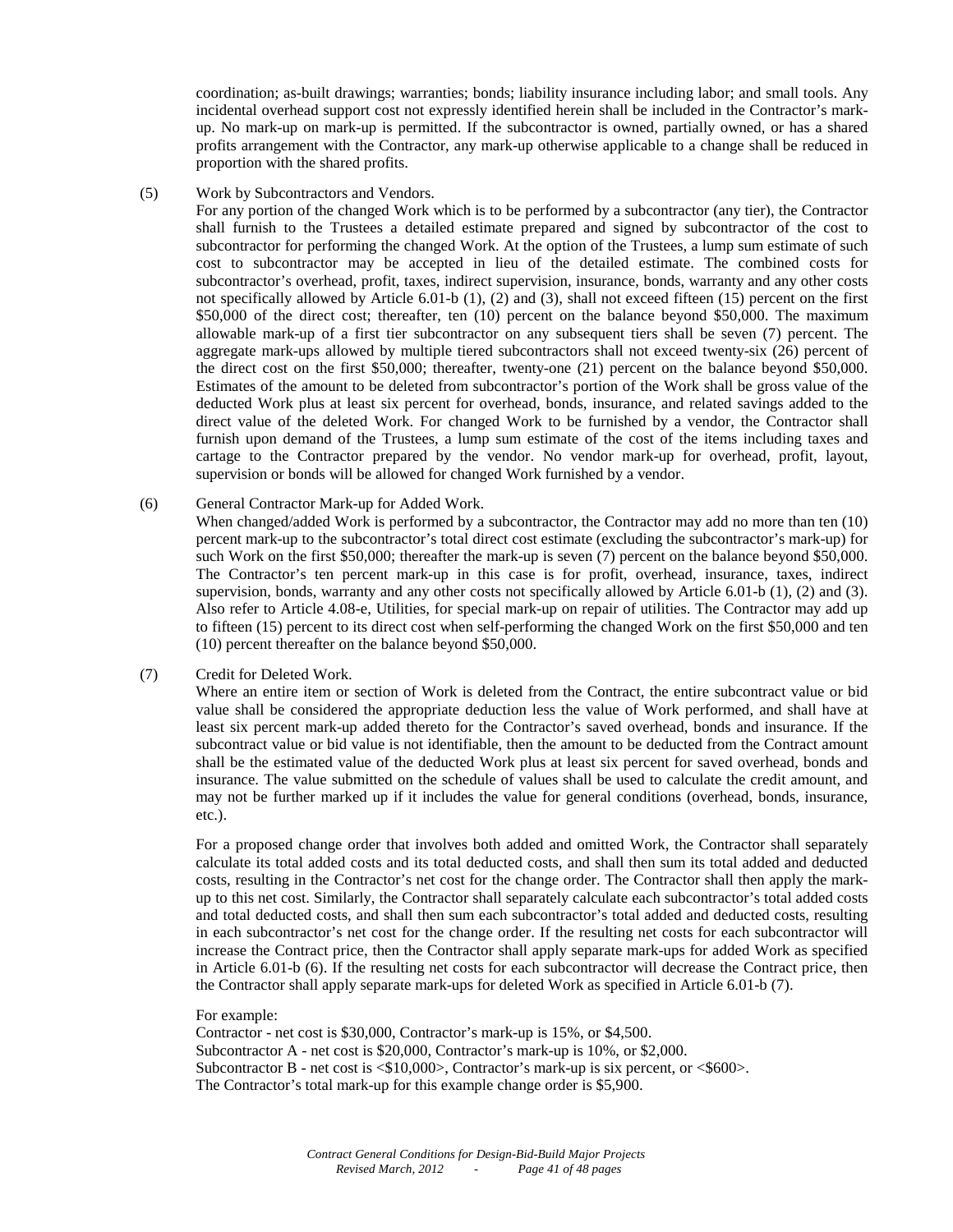(8) Market Values.

Cost for added Work shall be no more than market values prevailing at the time of the change, unless the Contractor can establish to the satisfaction of the Trustees that it investigated all possible means of obtaining Work at prevailing market values and that the excess cost could not be avoided.

When a change order deletes Work from the Contract, the computation of the amount thereof shall be the values which prevailed at the time bids for the Work were opened, if the Work is contained in a subcontract agreement or purchase order executed at or near the time bids were opened.

#### c. Failure to Agree as to Cost

(1) For Added Work.

Notwithstanding the failure of the Trustees and the Contractor to agree as to the cost of the proposed change order, the Contractor, upon written order from the Trustees, shall proceed immediately with the changed Work. A Field Instruction or letter signed by the Trustees shall be used for this written order. At the start of each day's Work on the change, the Contractor shall notify the Trustees in writing as to the size of the labor force to be used for the changed Work and its location. Failure to so notify may result in the non-acceptance of the costs for that day. At the completion of each day's Work, the Contractor shall furnish to the Construction Inspector a detailed summary of all labor, materials, and equipment employed in the changed Work. The Construction Inspector will compare his/her records with Contractor's daily summary and may make any necessary adjustments to the summary. After the Construction Inspector and the Contractor agree upon and sign the daily summary, the summary shall become the basis for determining costs for the additional Work. The sum of these costs when added to an appropriate mark-up will constitute the payment for the changed Work. Subsequent adjustments, however, may be made based on later audits by the Trustees. When changed Work is performed at locations away from the job site, the Contractor shall furnish in lieu of the daily summary, a summary submitted at the completion of the Work containing a detailed statement of labor, material, and equipment used in the Work. This latter summary shall be signed by the Contractor who shall certify thereon under penalty of perjury that the information is true, and the costs are as allowed in Article 6.01-b (1), (2) and (3). If changed Work is to be paid on the basis of time and materials, a credit for deleted Contract Work shall be included. Mark-up shall be as covered in Article 6.01 b (4), (5), (6) and (7).

The Contractor shall maintain and furnish on demand of the Trustees itemized statements of cost from all vendors and subcontractors who perform changed Work or furnish materials and equipment for such Work. All statements must be signed by the vendors and the subcontractors.

(2) For Deleted Work.

When a proposed change order contains a deletion of any Work, and the Trustees and the Contractor are unable to agree upon the value thereof, the Trustees' estimate may be deducted from the Contract price and may be withheld from any payment due the Contractor until the Contractor presents proof convincing to the Trustees that the Trustees' estimate was in error. The amount to be deducted, other than deletion of an entire item as addressed in Article 6.01-b (7), shall be the costs to the Contractor for labor, materials, and equipment which would have been used on the deleted Work together with the credit mark-up. The guidelines set forth in Article 6.01-b shall be used in computing the amounts involved for changes under than deletion of an entire item.

#### d. Allowable Time Extensions.

For any change in the Work, the Contractor shall be entitled only to such adjustments in time by which completion of the entire Work is delayed due solely to performance of the changed Work. However, no extension of time shall be granted for a change in the Work unless the Contractor demonstrates to the satisfaction of the Trustees that the Work is on the critical path and submits an updated schedule showing that an extension of time is required and that the Contractor is making, or has made, every reasonable effort to guarantee completion of the additional Work called for by the change within the time originally allotted for the Contract (Public Contract Code section 10842).

# **6.02 Emergency Changes**

Changes in the Work agreed by the Trustees to be necessary due to unforeseen site conditions, discovery of errors in Plans or Specifications requiring immediate clarification in order to avoid a serious Work stoppage, changes of a kind where the extent cannot be determined until completed, or under any circumstances whatsoever when deemed necessary by the Trustees are kinds of emergency changes which may be authorized by the Trustees in writing to the Contractor. The Contractor shall commence performance of the emergency change immediately upon receipt of written direction from the Trustees.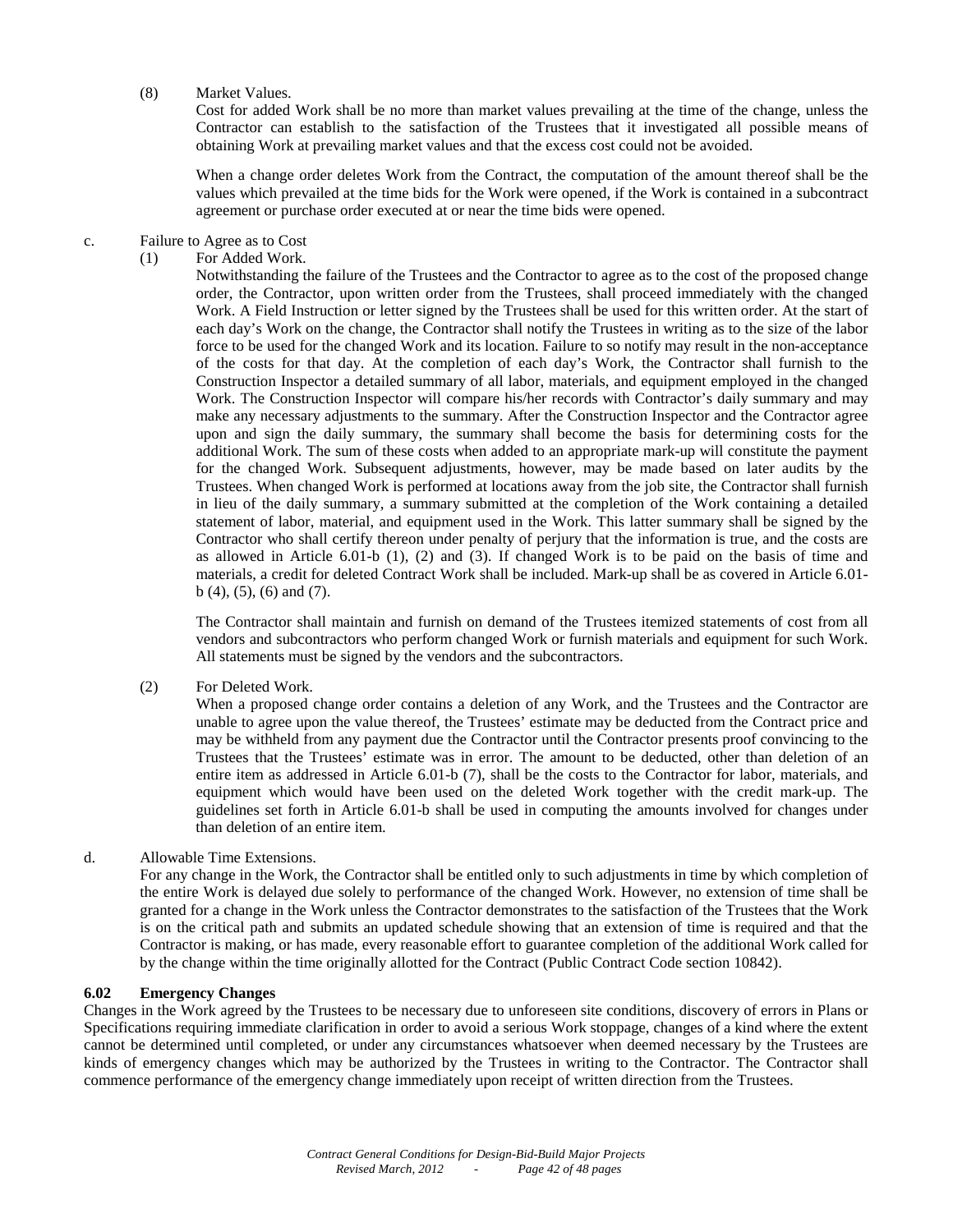If agreement is reached as to compensation and/or time adjustment for the purpose of any emergency change, then compensation and/or time extension, as appropriate, will be as provided in Article 6.01 relating to ordinary changes. If agreement is not reached as to compensation and/or time adjustment at the time of commencing the emergency change, then compensation and/or time extension, as appropriate, will be as provided in Article 6.01-c, that is, time and materials records and summaries shall be witnessed and maintained until either a lump sum payment and/or a time extension, as provided in Article 6.01-d, is agreed upon, or the changed Work is completed.

# **7.00 CLAIMS AND DAMAGES**

#### **7.01 Claims**

a. Claim and Dispute Submittals.

Any dispute related to this Contract or its breach that is not resolved by agreement shall be promptly submitted in accordance with this Article 7.01, with adequate supporting data. Adequate supporting data shall include, but is not limited to a statement of the reasons for the asserted entitlement, the certified payrolls, invoice(s) for material and equipment rental, and an itemized breakdown of any adjustment sought.

At the time of submission of any claim, the Contractor shall certify as follows:

# SUBMISSION UNDER PENALTY OF PERJURY

"I, (insert full name), am the (insert title--must be an Officer) of (insert name of firm , and I declare under penalty of perjury under the laws of the State of California and do personally certify and attest that: I have thoroughly reviewed the attached claim for additional compensation and/or extension of time, and know its contents, and said claim is made in good faith; that the supporting data is truthful and accurate; that the amount requested accurately reflects the contract adjustment for which I believe the Trustees are liable, and further, that I am familiar with California Penal Code section 72 and California Government Code section 12650 *et seq.*, pertaining to false claims, and further know and understand that submission or certification of a false claim may lead to fines, imprisonment and/or other severe legal consequences."

BY: (signature) Date: (insert date of signature)

Contractor's submission of a claim, properly certified, with all required supporting documentation, and Trustees' written rejection or denial of all or part of the claim(s) are conditions precedent to any action, proceeding, litigation, suit, or demand for arbitration by the Contractor.

b. Contractor's Claim(s) – Notice of Claim.

In accordance with Article 5.02 (Issuance of Interpretations, Clarifications, Additional Instructions), should the Contractor disagree with the determination of the Trustees on a matter that substantially affects the Contractor's costs, compensation or extent of Work, the Contractor shall file a preliminary claim with the Trustees and request a review of the decision. The Contractor must proceed with the Work upon receipt from the Trustees of a written order to do so. However, within seven Days of receipt of the written order, the Contractor must notify the Architect and the Trustees, by letter, that it protests the decision.

c. Contractor Submission of Unresolved Claims to Claims Review Board.

All unresolved claims arising from this Contract, for which the Contractor seeks resolution by a Claims Review Board, shall be submitted in writing in accordance with this Article 7.01 to the Trustees no later than 30 Days after the County Recorder's recordation date on the Trustees' Notice of Completion. The Contractor's failure to submit its claims to the Trustees within this 30-Day period shall constitute a waiver by the Contractor of such claims. Once the claims have been submitted, and the 30 Days after the County Recorder's recordation date on the Notice of Completion have expired, Contractor may not submit any additional claims. Contractor shall have 30 additional Days in which to submit six copies of a total and detailed claims package. Failure to submit the full detailed package within this second 30-Day period shall constitute a waiver by the Contractor of such claims.

Contractor submits the claim recognizing the significant civil penalties and treble damages which follow from making a false claim or presenting a false claim to the Trustees (see Government Code sections 12650 *et seq*.).

d. Trustees' Claim(s) Submittal.

The Trustees shall submit a rebuttal to the Contractor's claim, along with any Trustees' claims to the Claims Review Board within a reasonable time after the submission by the Contractor of a total and detailed claims package or the expiration of the time period to file Contractor's claims.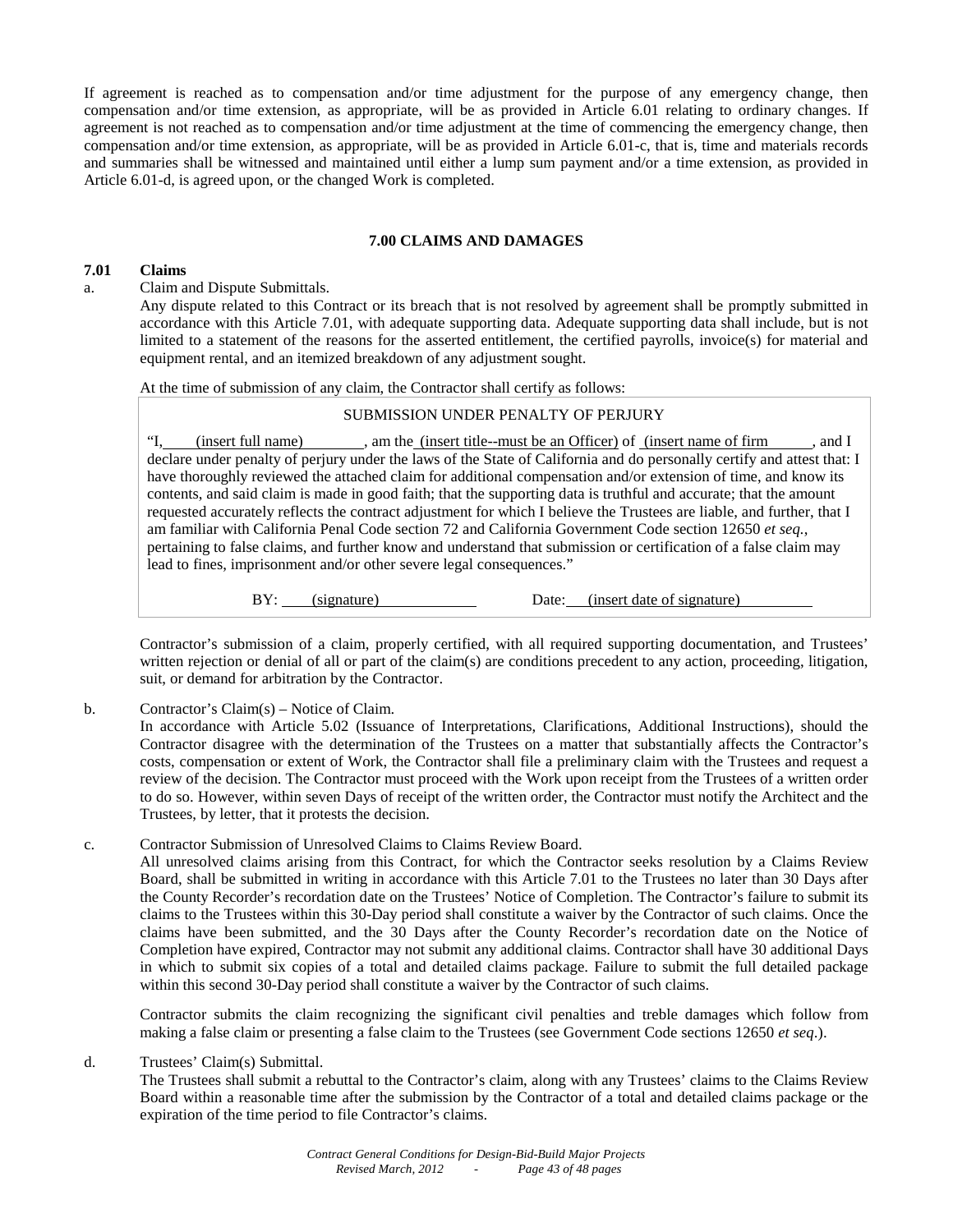e. Contractor Rebuttal to Trustees' Claims.

Upon submission of any Trustees claims, the Contractor shall have an additional 30 Day period to submit to the Claims Review Board the Contractor's rebuttal to the Trustees' claims.

f. Claims Review Board.

The Trustees will convene a Claims Review Board to hear the submitted claims at the completion of the Project. Each Claims Review Board shall continue to function until all pertinent facts are reviewed, and it arrives at a recommendation. The Claims Review Board process shall be administered by the Assistant Vice Chancellor for Capital Planning, Design and Construction, or designee. These administrative responsibilities include, but are not limited to, selection of the Claims Review Board members, determination of the time and location of the hearing, and application of the Review Board procedures. The Review Board is comprised of representatives of the California State University, which may include representatives of Capital Planning, Design and Construction staff who have not had any direct connection to any claim from the Project. It is a lay board; attorneys and third party claims specialists may not participate in the hearings, with the exception of scheduling consultants. The Board's recommendation will be made as soon as possible after the conclusion of the hearing, and that recommendation is made to the appropriate University official and the Assistant Vice Chancellor of Capital Planning, Design and Construction. The decision to accept or reject the Board's recommendation is the responsibility of either the University official, if the Project was administered by the University, or the Assistant Vice Chancellor, if the Project was administered by Capital Planning, Design and Construction. The decision of the University official or the Assistant Vice Chancellor (as appropriate) exhausts the Contractor's contractual and administrative remedies with the Trustees.

# **7.02 Delay in Completion--Liquidated Damages**

If the Work is not completed within the time required, the Trustees will sustain damage. It is, and will be, impractical and extremely difficult to determine the actual damage that the Trustees will sustain by reason of the delay. It is therefore agreed that the Contractor will pay to the Trustees the sum of money stipulated per Day in the Contract for each Day's delay in completing the Work beyond the time prescribed, see Article 8.01, Acceptance. If the Contractor fails to pay such liquidated damages, the Trustees may deduct the amount thereof from any money due or that may become due the Contractor under the Contract (Public Contract Code section 10826). If the Trustees have occupancy of all or the majority of the Project and can use it for its intended purpose including operation of fire and life safety systems, the Trustees may reduce the amount of assessment of liquidated damages (if it is determined to be in the best interest of the Trustees) to \$500 per Day or half of the value originally stipulated per Day, whichever is higher. The Trustees' assessment of liquidated damages shall not commence on a Saturday, Sunday or legal holiday.

#### **7.03 Termination for Cause**

If the Trustees deem that Contractor has failed to supply an adequate working force or material of proper quality, or Contractor has failed in any other respect to prosecute the Work with the diligence and force as required by the Contract, then the Trustees may take any of the actions authorized by Public Contract Code section 10843 *et seq*. The Contractor's failure to complete a punch list with diligence is an example of a failure to prosecute the Work with the diligence and force required by the Contract.

If the costs of finishing the Work exceed the unpaid balance of the Contract sum, the Contractor shall pay the difference to the Trustees.

If it is subsequently determined that grounds for termination under this Article do not exist, then the Contractor shall be deemed to have been properly terminated for convenience under Article 7.04, Termination for Convenience.

# **7.04 Termination for Convenience**

After the third payment request or 90 Days, whichever comes first, the Trustees may terminate this Contract or any part thereof, for its sole convenience and without cause. Unless Trustees direct otherwise, upon written notice from the Trustees of such termination, the Contractor shall:

- a. Stop all Work under the Contract except that specifically directed to be completed before suspension of the Work.
- b. Perform Work the Trustees deem necessary to secure the Project for termination.
- c. Remove equipment and plant from the site of the Work.
- d. Take such action as is necessary to protect materials from damage.
- e. Notify all subcontractors and suppliers that the Contract has been terminated, and that their contracts or orders are not to be further performed unless otherwise authorized in writing by the Trustees. Reference Articles 4.05, Delegation of Performance and Assignment of Money Earned, and 7.05, Assignment of Subcontracts.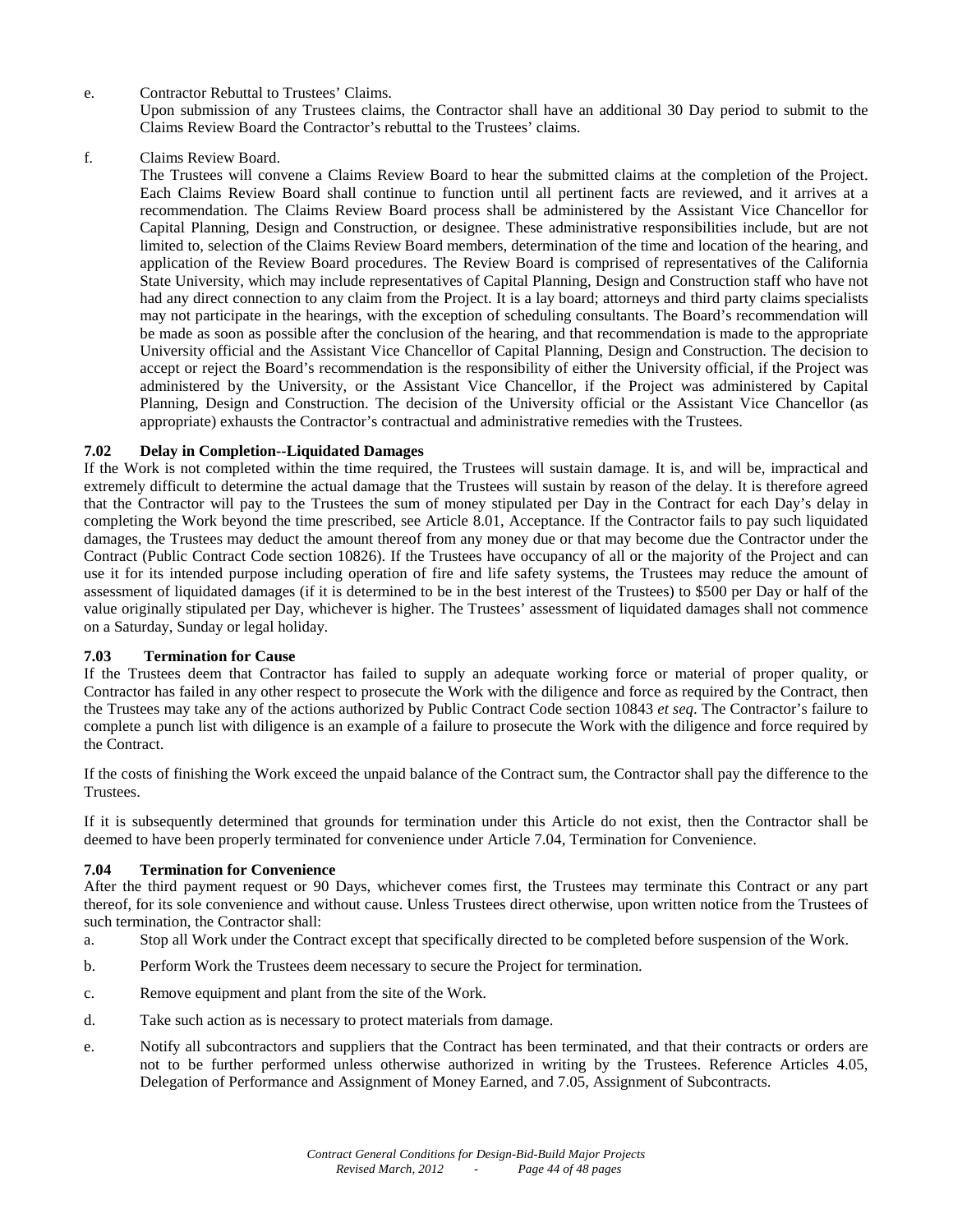- f. Provide the Trustees with an inventory list of all materials previously produced, purchased or ordered from suppliers for use in the Work and not yet used in the Work, including their storage locations, and such other information as the Trustees may request.
- g. Handle materials not yet used in the Work as directed by the Trustees. The Contractor shall provide the Trustees with good title to all materials purchased hereunder, including materials for which partial payment has been made.
- h. Subject to prior written approval of the Trustees, settle all outstanding liabilities and all claims arising out of subcontracts or orders for materials terminated hereunder. To the extent directed by the Trustees, the Contractor shall assign to the Trustees all the right, title and interest of the Contractor under subcontracts or orders for materials.
- i. Furnish the Trustees with the documentation required to be furnished by the Contractor under the provisions of the Contract.
- j. Take such other actions pertinent to terminating the Contract as the Trustees may direct.
- k. Remain liable for any defective construction completed before termination.

The Contractor shall be paid in accordance with the provisions of Article 8, Payment and Completion, with the following exception. The amount due the Contractor shall be based upon the Trustees' final estimate of the actual Work completed, or acceptable materials furnished but not used, to the date of suspension of the Work, less any amounts required to be withheld pursuant to Article 8, and less any prior payment(s) made to, or on account of the Contractor.

# **7.05 Assignment of Subcontracts**

Should the Contractor's control over the Work be terminated under Article 7.03, Termination for Cause, or 7.04, Termination for Convenience, the Trustees may elect to take legal assignment of subcontracts, purchase orders, and other contractual rights. In such an event, the Contractor shall, as a condition of receiving the payments referred to in these Articles, execute and deliver all papers and take all steps, including the legal assignment to the Trustees of subcontracts, purchase orders, and other contractual rights of the Contractor, as the Trustees may require for the purpose of fully vesting in the Trustees all rights and benefits of the Contractor under such subcontracts, purchase orders, or other contractual rights in order that the Trustees may proceed to finish the Project.

# **7.06 Third-Party Claims**

The Trustees have full authority to compromise or otherwise settle any claim relating to a Contract at any time. However, the Trustees shall notify the Contractor of the receipt of any third-party claim relating to the Contract (Public Contract Code section 9201).

# **8.00 PAYMENT AND COMPLETION**

#### **8.01 Acceptance**

When the whole Project has been completed in all respects in accordance with the Plans and Specifications, to the full satisfaction of the Trustees, the Trustees will then file a Notice of Completion with the County Recorder in the county in which the Project is located. Projects bid with a segregation of costs for separate, independent portions may, at the Trustees' discretion, have each of the separate portions accepted individually. The date of acceptance of the Project as stated on the Notice of Completion shall be the official completion date relating to the assessment of liquidated damages. The County Recorder's date of recording on the Notice of Completion, if filed timely (within ten Days of acceptance), shall be the official completion date relating to stop notices and stop payment notices. All stop notices and stop payment notices must be filed with the Trustees within 30 Days after the County Recorder's recordation date on the Trustees' timely filed Notice of Completion. All claims arising from this Contract shall be submitted in writing to the Trustees no later than 30 Days after the recordation date on the Trustees' Notice of Completion, see Article 7.01, Claims.

#### **8.02 Partial Payments**

To assist in computing partial payments, the Contractor shall submit to the Architect, the Construction Inspector, and the Trustees a "Schedule of Values" of the Contractor's actual and estimated costs for each item of Work, including approved change orders. The cost breakdowns shall be in sufficient detail for use in estimating the Work to be completed each month and shall be submitted within 21 Days after the date of commencement of Work given in the Notice to Proceed. The Contractor shall also provide the breakdown of the awarded Contract value by completing the Uniformat Building Systems form. This information is valuable to the Trustees for budgeting purposes, and shall be submitted by the Contractor to the Construction Administrator along with the initial submittal of the Schedule of Values.

Once each month during the progress of the Work, the Contractor shall submit to the Construction Administrator a partial payment request that has been received and agreed to by the Architect and the Trustees' Project Manager/Construction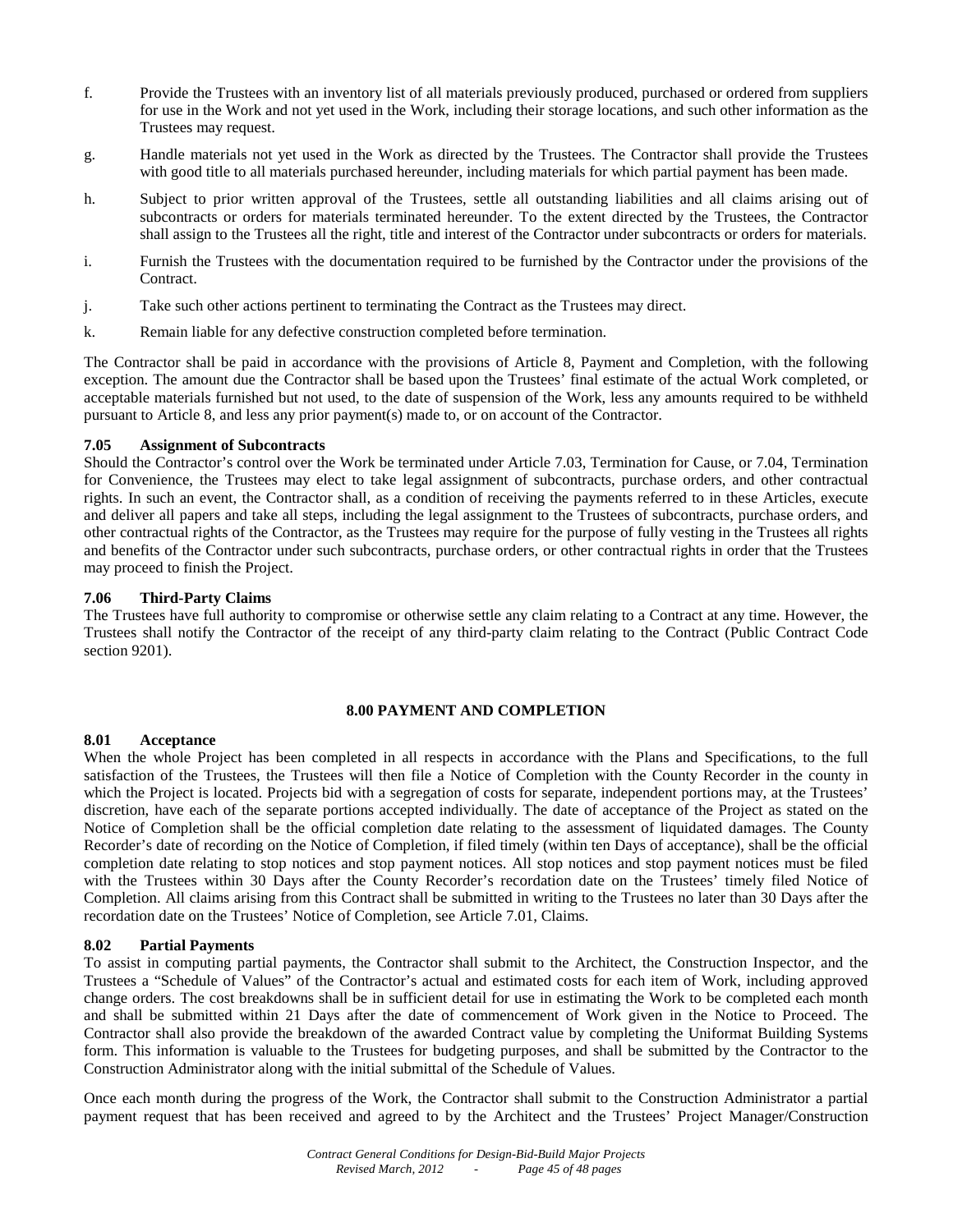Inspector. The Contractor shall base the partial payment request on the approved bid breakdown for the cost of the Work completed plus, where applicable, a maximum of 90% of the verified supplier-invoiced and Contractor-purchased value for the acceptable materials delivered to the site, or stored subject to the control of the Contractor but identified as the property of the Trustees, and not yet installed and as allowed on the Contract Payment Request, Form 702.12, line 2-f. The Contractor must make any materials stored offsite accessible to the Trustees to verify invoiced value and shall deliver these materials to the Trustees upon request. When submitting a request for payment for materials, the Contractor shall submit the Request for Materials On Hand, Form 702.17, with its partial payment request.

The partial payment request shall be submitted on the monthly anniversary of the day selected by the Contractor in the job start meeting. The Architect and Construction Inspector shall review and certify the validity of the request, which, if the request includes an invoice for materials, then it shall include an inspection by the Construction Inspector of materials invoiced. No partial payment shall be made without the certification of the Architect, unless the partial payment is strictly administrative, and is processed after the completion of the Work (e.g. release of stop notice and stop payment notice claims). Partial payment requests shall be processed with five percent retention. The Trustees hold retention as security for the fulfillment of the Contract by Contractor. The Trustees will withhold sufficient funds in addition to the retention to cover for anticipated liquidated damages, stop notices and stop payment notices, Labor Code wage and penalty assessments, unacceptable Work, and Trustees' back-charges such as for retesting and re-inspection.

Partial payments shall not be construed as acceptance of any Work that is not in accordance with the requirements of the Contract. Once the Architect and the Construction Inspector have certified the partial payment request, it shall be submitted to the Trustees' Construction Administrator for approval and processing (Public Contract Code section 10851). Payment will then be processed in accordance with section 10853 of the Public Contract Code. Such procedure provides for 39 Days processing, from the date of receipt by the Construction Administrator, prior to assessment of late payment interest.

# **8.03 Escrow in Lieu of Retention**

Upon the Contractor's request, and with the approval of the Trustees, the Trustees may make payment of the five percent (5%) retention withheld from progress payments pursuant to the requirements of Public Contract Code section 10852, if the Contractor deposits in escrow with the State Treasurer securities eligible for investment of State funds under Government Code section 16430, or bank certificates of deposit, and satisfies the conditions specified in Public Contract Code section 10852 and prescribed by the Trustees.

# **8.04 Stop Notices** *(effective through June 30, 2012)*

The Trustees shall retain out of any money due or that may become due the Contractor, sums sufficient (125 percent of the claim) to cover claims filed pursuant to the stop notice provisions of the law (Civil Code section 3082 *et seq.*).

Preliminary 20-day notices and stop notices should be addressed to the Construction Administrator and sent to the Trustees at the address identified in the letter transmitting the Contract for signature and at the preconstruction conference. Contractor shall be responsible to communicate this information to all subcontractors.

#### **8.04 Stop Payment Notices** *(effective beginning July 1, 2012)*

Trustees shall retain out of any money due or that may become due the Contractor, sums sufficient (125 percent of the claim) to cover claims filed pursuant to the stop payment notice provisions of the law (Civil Code section 9000 *et seq.*).

Preliminary notices and stop payment notices should be addressed to the Construction Administrator and sent to the Trustees at the address identified in the letter transmitting the Contract for signature and at the preconstruction conference. Contractor shall be responsible to communicate this information to all subcontractors.

#### **8.05 Payment**

After acceptance of the Project as complete, the Contractor shall submit to the Construction Administrator a payment request indicating the total due under the Contract less the retention. This payment request will be processed in the same manner as the partial payment requests. Refer to Article 8.02, Partial Payments.

The Trustees shall notify the Contractor of the date of recordation of the Notice of Completion. The Contractor shall then submit a request for payment of the retention to the Construction Administrator, who will process the retention payment 30 Days after the date of recordation by the County Recorder.

The Trustees shall continue to retain funds to cover liquidated damages, stop notices and stop payment notices, state labor commissioner claims, back charges from the University, unexecuted credit change orders, and other such claims that may be received up to the end of the 30 Days period following recordation. If any stop notice or stop payment notice has been filed, payment shall be withheld in an amount of at least 125 percent of the total claims filed until either the rights under the stop notice or stop payment notice have been settled or the Contractor has posted sufficient bond in an amount of at least 125 percent of the total claims filed to secure payment of such claims.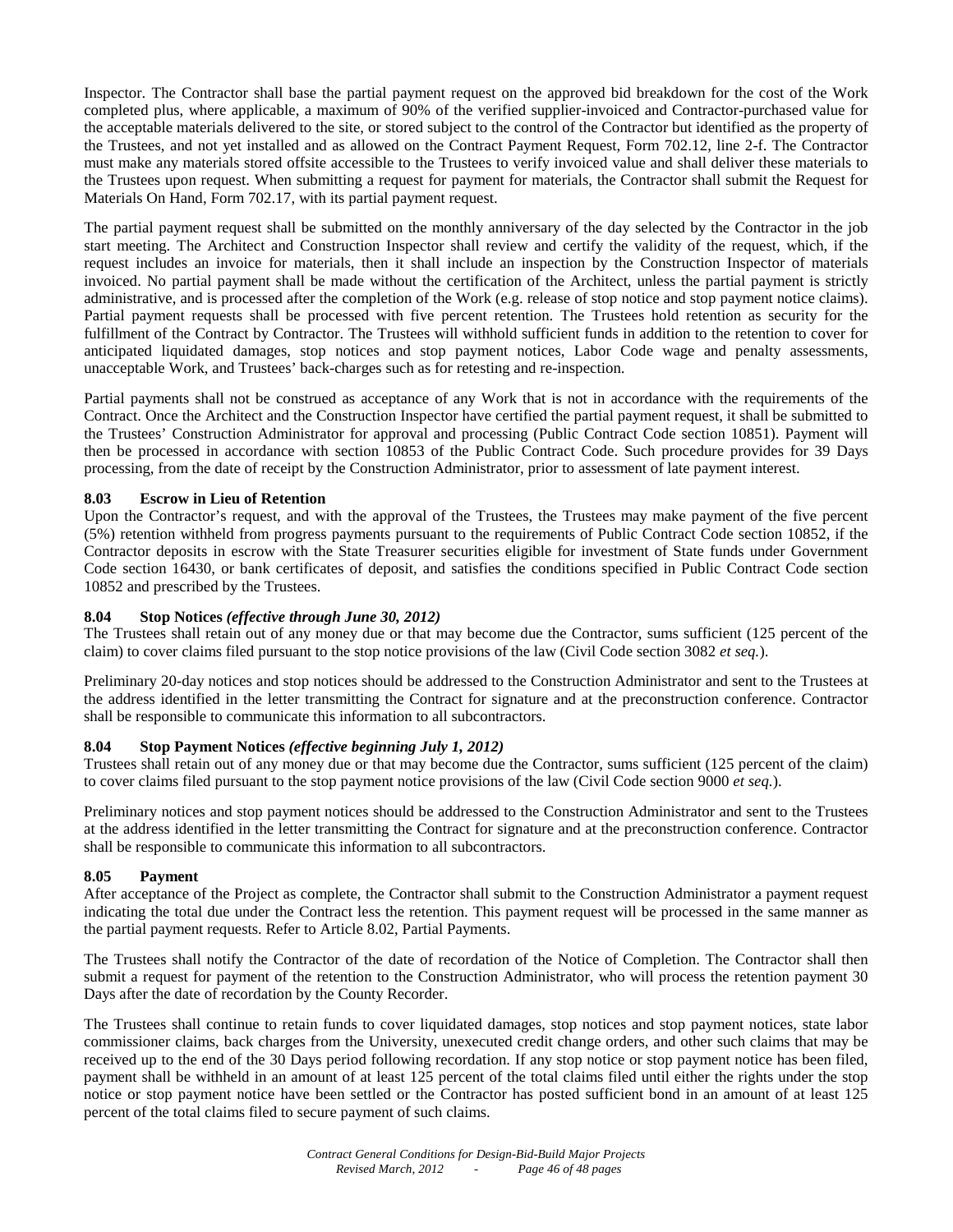On projects bid with a segregation of costs for separate, independent portions which portions are accepted individually pursuant to Article 8.01, Acceptance, the final payment procedure specified in this Article shall be followed. The total amount due under the Contract, the amounts retained, other claims for compensation, and the filing of stop notices and stop payment notices shall refer only to the portion accepted.

# **8.06 Guarantee**

The Contractor hereby unconditionally guarantees the Work under this Contract to be in conformance with the Contract requirements and to be and remain free of defects in workmanship and materials for a period of one year from the date of acceptance of the Project pursuant to Article 4.15-b, Starting and Completion Date, unless a longer guarantee period is stipulated in the Contract Documents. Contractor shall obtain and deliver to the Trustees all manufacturers' warranties; the manufacturers' warranties shall start on the acceptance date noted on the Notice of Completion and shall run through the full term of each manufacturer's standard warranty. By this guarantee the Contractor agrees, within the guarantee period, to repair or replace any Work, together with any adjacent Work which may be displaced in so doing which is not in accordance with the requirements of the Contract or which is defective in its workmanship or material, all without any expense whatsoever to the Trustees.

Special guarantees that are required by the Contract shall be signed by the Contractor who is responsible for the entire Work and countersigned by the subcontractor that performs the Work.

The Contractor further agrees that within ten (10) Days after being notified in writing by the Trustees of any Work not in accordance with the requirements of the Contract or of any defects in the Work, Contractor shall commence and prosecute with due diligence all Work necessary to fulfill the terms of this guarantee and to complete the Work in accordance with the requirements of the Contract within a reasonable period of time. The Contractor, in the event of failure to so comply, does hereby authorize the Trustees to proceed to have the Work done at the Contractor's expense, and it agrees to pay the cost thereof upon demand. The Trustees shall be entitled to all costs necessarily incurred upon the Contractor's refusal to pay the above cost.

Notwithstanding the foregoing paragraph, in the event of an emergency constituting an immediate hazard to health or safety of the Trustees' employees, property, or licenses, the Trustees may undertake at the Contractor's expense, without prior notice, all Work necessary to correct such hazardous conditions caused by the Work of the Contractor that is not in accordance with the requirements of this Contract.

#### **8.07 Contractor Evaluation**

The University will perform a contractor evaluation and file a report with the Trustees after completion of the Project. If the Contractor fails to perform the construction Contract responsibly by failing to complete all Work and requirements, including honoring the warranty, the construction administrator shall so state the facts on the Contractor Evaluation Form. An evaluation, which results in a non-responsible contractor finding, could affect the Contractor's prequalification and may cause the Contractor to be deemed ineligible to bid on Trustees' Work. Refer also to Article 2.10, Failure to be a Responsible Bidder.

#### **9.00 MISCELLANEOUS**

#### **9.01 Governing Law**

The Contract shall be governed by the laws of the State of California.

# **9.02 Successors and Assigns**

The Trustees and Contractor respectively bind themselves and their successors, permitted assigns, and legal representatives to the other party and to the successors, permitted assigns, and legal representatives of such other party in respect to covenants, agreements, and obligations contained in the Contract Documents. Neither party to the Contract shall assign the Contract, in whole or in part, without prior written consent of the other party. Notwithstanding any such assignment, each of the original contracting parties shall remain legally responsible for all of their obligations under the Contract.

#### **9.03 Rights and Remedies**

All Trustees' rights and remedies under the Contract Documents will be cumulative and in addition to and not in limitation of all other rights and remedies of Trustees under the Contract Documents or those otherwise available at law or in equity.

No action or failure to act by Trustees or Trustees' representative will constitute a waiver of a right afforded them under the Contract, nor will such action or failure to act constitute approval of or acquiescence in a condition or breach thereunder, except as may be specifically agreed in writing. No waiver by Trustees or Trustees' representative of any condition, breach or default will constitute a waiver of any other condition, breach or default; nor will any such waiver constitute a continuing waiver.